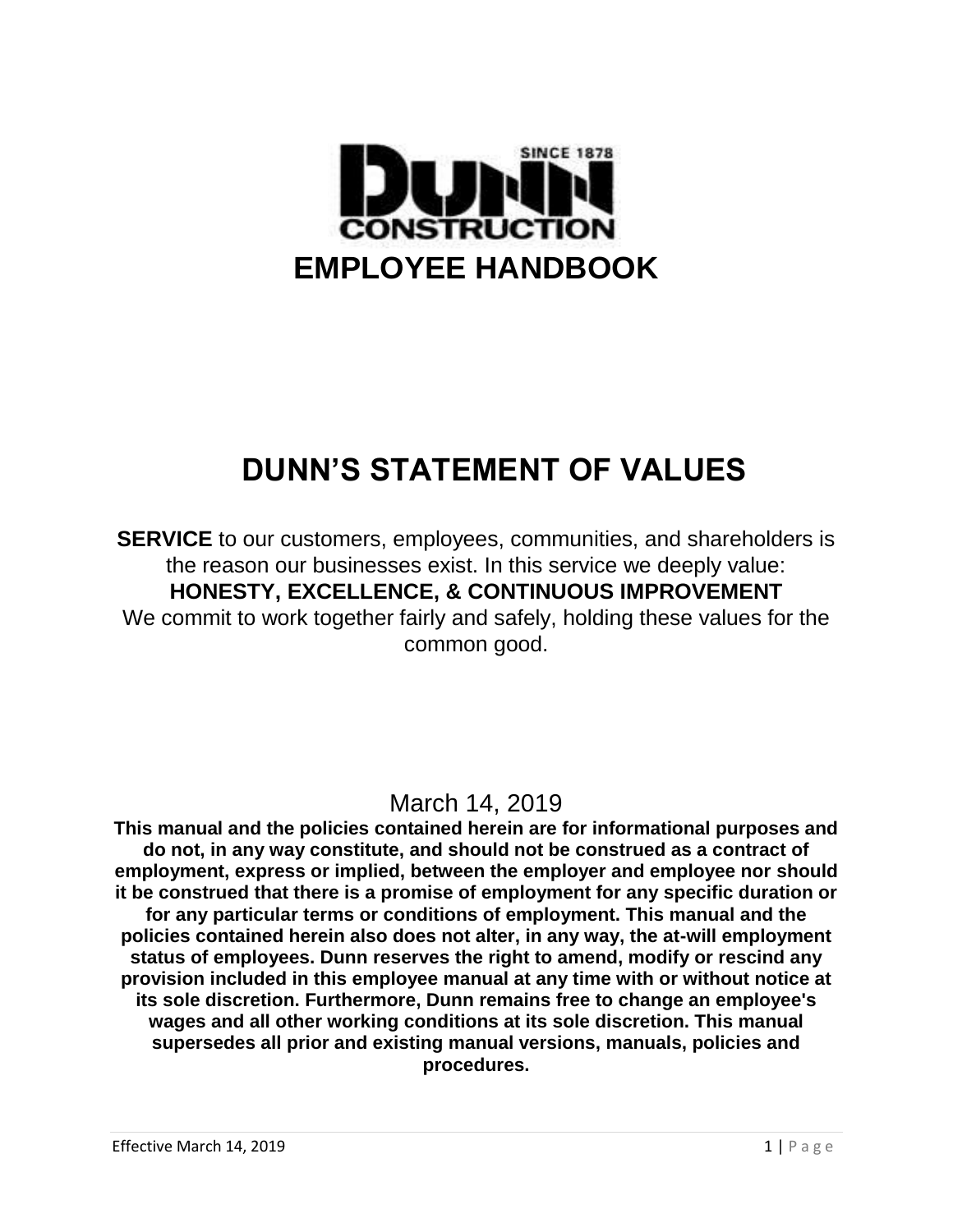# **Welcome to Dunn!**

You are very important to us, not only as an employee, but also as a person. Dunn's present and future success depends directly on you, and in return, we hope to provide the best we can for you and your family. The many advantages that go with a job at Dunn are intended not only to attract the best employees possible, but also to ensure that our employees remain satisfied with their work and their opportunities. Because job satisfaction, individual progress, and the success of Dunn go hand-in-hand, the Company is naturally interested in making certain your own expectations will be fulfilled in your work here. The Company makes every effort to employ persons who are best qualified for a particular job. When you are new on the job, you can expect to be given enough instruction so that you will be able to perform your work in a satisfactory manner. Working at a job is, of course, a two-way proposition. Dunn contributes something, you contribute something, and by working together, everyone benefits. We hope that your experience here will be challenging, enjoyable, and rewarding. Again, welcome!

## **Employment at Will**

Employment with Dunn Construction is voluntarily entered into and considered "at-will," meaning that an employee's employment may be terminated at any time by Dunn or the employee, with or without cause, justification, explanation, or notice to the other. The employee is free to resign at will at any time, with or without cause. Similarly, the Company may terminate the employment relationship at any time, with or without notice or cause, as long as there is no violation of applicable federal or state law.

Oral statements cannot void or modify the at-will nature of employment. Only written contracts signed by the President of Dunn and the employee can alter an employee's at-will employment status.

Policies set forth in this handbook are not intended to create a contract, nor are they to be construed to constitute contractual obligations of any kind or a contract of employment between Dunn and any of its employees. The provisions of the handbook have been developed at the discretion of management and, except for its policy of employment-at-will, may be amended or cancelled at any time, at the Company's sole discretion with or without notice.

These provisions supersede all existing handbooks, policies and practices, which are hereby revoked and declared null and void.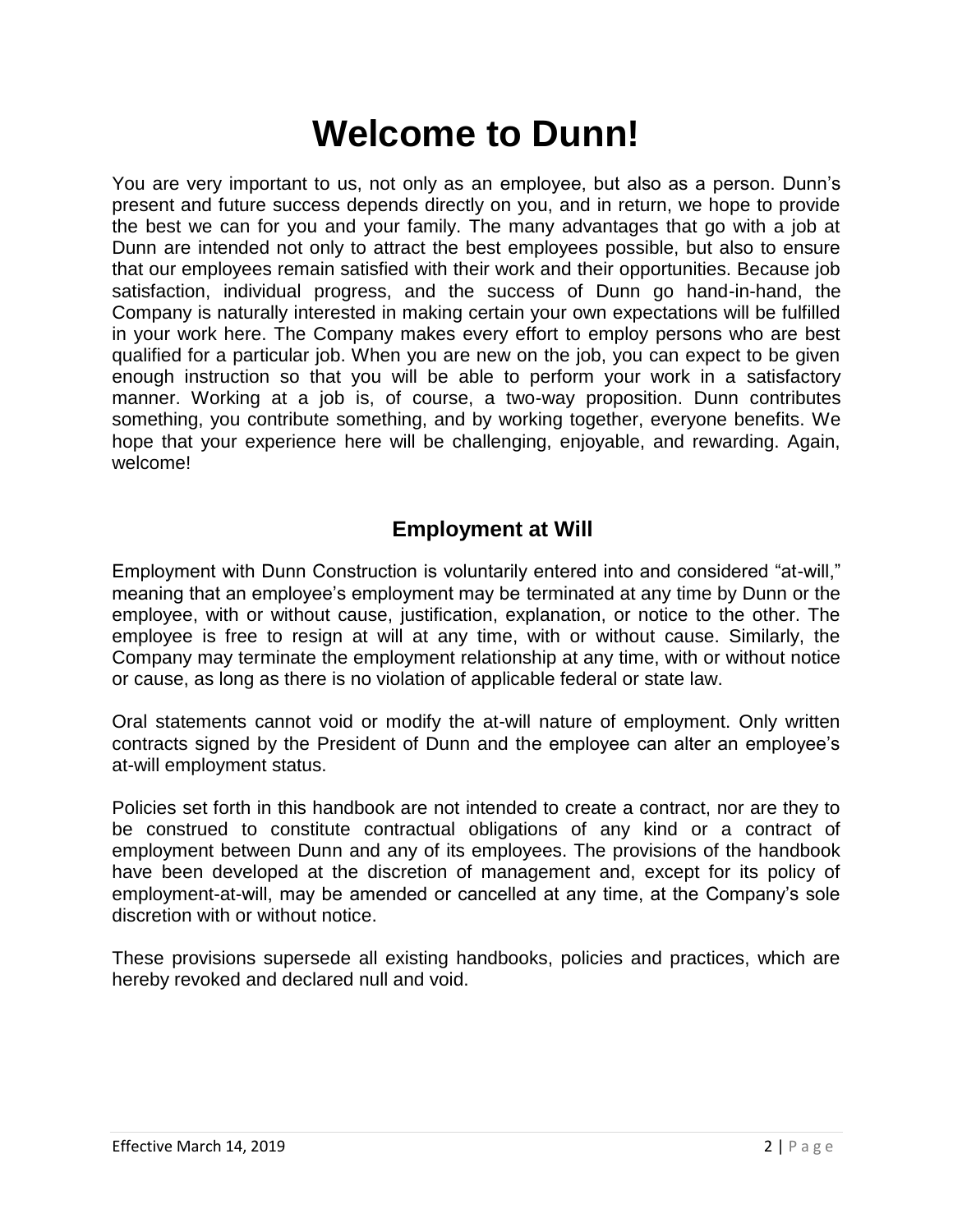## **ORGANIZATION DESCRIPTION**

<span id="page-2-0"></span>Dunn is one of the oldest contracting companies in America, the original company in the Dunn group was founded in 1878 in Virginia to handle railroad construction. The Company then moved into water system projects and then into street construction coincident with early development of automotive transportation. Dunn was a pioneer in the asphalt paving business and erected one of the country's first asphalt plants in 1915 in Birmingham. In 1940 the Dunn group of companies expanded its operations by entering the general building construction business and has built a wide variety of commercial, industrial, and institutional facilities. With principal offices in Birmingham, Alabama; Laurel, Mississippi; Jackson, Mississippi; and Nashville, Tennessee; Dunn and its affiliates are among the largest and most diversified construction firms in the Southeast.

Whether you have just joined our staff or have been at Dunn Construction for a while, we are confident that you will find our company a dynamic and rewarding place in which to work. We consider the employees of Dunn Construction to be one of its most valuable resources. This handbook has been written to acquaint you with Dunn and provide you with information about working conditions, employee benefits, and some of the policies affecting your employment. You should read, understand, and comply with all provisions of the handbook. It describes many of your responsibilities as an employee and outlines the programs developed by Dunn to benefit employees. One of our objectives is to provide a work environment that is conducive to both personal and professional growth.

There are several things to keep in mind about this handbook. First, it contains only general information and guidelines. It is not intended to be comprehensive or to address all the possible applications of, or exceptions to, the general policies and procedures described. For that reason, if you have any questions concerning eligibility for a particular benefit or the applicability of a policy or practice to you, you should address your specific questions to the Human Resource department. Neither this handbook nor any other company document confers any contractual right, either express or implied, to remain in the company's employ. This handbook does not guarantee any fixed terms and conditions of your employment. Your employment is not for any specific time and may be terminated at will with or without cause and without prior notice by the company, or you may resign for any reason at any time. No supervisor or other representative of the company (except the president) has the authority to enter into any agreement for employment for any specified period of time or to make any agreement contrary to the above.

**The procedures, practices, policies and benefits described herein may be modified or discontinued from time to time, at Dunn's sole discretion.** We will make a good faith effort to inform you of any changes as they occur.

This handbook and the information in it should be treated as confidential. No portion of this handbook should be disclosed to others, except Dunn Construction employees and others affiliated with Dunn Construction whose knowledge of the information is required in the normal course of business.

Some subjects described in this handbook are covered in detail in official policy documents. Refer to these documents for specific information because the handbook only briefly summarizes those guidelines and benefits. Please note that the terms of the written insurance policies and plans are controlling and override any statements made in this or other documents.

A digital version of the handbook can be obtained by visiting [www.dunnconstruciton.com,](http://www.dunnconstruciton.com/) click the "employee login," link on the landing page. Username: employee Password: dunn1878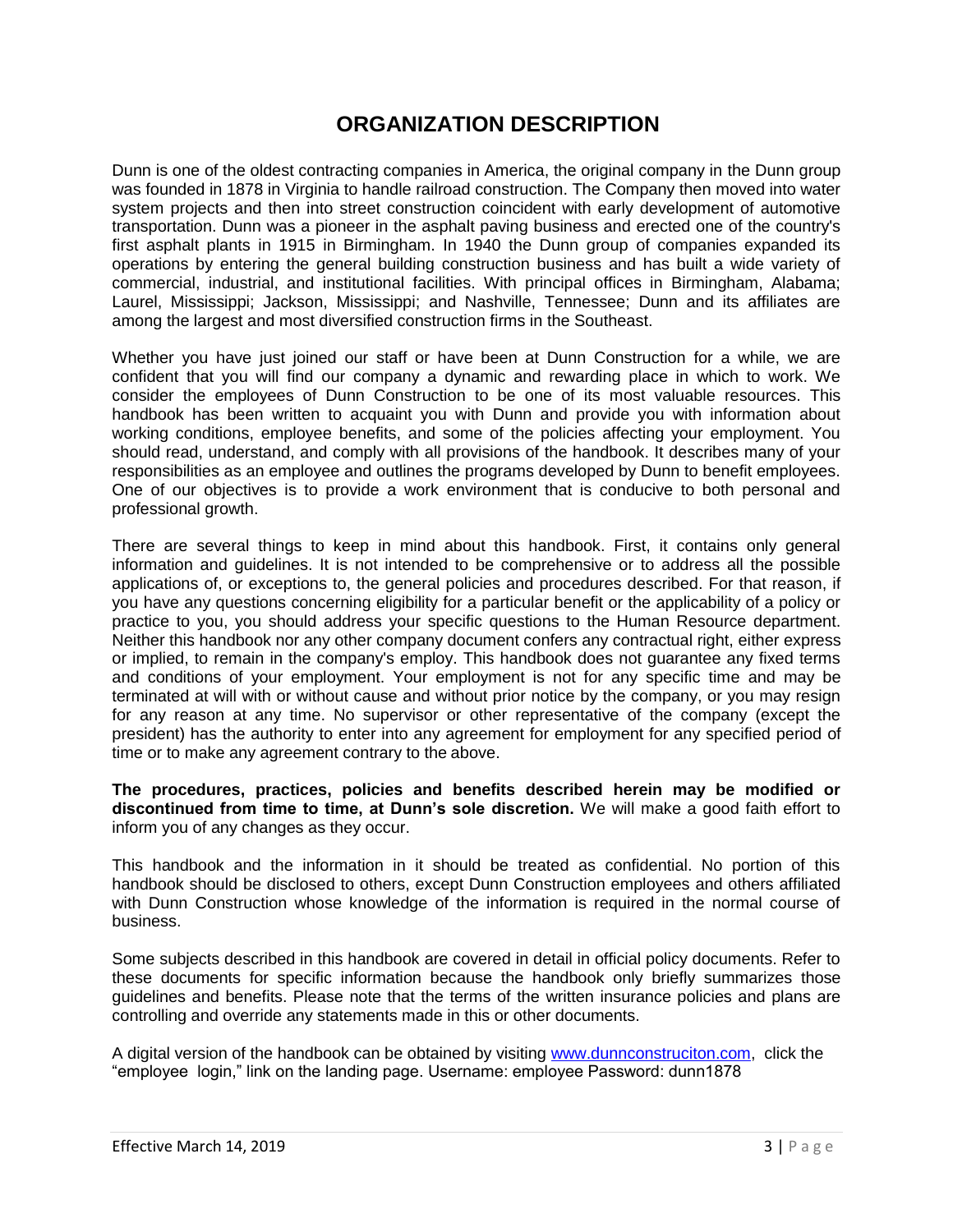### **Employee Handbook Acknowledgment and Receipt**

### **I have received my copy of the Employee Handbook and will as soon as practicable carefully read the complete contents of the handbook.**

The employee handbook describes important information about Dunn Construction, and I understand that I should consult Human Resources regarding any questions not answered in the handbook. I have entered into my employment relationship with Dunn Construction voluntarily and acknowledge that there is no specified length of employment. **Accordingly, either I or Dunn Construction can terminate the relationship at will, with or without cause, at any time, so long as there is no violation of applicable federal or state law.**

I understand and agree that, other than the president of Dunn, no supervisor or representative of Dunn Construction has any authority to enter into any agreement for employment other than at will; only the president of the company has the authority to make any such agreement and then only in writing signed by the president of Dunn Construction and myself.

This handbook and the policies and procedures contained herein supersede any and all prior practices, oral or written representations, or statements regarding the terms and conditions of my employment with Dunn Construction. By distributing this handbook, the company expressly revokes any and all previous policies and procedures that are inconsistent with those contained herein.

I understand that, except for employment-at-will status, any and all policies and practices may be changed at any time by Dunn Construction, and the company reserves the right to change my hours, wages and working conditions at any time. All such changes will be communicated through official notices, and I understand that revised information may supersede, modify or eliminate existing policies. Only the president of Dunn Construction has the ability to adopt any revisions to the policies in this handbook.

**I understand and acknowledge that nothing in the Employee Handbook creates, or is intended to create, a promise or representation of continued employment and that employment at Dunn Construction is employment at will, which may be terminated at the will of either Dunn Construction or myself at any time, with or without cause, justification, explanation, or notice to the other. Furthermore, I acknowledge that this handbook is neither a contract of employment, express or implied.** I understand and agree that employment and compensation may be terminated with or without cause and with or without notice at any time by Dunn Construction or myself.

**I have received the handbook, and I understand that it is my responsibility to read and comply with the policies contained in this handbook and any revisions made to it.**

Employee's Signature

Employee's Name (Print)

Date

### **TO BE PLACED IN EMPLOYEE'S PERSONNEL FILE**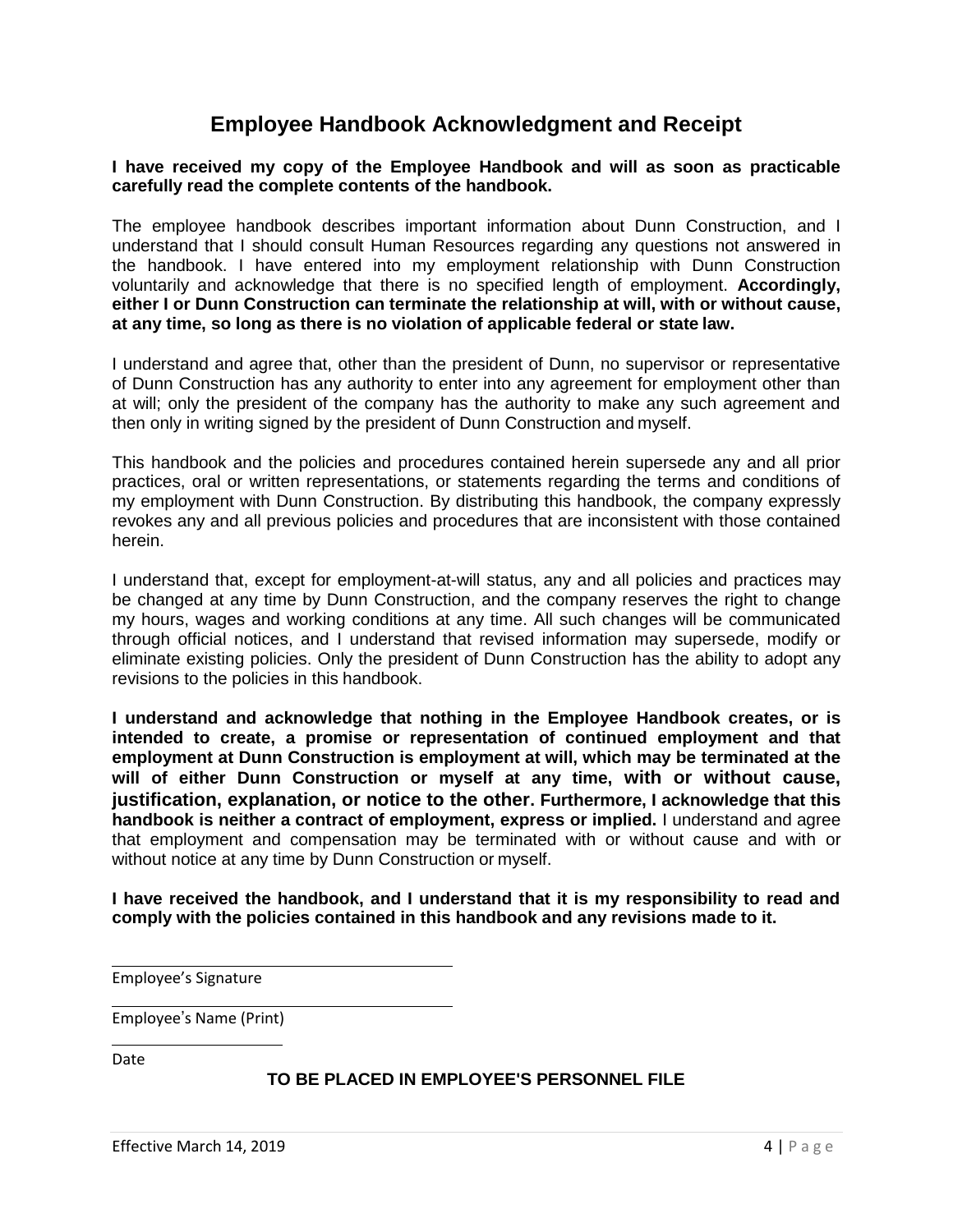| ORANIZATION DESCRIPTION / EMPLOYMENT AT WILL                      |                |  |
|-------------------------------------------------------------------|----------------|--|
| <b>DIVERSITY</b>                                                  | $\overline{7}$ |  |
| <b>Diversity Statement</b><br>$\bullet$                           | $\overline{7}$ |  |
| <b>Equal Employment Opportunity Statement</b><br>$\bullet$        | $\overline{7}$ |  |
| Harassment Prevention Policy and Complaint Procedure<br>$\bullet$ | $7-9$          |  |
| <b>Individuals with Disabilities</b><br>$\bullet$                 | 9              |  |
| Immigration Law Compliance<br>$\bullet$                           | 9              |  |
| <b>EMPLOYMENT</b>                                                 | 10             |  |
| <b>Employee Relations</b><br>$\bullet$                            | 10             |  |
| You and Your Supervisor<br>$\bullet$                              | 10             |  |
| Job Postings and Employee Referrals<br>$\bullet$                  | $10 - 11$      |  |
| <b>Employee Advancement</b><br>$\bullet$                          | 11             |  |
| <b>Employee Classification Categories</b><br>$\bullet$            | $11 - 12$      |  |
| <b>Federal Bonding Program</b><br>$\bullet$                       | 12             |  |
| <b>Drivers of Company Vehicles</b><br>$\bullet$                   | 12             |  |
| Non-Fraternization<br>$\bullet$                                   | 12             |  |
| <b>Business Ethics and Conduct</b><br>$\bullet$                   | 13             |  |
| <b>Employment Applications</b><br>$\bullet$                       | 13             |  |
| <b>Personnel Data Changes</b><br>$\bullet$                        | 13             |  |
| <b>Probationary Period</b><br>$\bullet$                           | $13 - 14$      |  |
| <b>Performance Evaluation</b><br>$\bullet$                        | 14             |  |
| <b>Employee Discipline</b><br>$\bullet$                           | $14 - 15$      |  |
| Separation of Employment                                          | $15 - 17$      |  |
| <b>WORKPLACE SAFETY</b>                                           | 17             |  |
| Drug-Free Workplace<br>$\bullet$                                  | 17-20          |  |
| <b>Workers' Compensation</b><br>$\bullet$                         | 20             |  |
| <b>Workplace Bullying</b><br>$\bullet$                            | 21             |  |
| Violence in the Workplace<br>$\bullet$                            | $21 - 22$      |  |
| Safety<br>$\bullet$                                               | 22-23          |  |
| Visitors in the Workplace                                         | 23             |  |
| Use of Vehicles and Equipment                                     | 23-24          |  |
| Smoking / E-Cigarettes<br>$\bullet$                               | 24             |  |
| <b>WORKPLACE EXPECTATIONS</b>                                     | 25             |  |
| Confidentiality<br>$\bullet$                                      | 25             |  |
| <b>Conflicts of Interest</b><br>$\bullet$                         | 25             |  |
| <b>Outside Employment</b><br>$\bullet$                            | 25-26          |  |
| <b>Attendance and Punctuality</b><br>$\bullet$                    | 26             |  |
| <b>Attire and Grooming</b><br>$\bullet$                           | 27-28          |  |
| <b>Electronic Communication and Internet Use</b><br>$\bullet$     | 28             |  |
| Social Media<br>$\bullet$                                         | 29-31          |  |
| Solicitations, Distributions and Posting of Materials             | 31             |  |
| <b>Employee Personnel Files</b><br>٠                              | 32             |  |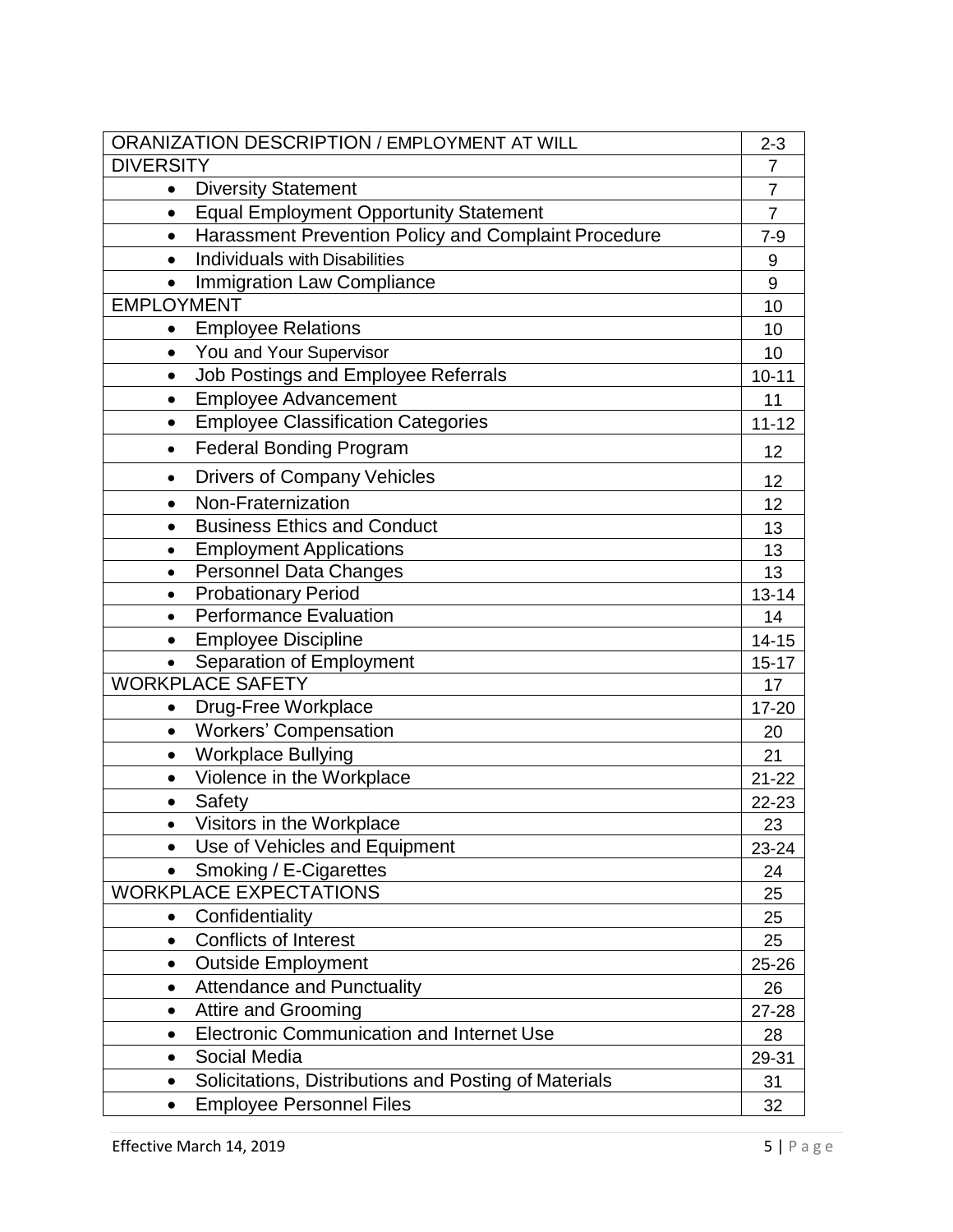| <b>Problem Resolution</b><br>$\bullet$             | 32-33 |
|----------------------------------------------------|-------|
| <b>COMPENSATION</b>                                | 33    |
| <b>Payment of Wages</b><br>$\bullet$               | 33    |
| <b>Time Reporting</b><br>$\bullet$                 | 34    |
| <b>Administrative Pay Corrections</b><br>$\bullet$ | 34    |
| <b>Overtime Pay</b><br>$\bullet$                   | 34    |
| Pay Deductions & Setoffs<br>$\bullet$              | 34    |
| Awards<br>$\bullet$                                | 34-35 |
| TIME OFF/LEAVES OF ABSENCE                         | 36    |
| <b>Holiday Pay</b><br>$\bullet$                    | 36    |
| Paid Time Off<br>$\bullet$                         | 36-37 |
| Family and Medical Leave (FMLA)<br>$\bullet$       | 38-43 |
| <b>Bereavement Leave</b><br>$\bullet$              | 43    |
| <b>Jury Duty</b><br>$\bullet$                      | 43-44 |
| <b>Voting Leave</b><br>$\bullet$                   | 44    |
| <b>Witness Duty</b><br>$\bullet$                   | 44    |
| Military Leave of Absence<br>$\bullet$             | 45-47 |
| Lactation/Breastfeeding<br>$\bullet$               | 47    |
| <b>BENEFITS</b>                                    | 48    |
| <b>Education Assistance</b>                        | 48-49 |
| Training<br>$\bullet$                              | 49    |
| Employee Assistance Program (EAP)<br>$\bullet$     | 49-50 |
| <b>Credit Union</b><br>$\bullet$                   | 50    |
| <b>Regions Bank</b>                                | 50    |
| <b>Employee Discounts</b>                          | 50    |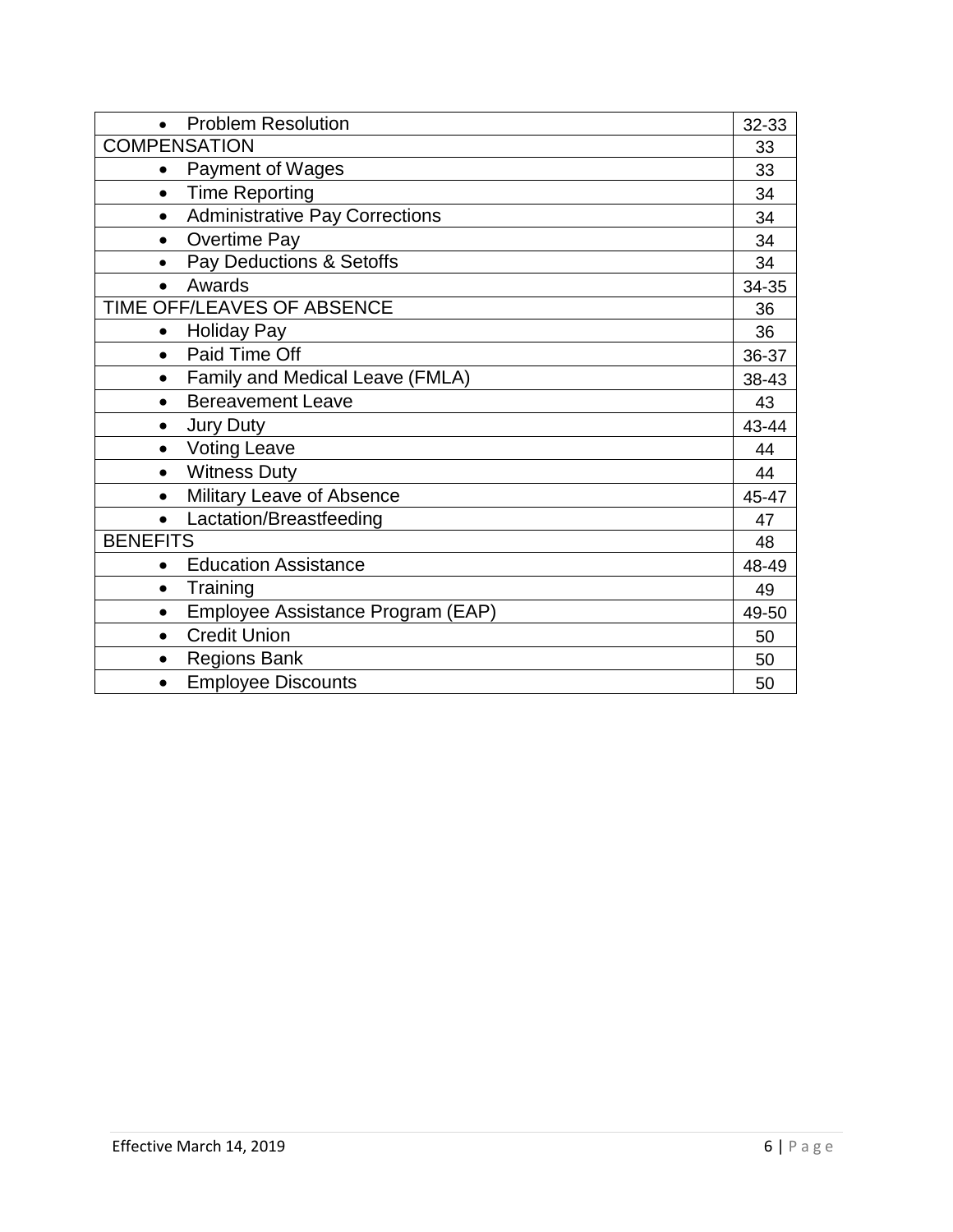# **DIVERSITY**

## **Diversity Statement**

<span id="page-6-1"></span><span id="page-6-0"></span>Dunn Construction is committed to creating an environment that draws upon the strength of the diversity of our workforce to meet and exceed the expectations of our employees, customers, communities, and shareholders. Our Company has adopted and distributed organizational policies and procedures and provided training to all personnel to assist in its diversity initiative. The continuation of training and the goals set within the strategic program demonstrate the organization's commitment to respecting the contributions of all employees. Ultimately, we seek to enhance our organizational culture through leadership, policies, and practices among other things.

Each year we will measure the effectiveness of our action plans. Measuring the results of our diversity efforts is essential for benchmarking growth, developing our employees and future programs, and defining the credibility of our initiative. We solicit the assistance of our employees, customers, and shareholders in holding us accountable for our efforts.

## **Equal Employment Opportunity Statement**

Dunn provides equal employment opportunities (EEO) to all employees and applicants for employment without regard to race, color, sex or gender (including gender identity, or expression), religion (including religious observance and expression), national origin, age, physical or mental disability or impairment, medical condition, genetic information, marital status, pregnancy status, veteran's or military status, or any other classification protected by applicable federal, state, or local laws. Dunn Construction complies with applicable federal, state and local laws governing nondiscrimination in employment in every location in which the company has facilities. This policy applies to all terms and conditions of employment, including hiring, placement, promotion, termination, layoff, recall, transfer, leaves of absence, compensation, and training.

Dunn expressly prohibits any form of unlawful employee harassment based on race, color, sex or gender, religion, national origin, age, physical or mental disability or impairment, medical condition, genetic information, marital status, pregnancy status, veteran's or military status, or any other classification protected by applicable federal, state, or local laws. Improper interference with the ability of Dunn Construction employees to perform their expected job duties is absolutely not tolerated.

## <span id="page-6-2"></span>**Dunn's Harassment Prevention Policy and Complaint Procedure**

Dunn is committed to providing a workplace free of harassment, intimidation, threats, coercion, or discrimination, which includes harassment based on sex or gender, as well as harassment, intimidation, threats, coercion, or discrimination based on such factors as race, color, religion, national origin, age, physical and/or mental disability, genetic information, protected veteran status or any other classification protected by applicable federal, state, or local laws. Dunn strongly disapproves of and will not tolerate harassment of employees by supervisors, or coworkers. Similarly, the company will not tolerate harassment by its employees of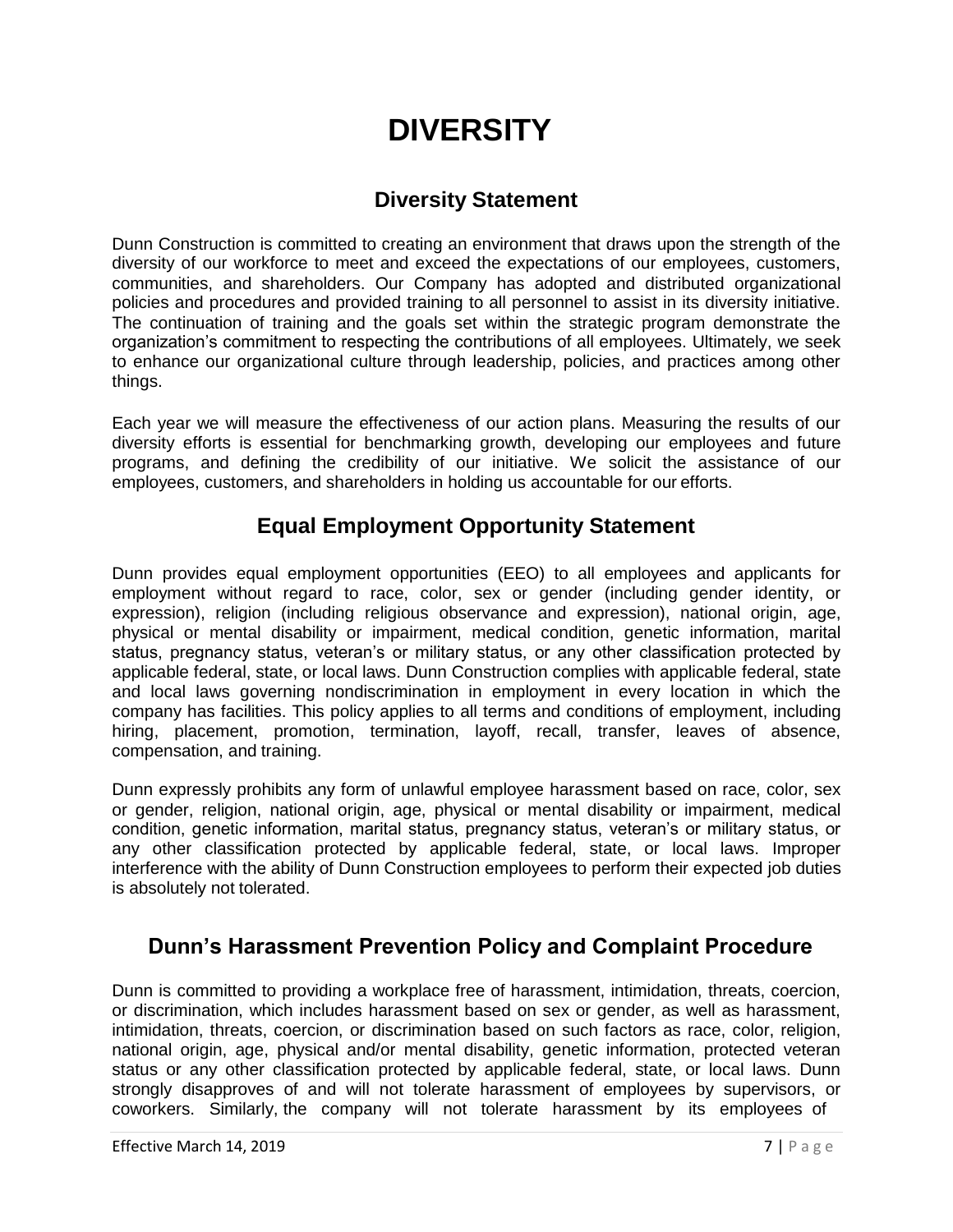nonemployees with whom the Company has a business, service, or professional relationship, and vice versa.

Harassment includes verbal, physical, and visual conduct that creates an intimidating, offensive, or hostile working environment or that interferes with work performance. Such conduct constitutes harassment when (1) submission to the conduct is made either an explicit or implicit condition of employment; (2) submission to or rejection of the conduct is used as the basis for an employment decision; or (3) the conduct has the purpose or effect of unreasonably interfering with an employee's work performance or creates an intimidating, hostile, or offensive work environment.

Harassing conduct can take many forms and includes, but is not limited to, slurs, jokes, statements, gestures, pictures, or cartoons regarding an employee's sex or gender, as well as harassment, intimidation, threats, coercion, or discrimination based on such factors as race, color, religion, national origin, age, physical and/or mental disability, genetic information, protected veteran status or any other classification protected by applicable federal, state, or local laws.

Sexually harassing conduct in particular may include a range of subtle and not-so-subtle behaviors and may involve individuals of the same or different gender. Depending on the circumstances, these behaviors may include all of these prohibited actions as well as other unwelcome conduct such as requests for sexual favors, conversation containing sexual comments, and unwelcome sexual advances.

Dunn encourages the prompt reporting of complaints or concerns so that rapid and constructive action can be taken before relationships become irreparably strained. Therefore, although no fixed reporting period has been established, early reporting and intervention have proven to be the most effective method of resolving actual or perceived incidents of harassment.

When possible, Dunn encourages individuals who believe they are being subjected to such conduct to promptly advise the offender that his or her behavior is unwelcome and request that it be discontinued. Often this action alone will resolve the problem. Dunn recognizes, however, that an individual may prefer to pursue the matter through complaint procedures.

You should report any incident of harassment, including work-related harassment by any company personnel or any other person, promptly to Human Resources or to Dunn's Equal Employment Opportunity (EEO) Officer, who is responsible for investigating the matter.

Every reported complaint of harassment will be investigated thoroughly, promptly, and in a confidential manner as practicable. In addition, the company will not tolerate retaliation against any employee for cooperating in an investigation or for making a complaint to Human Resources, Dunn's EEO Officer, or to any other supervisor. Confidentiality will be maintained throughout the investigatory process to the extent consistent with adequate investigation and appropriate corrective action.

In the case of company employees, if harassment is established, the company will take prompt corrective action to end the harassment which may include disciplining the offender. Disciplinary action for a violation of this policy can range from verbal or written warnings up to and including immediate termination, depending on the circumstances.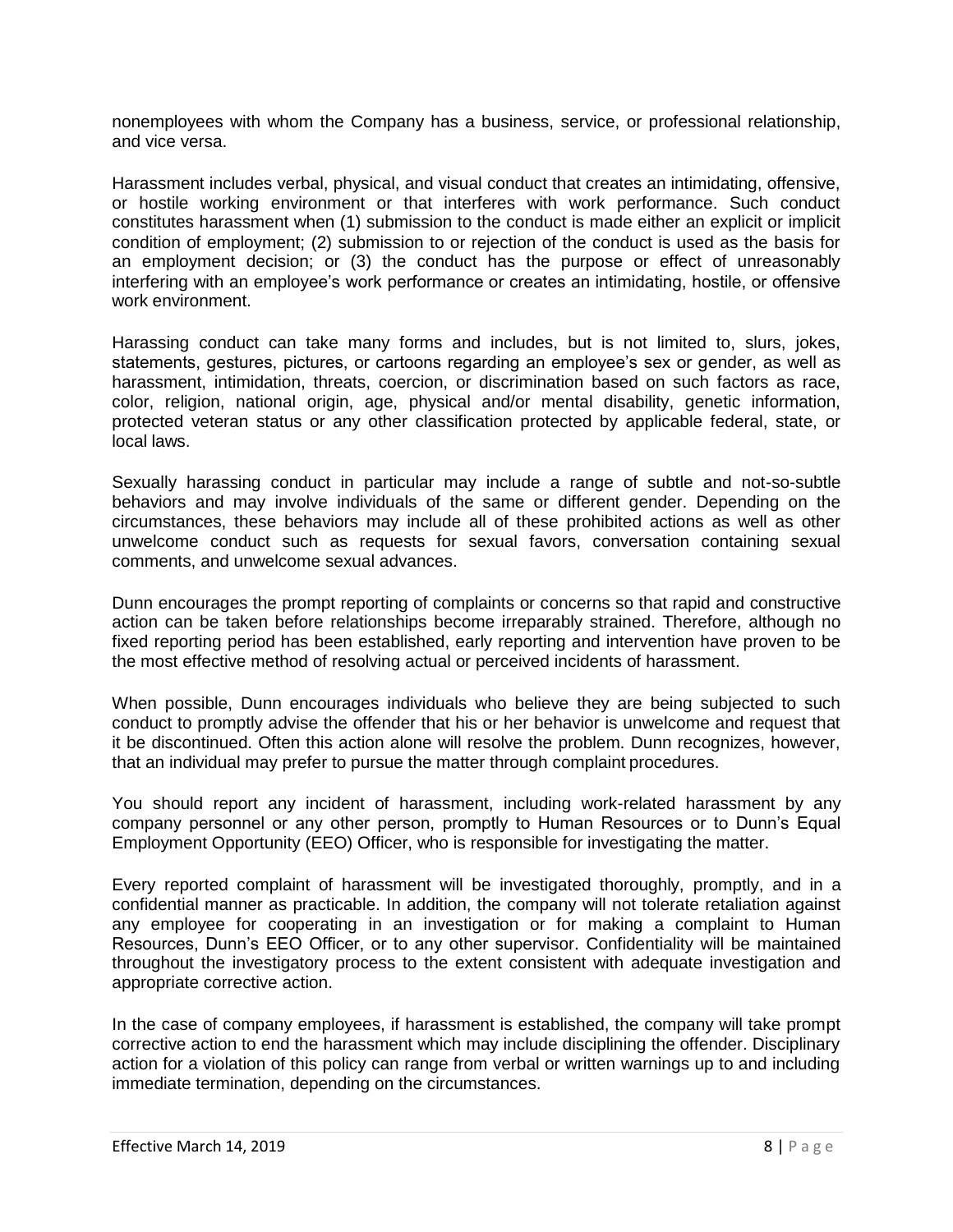Harassment and retaliation for opposing harassment or participating in investigations of harassment are illegal if the harassment is based on a legally protected status. False and malicious complaints of harassment, discrimination or retaliation may be the subject of appropriate disciplinary action.

Should you have question concerning this policy, please contact the EEO Officer.

Name: Amber Kinney Title: HR Director/EEO Officer Address: 3905 Messer Airport Hwy., Birmingham, AL 35222 Phone number / e-mail address: 205.510.0210, [akinney@dunnconstruction.com](mailto:akinney@dunnconstruction.com)

### **Individuals with Disabilities**

Dunn fully complies with the Americans with Disabilities Act, as amended (ADA), and it is the policy of Dunn Construction to comply with all federal and state laws concerning the employment of persons with disabilities and to act in accordance with regulations and guidance issued by the Equal Employment Opportunity Commission (EEOC). Furthermore, it is our company policy not to discriminate against qualified individuals with disabilities in regard to application procedures, hiring, advancement, discharge, compensation, training or other terms, conditions and privileges of employment.

The company will reasonably accommodate qualified individuals with a disability so that they can perform the essential functions of a job unless doing so causes a direct threat to these individuals or others in the workplace and the threat cannot be eliminated by reasonable accommodation and/or if the accommodation creates an undue hardship to Dunn Construction. Contact the Human Resources department with any questions or requests for accommodation.

### **Immigration Law Compliance**

<span id="page-8-0"></span>Dunn is committed to employing only United States citizens and aliens who are authorized to work in the United States and does not unlawfully discriminate on the basis of citizenship or national origin.

In compliance with the Immigration Reform and Control Act of 1986, each new employee, as a condition of employment, must complete the Employment Eligibility Verification Form I-9 and present documentation establishing identity and employment eligibility. Former employees who are rehired must also complete the form.

In compliance with THE BEASON-HAMMON ALABAMA TAXPAYER AND CITIZEN PROTECTION ACT (ACT 2011-535 of the Alabama Legislature, as amended by ACT 2012- 491), the law requires all employers within the State of Alabama to verify the identity and employment eligibility of its employees. This is done using the Federal E-Verify system.

Employees with questions or seeking more information on immigration law issues are encouraged to contact their immediate supervisor or Human Resources. Employees may raise questions or complaints about immigration law compliance without fear of reprisal.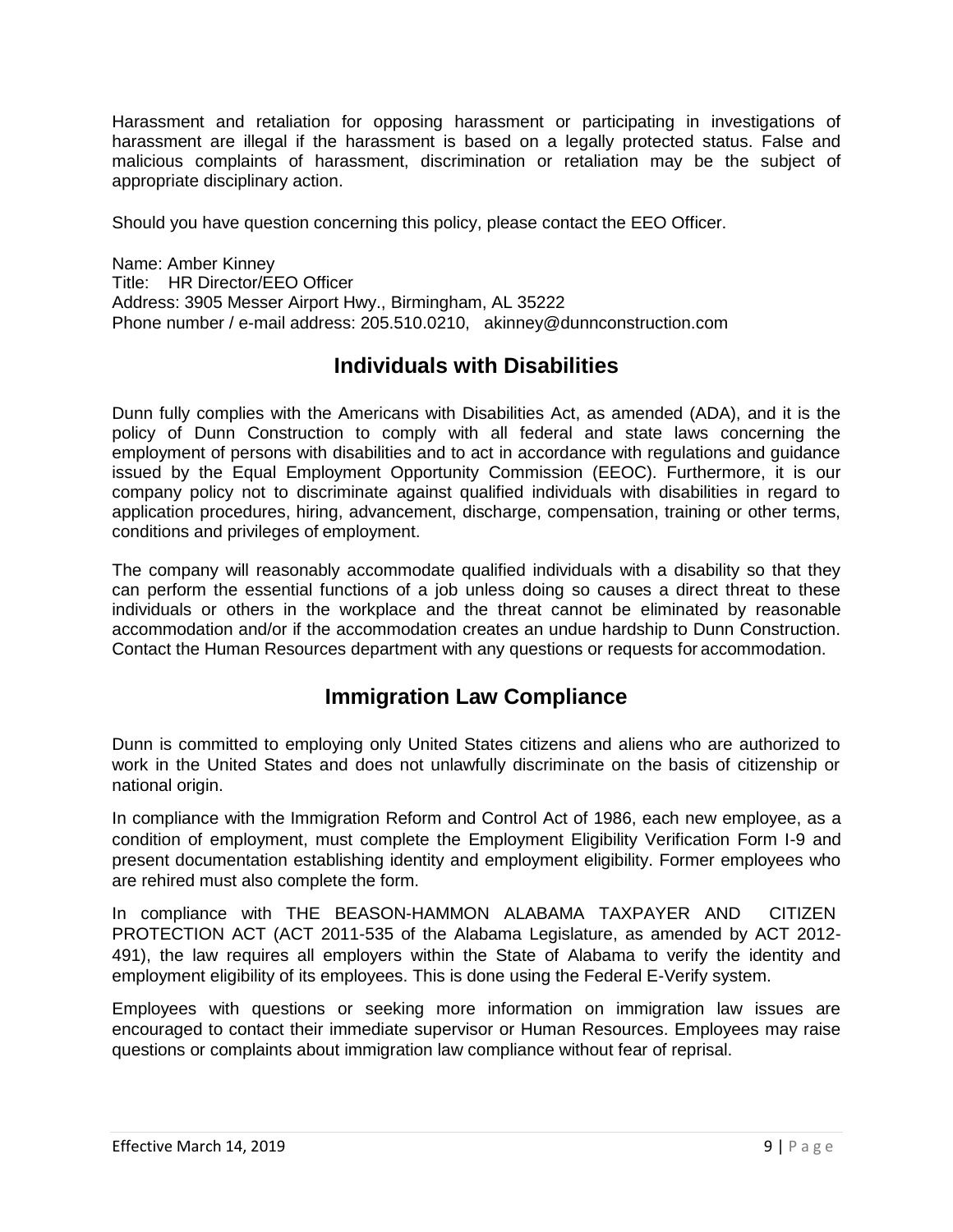# **EMPLOYMENT**

## **Employee Relations**

<span id="page-9-0"></span>Dunn believes that the working conditions, wages, and benefits it offers to its employees are in keeping with those offered by other employers in this area and in this industry. If employees have concerns about work conditions or compensation, they are strongly encouraged to voice these concerns openly and directly to their supervisors.

Our experience has shown that when employees deal openly and directly with supervisors, the work environment can be excellent, communications can be clear, and attitudes can be positive. We believe that Dunn amply demonstrates its commitment to employees by promptly responding to employee concerns.

## **You and Your Supervisor**

When you first come to work, you will report to your supervisor. The supervisor is the person who shows you how your work fits into the overall picture. Your supervisor helps teach you how to do your job, how to improve your skills, and directs and encourages you in your day-to-day performance. Not only is your supervisor the leader of your work group, he or she is also responsible for your direction, instruction, and work performance. Your supervisor was once a new employee just like you, and consequently, knows and can appreciate the many problems you may face in getting started and learning your job. So, do not hesitate to ask your supervisor for the answers to questions about how to do your job.

## **Job Postings and Employee Referrals**

Dunn provides employees an opportunity to indicate their interest in open positions and advance within the organization according to their skills and experience. In general, notices of all regular, full-time job openings are posted, although Dunn reserves its discretionary right to not post a particular opening. Job openings will be posted on the Dunn Construction website and normally remains open for at least 5 working days.

To be eligible to apply for a posted job, employees must have generally performed competently for at least 90 calendar days in their current position. Employees who are on probation or suspension are not eligible to apply for posted jobs. Employees will only be considered for posted jobs for which they possess the required skills, competencies, and qualifications.

To apply for an open position, employees should submit an online employment application listing job-related skills and accomplishments. It should also describe how their current experience with Dunn and prior work experience and/or education qualifies them for the position.

Dunn recognizes the benefit of developmental experiences and encourages employees to talk with their supervisors and Human Resources about their career plans. Supervisors are encouraged to support employees' efforts to gain experience and advance within the organization. One way this can be accomplished is through our On-The-Job Training program. If you are interested in this program, information may be obtained from your supervisor or Human Resources. An applicant's supervisor may be contacted to verify performance, skills, and attendance. Any staffing limitations or other circumstances that might affect a prospective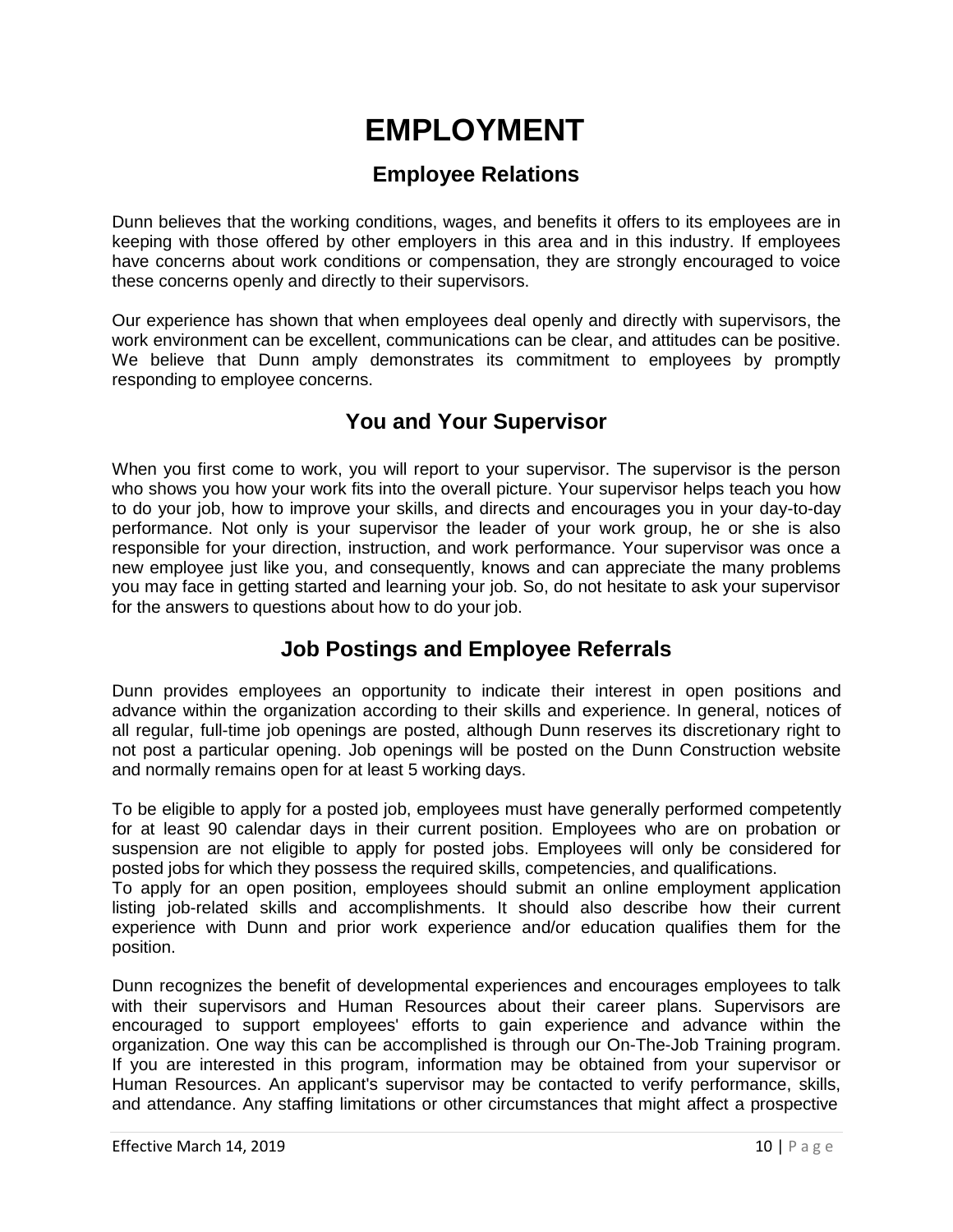transfer may also be discussed. Job posting is a way to inform employees of openings and to identify qualified and interested applicants who might not otherwise be known to the hiring supervisor. Other recruiting sources may also be used to fill open positions in the best interest of the organization.

Dunn also encourages employees to identify friends or acquaintances that are interested in employment opportunities and refer qualified outside applicants for posted jobs. Employees should obtain permission from the individual before making a referral, share their knowledge of the organization, and not make commitments or oral promises of employment. An employee should ask the prospective employee to submit the current employee's name on the application for employment under the question, "Were you referred by a current Dunn employee?"

## **Employee Advancement**

The Dunn policy for advancement is one of promotion from within the organization whenever possible. If an exception is made, it is because of a need for some talent, skill, training, experience, or ability that we believe is not readily available within the organization. Our Company is growing and when opportunities for promotion arise your individual ability, training, experience, qualification, and past work record will be considered. Dunn is vitally interested in your success. In the final analysis, what you make of your working career depends on you. Promotions must be earned based on ability, experience, and good performance.

When you are being considered for promotion your Operations Manager, Foreman, Superintendent, Department Head, and/or Supervisor will take into account your performance in your present assignment, your ability to get along with others, your willingness to accept responsibility, your dependability, your attendance, your safety record, and your demonstrated desire to help yourself through self-improvement.

## **Employee Classification Categories**

All employees are designated as either nonexempt or exempt under state and federal wage and hour laws. The following is intended to help employees understand employment classifications and employees' employment status and benefit eligibility. These classifications do not guarantee employment for any specified period of time. The right to terminate the employment- at-will relationship at any time is retained by both the employee and Dunn.

**Nonexempt employees** are employees whose position does not meet specific exemption tests established by the Fair Labor Standards Act (FLSA), and who will accordingly be paid at least the minimum wage per hour and a premium for overtime at the rate of time and one half his/her regular rate of pay for all time worked beyond forty (40) hours in a workweek.

**Exempt employees** are employees whose position meet specific exemption tests established by the FLSA or applicable state or local laws, or who are otherwise eligible for exemption from the overtime provisions of the FLSA and applicable state or local laws.

Dunn Construction has established the following categories for nonexempt employees:

• **Regular, full time:** Employees who are not in a temporary status and who are regularly scheduled to work the company's full-time schedule of 40 hours per week. Generally, an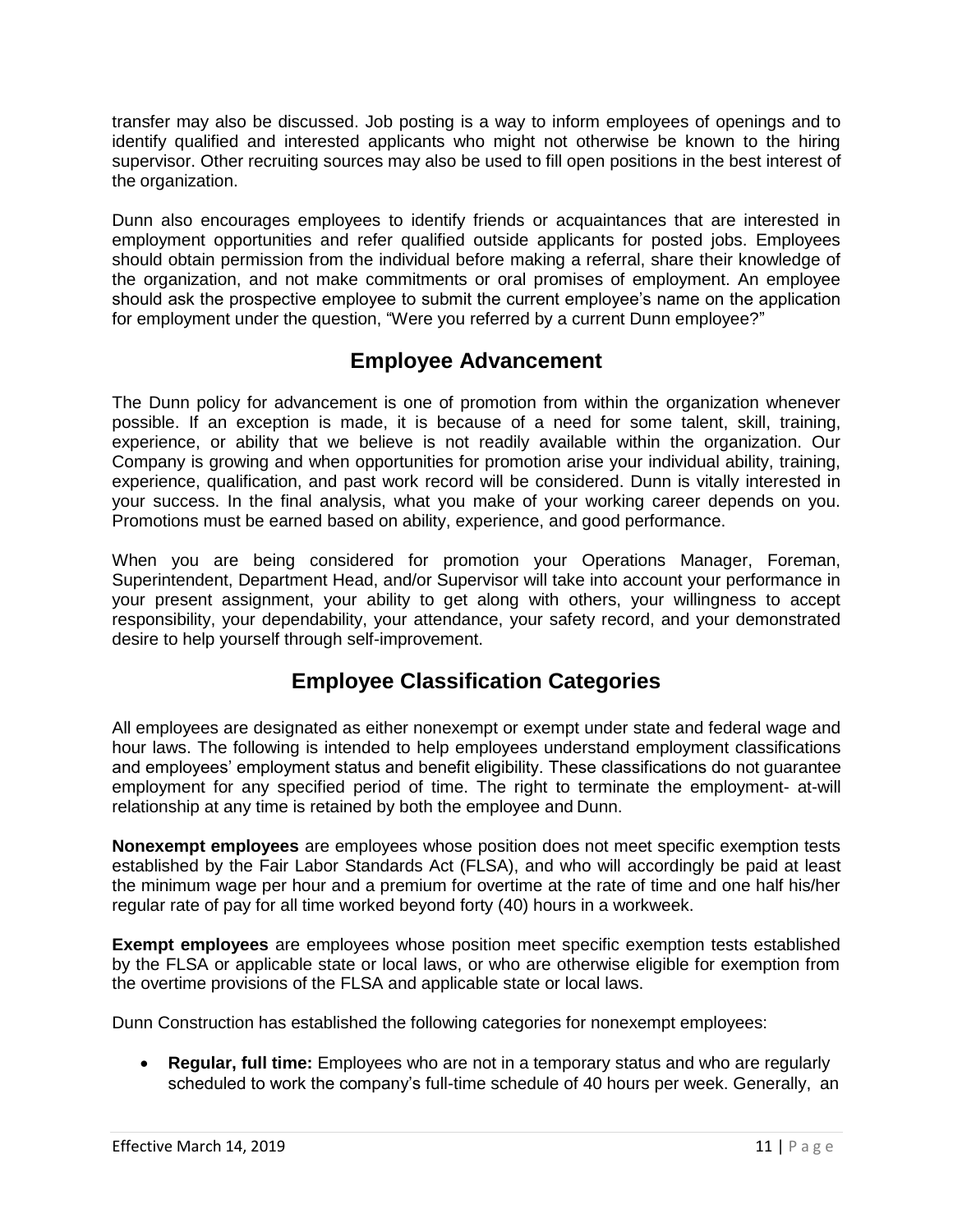employee working an average of 30 hours per week is eligible for the full benefits package, subject to the terms, conditions and limitations of each benefits program.

- **Regular, part time:** Employees who are not in a temporary status and who are regularly scheduled to work less than the full-time schedule but at least 20 hours each week. Regular, part-time employees are eligible for some of the benefits offered by the company subject to the terms, conditions and limitations of each benefits program.
- **Temporary/Seasonal:** Employees who are hired as interim replacements to temporarily supplement the workforce or to assist in the completion of a specific project and who are temporarily scheduled to work the company's full-time schedule for a limited duration or scheduled to work less than the company's full-time schedule for a limited duration. Employment beyond any initially stated period does not in any way imply a change in employment status.

Temporary workers are not eligible for company benefits unless specifically stated otherwise in company policy or are deemed eligible according to plan documents.

## **Federal Bonding Program**

In the case a newly hired employee may be eligible for the Federal Bonding Program, an instructional letter will be appropriately distributed. The employee must initiate the process by the fifth working day. If you have any questions on the Federal Bonding Program, please contact Human Resources.

## **Drivers of Company Vehicles**

A Motor Vehicle Report (MVR) will be obtained on all job applicants. Additionally, at least once per year an MVR will be obtained on all current employee drivers.

Refer to Dunn's Fleet Safety Program and contact the Safety Manager with any questions you may have.

### **Non-Fraternization**

In order to promote the efficient operation of Dunn's business and to avoid misunderstandings, complaints of favoritism, other problems of supervision, security, morale or possible claims of sexual harassment, supervisors are prohibited to date or pursue romantic or sexual relationships with employees with whom they supervise, directly, or indirectly.

If employees begin a dating relationship or become relatives, partners or members of the same household and if one party is in a supervisory position, that person is required to inform management and Human Resources of the relationship.

Dunn Construction reserves the right to apply this policy to situations where there is a conflict or the potential for conflict because of the relationship between employees, even if there is no direct-reporting relationship or authority involved.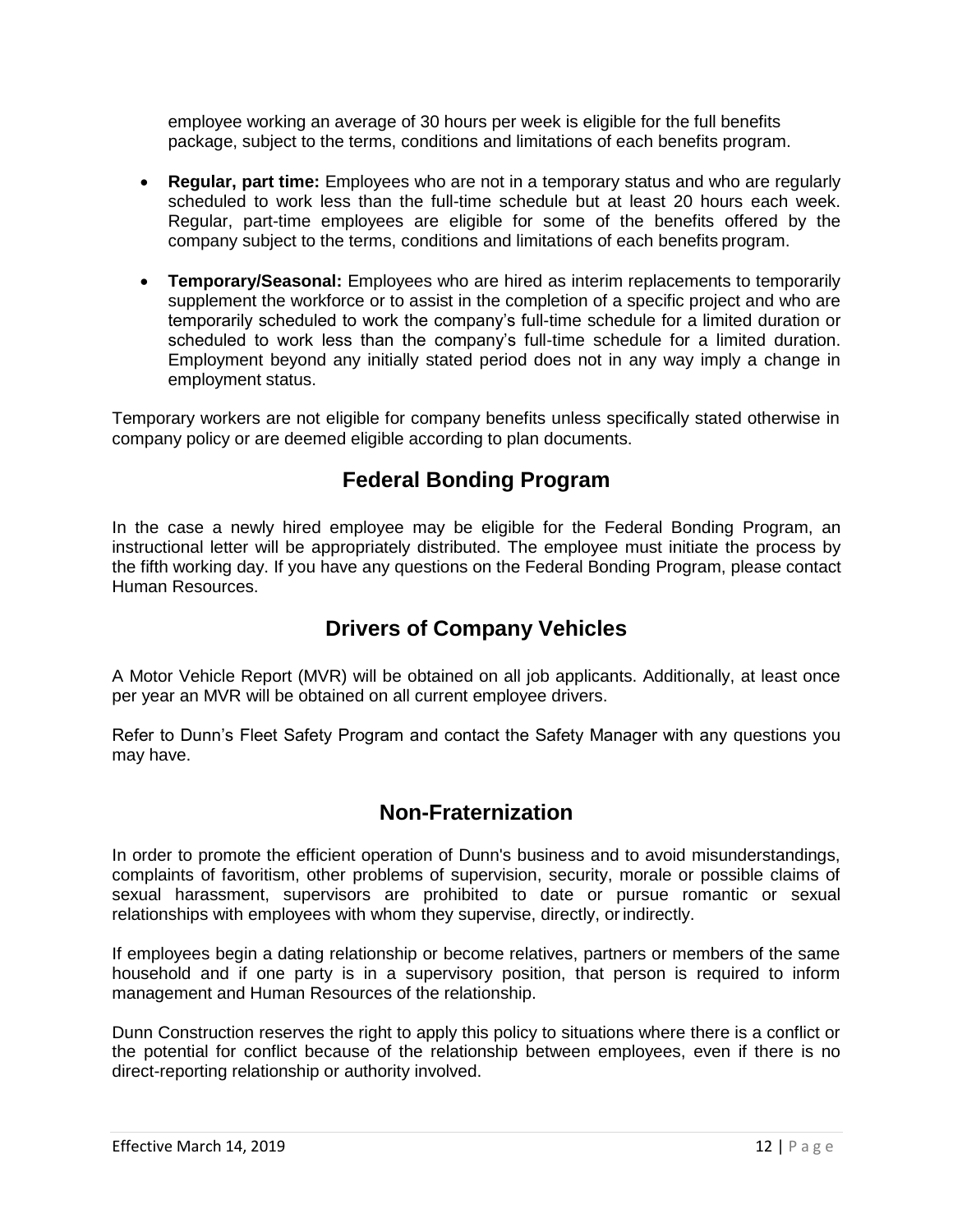### **Business Ethics and Conduct**

<span id="page-12-0"></span>The successful business operation and reputation of Dunn is built upon the principles of fair dealing and ethical conduct of our employees. Our reputation for integrity and excellence requires careful observance of the spirit and letter of all applicable laws and regulations, as well as a precise regard for the highest standards of conduct and personal integrity.

The continued success of Dunn is dependent upon our customers' trust and we are dedicated to preserving that trust. Employees owe a duty to Dunn, its customers, and shareholders to act in a way that will merit the continued trust and confidence of the public.

Dunn will comply with all applicable laws and regulations and expects its directors, officers, and employees to conduct business in accordance with the letter, spirit, and intent of all relevant laws and to refrain from any illegal, dishonest, or unethical conduct. In general, the use of good judgment, based on high ethical principles, will guide you with respect to lines of acceptable conduct. If a situation arises where it is difficult to determine the proper course of action, the matter should be discussed openly with your superintendent/department supervisor and, if necessary, with the Director of Human Resources for advice and consultation.

Compliance with this policy of business ethics and conduct is the responsibility of every Dunn employee. Disregarding or failing to comply with this standard of business ethics and conduct could lead to disciplinary action, up to and including possible termination of employment.

## **Employment Applications**

Dunn relies upon the accuracy of information contained in the employment application, as well as the accuracy of other data presented throughout the hiring process and employment. Any misrepresentations, falsifications, or material omissions in any of this information or data may result in the exclusion of the individual from further consideration for employment, or if the person has been hired, termination of employment.

## **Personnel Data Changes**

It is the responsibility of each employee to promptly notify Dunn of any changes in personnel data. Personal mailing addresses, telephone numbers, email addresses, number and names of dependents, individuals to be contacted in the event of an emergency, changing your legal name, changing the number of your income tax exemptions, changing your beneficiary under the company life insurance plan, authorization for release of information for third party, and other such status reports should be accurate and current at all times. If any personnel data has changed notify Human Resources immediately.

## **Probationary Period**

A probationary period is intended to give an employee in a new position the opportunity to demonstrate his or her ability to achieve a satisfactory level of performance and to determine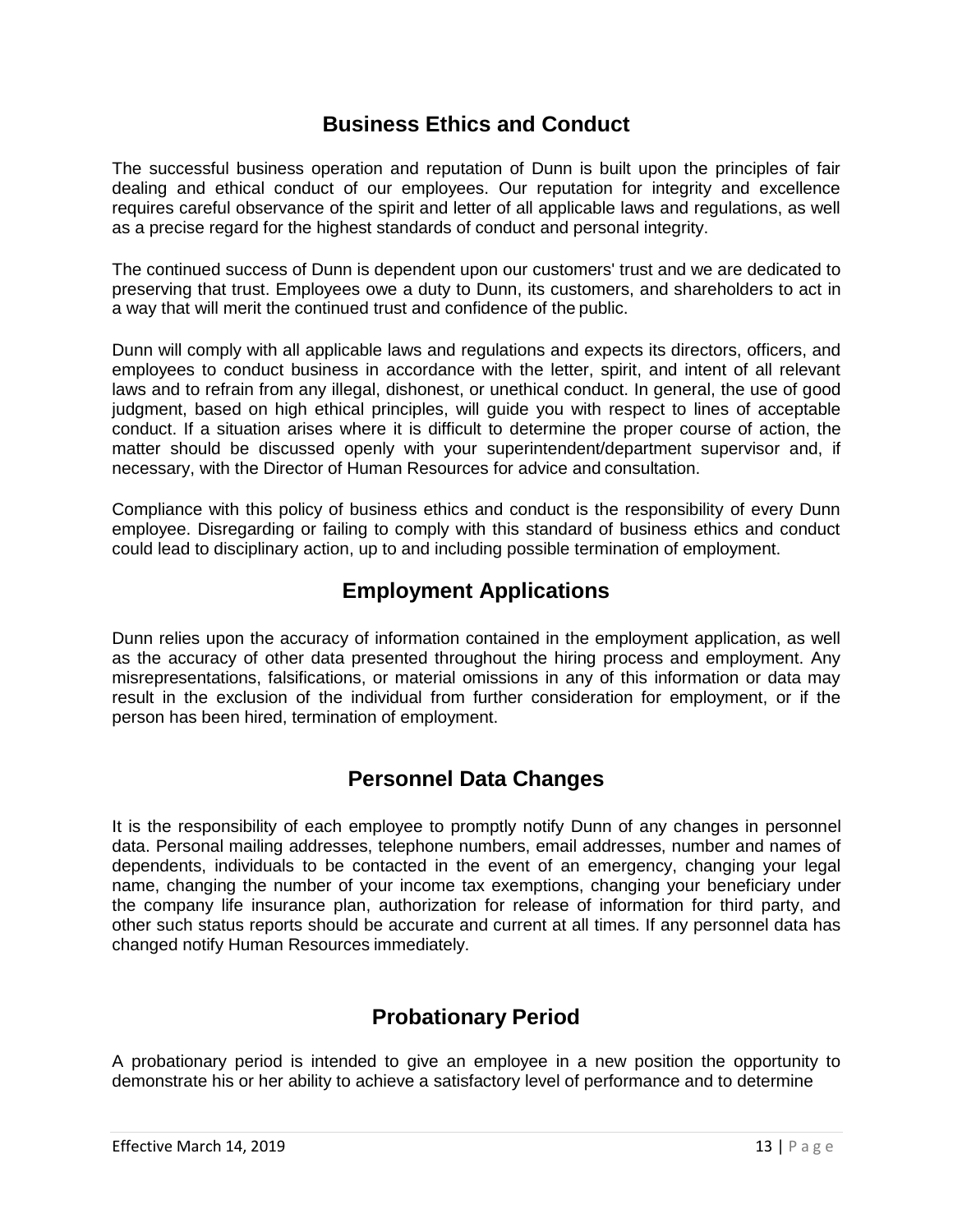whether the new position meets his or her expectations. Dunn uses this period to evaluate employee capabilities, work habits, and overall performance.

All new and rehired employees work on a probationary basis for the first 90 calendar days after their date of hire. Employees who are promoted, transferred, or receive a new job classification within Dunn must complete an additional probationary period of the same length with each reassignment to a new position or reclassification. Any significant absence will automatically extend a probationary period by the length of the absence. If Dunn determines that the designated probationary period does not allow sufficient time to thoroughly evaluate the employee's performance, the probationary period may be extended for a specified time.

In case of promotion or a change in an employee's job classification within Dunn, the employee will be considered in a new 90-day probationary period upon his or her promotion or reclassification. Time spent in occasional on-the-job training for a new position does not count toward the 90-day probationary period. The employee's wage will not change during on-the-job training or during a probationary period. Once the employee has successfully completed this probationary period, his or her wage may be adjusted to reflect the promotion or new job classification. Dunn reserves the right to make temporary adjustments in pay according to state and federal law requiring certified payrolls.

If in the sole discretion of Dunn, an employee is not successful in the newly assigned position, he or she can be removed from that position either during the probationary period or later. If this occurs, the employee may be terminated or may be allowed to return to his or her former job or to a comparable job at an appropriate wage for which the employee is qualified, depending on the availability of such positions and Dunn's needs at the time.

## **Performance Evaluation**

Supervisors and employees are strongly encouraged to discuss job performance and goals on an informal, day-to-day basis. Formal performance evaluations are conducted for all employees to provide both supervisors and employees the opportunity to discuss job tasks, identify and correct weaknesses, encourage and recognize strengths, and identify and discuss positive, purposeful approaches for meeting employee goals. Performance evaluations of all employees are generally performed annually.

## **Employee Discipline**

The purpose of this policy is to state Dunn's position on administering equitable and consistent discipline for unsatisfactory conduct in the workplace. The best disciplinary measure is the one that does not have to be enforced, comes from good leadership and fair supervision at all employment levels. The major purpose of any disciplinary action is to correct the problem, prevent recurrence, and prepare the employee for satisfactory service in the future.

Employment with Dunn is based on mutual consent. Both the employee and Dunn have the right to terminate employment at will, with or without cause or advance notice. Dunn may use various forms of discipline at its discretion including; verbal warning, written warning, suspension with or without pay or termination of employment depending on the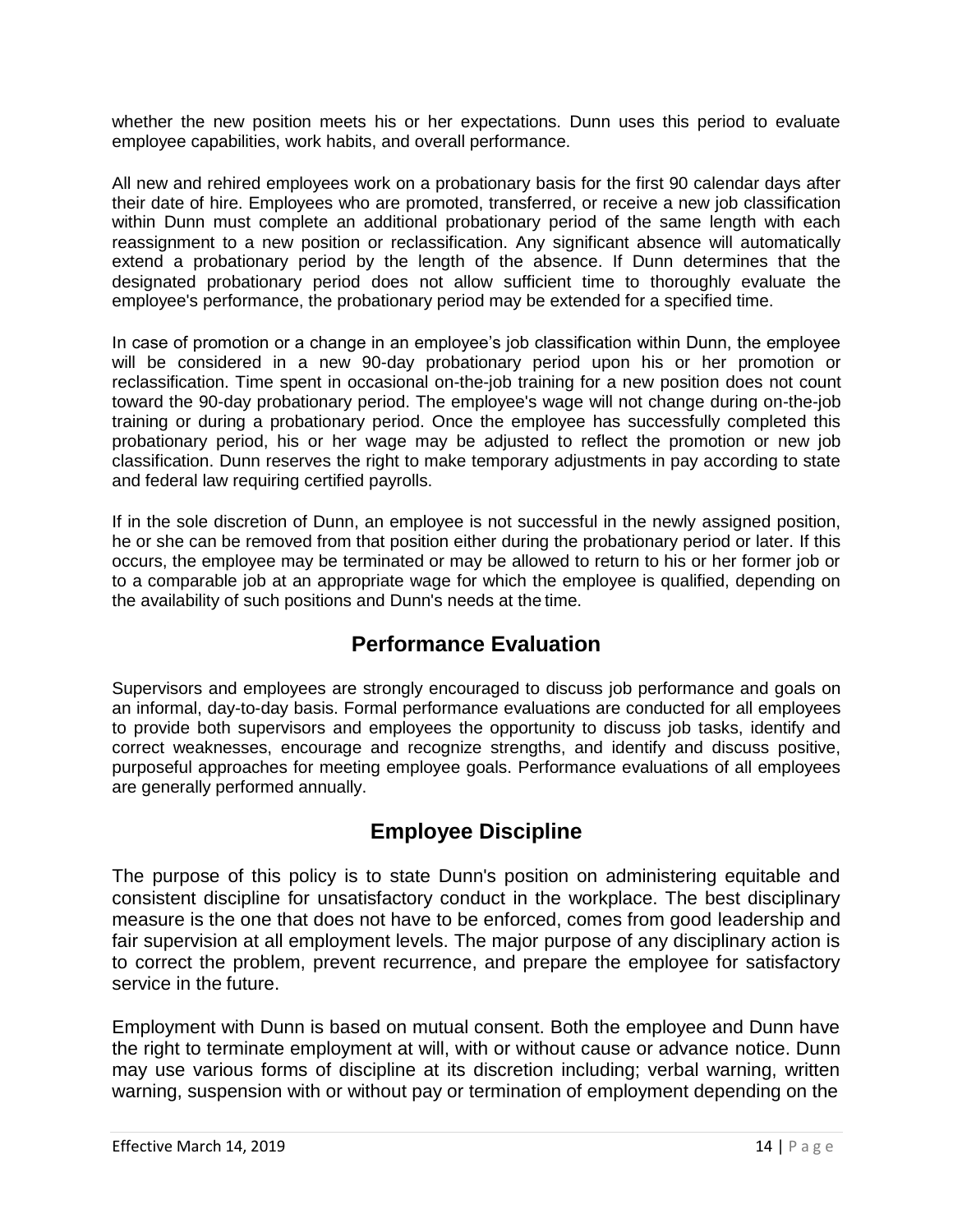severity of the problem, the number of occurrences, and the overall circumstances surrounding the incident.

The violations listed below are not intended to be an all-inclusive list but establishes some conduct for which the Company will normally impose discipline and may be subject to termination without warning.

- 1. Violation of safety and health rules.
- 2. Falsification of records.
- 3. Habitual tardiness.
- 4. Habitual absenteeism.
- 5. Leaving the premises without your supervisor's consent.
- 6. Loafing, loitering, or horseplay on company time.
- 7. Neglect or careless acts which result in personal injury, property damage, or expense to Dunn.
- 8. Reporting to work intoxicated or under the influence of nonprescribed drugs.
- 9. Disorderly conduct on the premises; such as bullying, threatening, insulting, or abusing another employee, unlawful possession of weapons on company equipment, property, or job sites.
- 10.Being insubordinate, threatening, intimidating, disrespectful, or

assaulting a supervisor, co-worker, customer or vendor.

- 11. Gambling on company premises.
- 12. Failure to report any accident as soon as reasonably practicable.
- 13. Failure to cooperate in any investigation.
- 14.Violation of the company's dress code.
- 15.Smoking / E-Cigarette use in prohibited areas.
- 16. Unsatisfactory performance or conduct.
- 17.Violation of any company policies or procedures.
- 18. Theft of company property, or theft of equipment of another employee.
- 19.Possession of or drinking alcoholic beverages on company equipment, property, or job sites.
- 20.Possession or use of illegal drugs or substances on company premises or job sites.

In all cases of alleged violations, or other misconduct, employees may be suspended without pay pending investigation. After the case has been fully investigated, a final decision on the discipline will be reached.

The above is a mere outline of the types of offenses that can lead to disciplinary action or termination. It does not set forth all rules for which either discipline or termination may be appropriate. Dunn reserves the right to discipline or terminate employees for any action, which interferes with the discipline of its work force or the Company's production.

## **Separation of Employment**

<span id="page-14-0"></span>Separation of employment within an organization can occur for several different reasons.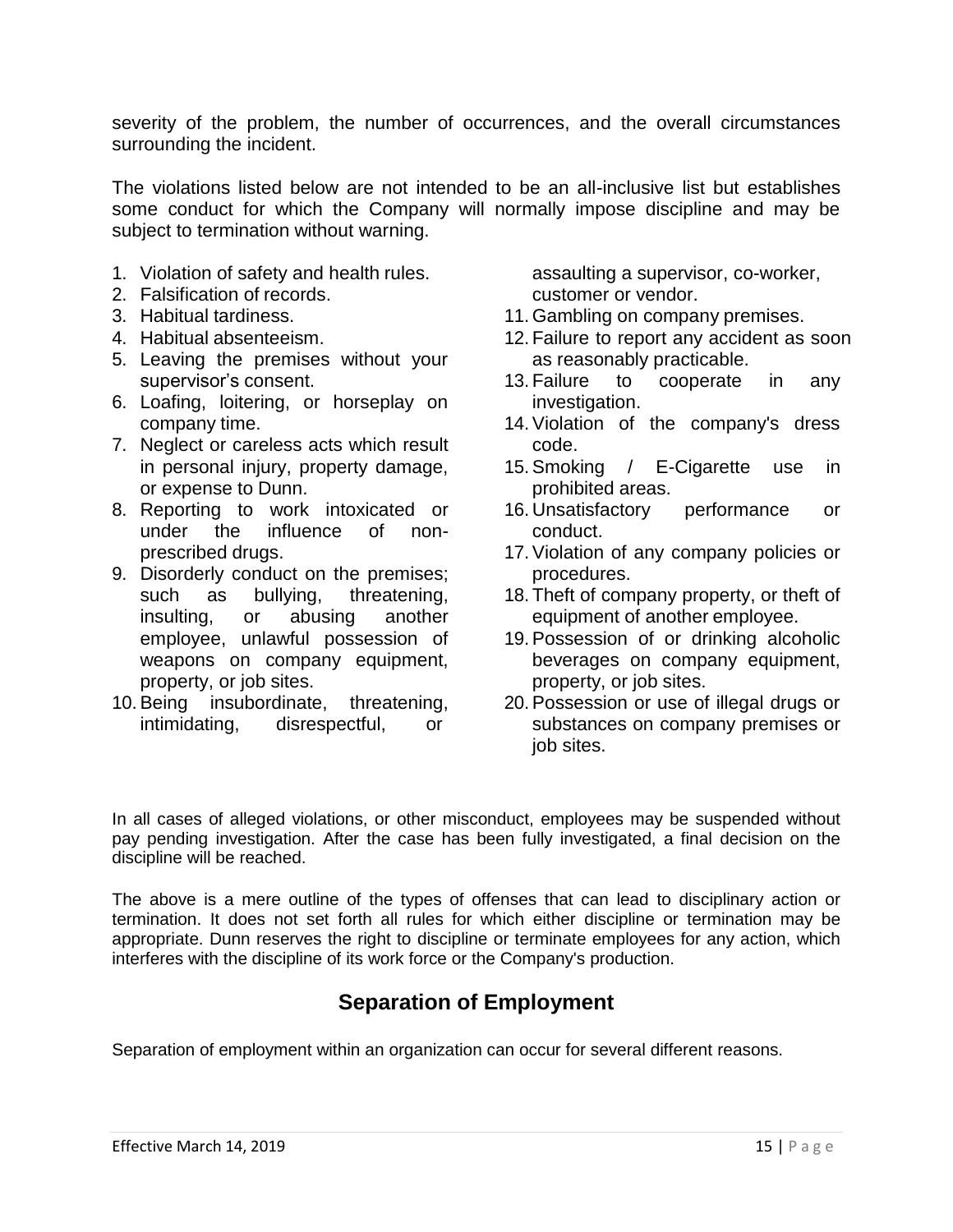- **Voluntary Quit / Resignation:** Although we hope your employment with us will be a mutually rewarding experience, we understand that varying circumstances cause employees to voluntarily resign employment. Resigning employees are encouraged to provide two weeks' notice, preferably in writing, to facilitate a smooth transition out of the organization. If an employee provides less notice than requested, the employer may deem the individual to be ineligible for rehire depending on the circumstances regarding the notice given. If you abandon your job, you will be considered to have voluntarily quit your position.
- **Retirement:** Employees who wish to retire are required to notify their department director and the Human Resource department in writing at least one (1) month before the planned retirement date.
- **Laid Off:** Employees may be laid off due to reduction of workforce, elimination of a position, etc.
- **Job Abandonment:** Employees who fail to report to work or **call** their supervisor for two (2) consecutive workdays before the start of work, may be considered to have abandoned the job without notice, effective at the end of their normal shift on the third day. The supervisor shall notify the Human Resource department on the third workday and initiate the process for removing the employee from the payroll. Employees who are separated due to job abandonment (no call, no show) are considered to have voluntarily quit and may be ineligible for rehire.
- **Termination:** Employees of Dunn Construction are employed on an at-will basis, and the company retains the right to terminate an employee at any time, with or without cause or notice, for any reason whatsoever or for no reason at all.

### **Return of Company Property**

The separating employee must return all company property in good working condition with the exception of normal wear and tear within 24 hours of the time of separation, including uniforms, cell phones, radios, keys, iPads, PCs, tools, PPE, etc. Failure to return some items may result in deductions from the final paycheck or may necessitate legal action.

The separating employee shall contact the Human Resources department as soon as notice is given in order to schedule an exit interview. If the separating employee does not contact Human Resources directly within two working days of the date of the separation, it will be deemed the separating employee has opted out of the exit interview process.

Human Resources will send the separating employee a packet concerning any voluntary insurance policies you may have. Health & Dental insurances terminate the last day of the month of employment. Information for Consolidated Omnibus Budget Reconciliation (COBRA) continued health coverage will be provided.

### **Rehire**

Former employees who left Dunn Construction in good standing and were classified as eligible for rehire may be considered for reemployment. An online application for employment must be submitted and the applicant must meet all minimum qualifications and requirements of the position, including any qualifying exam, when required.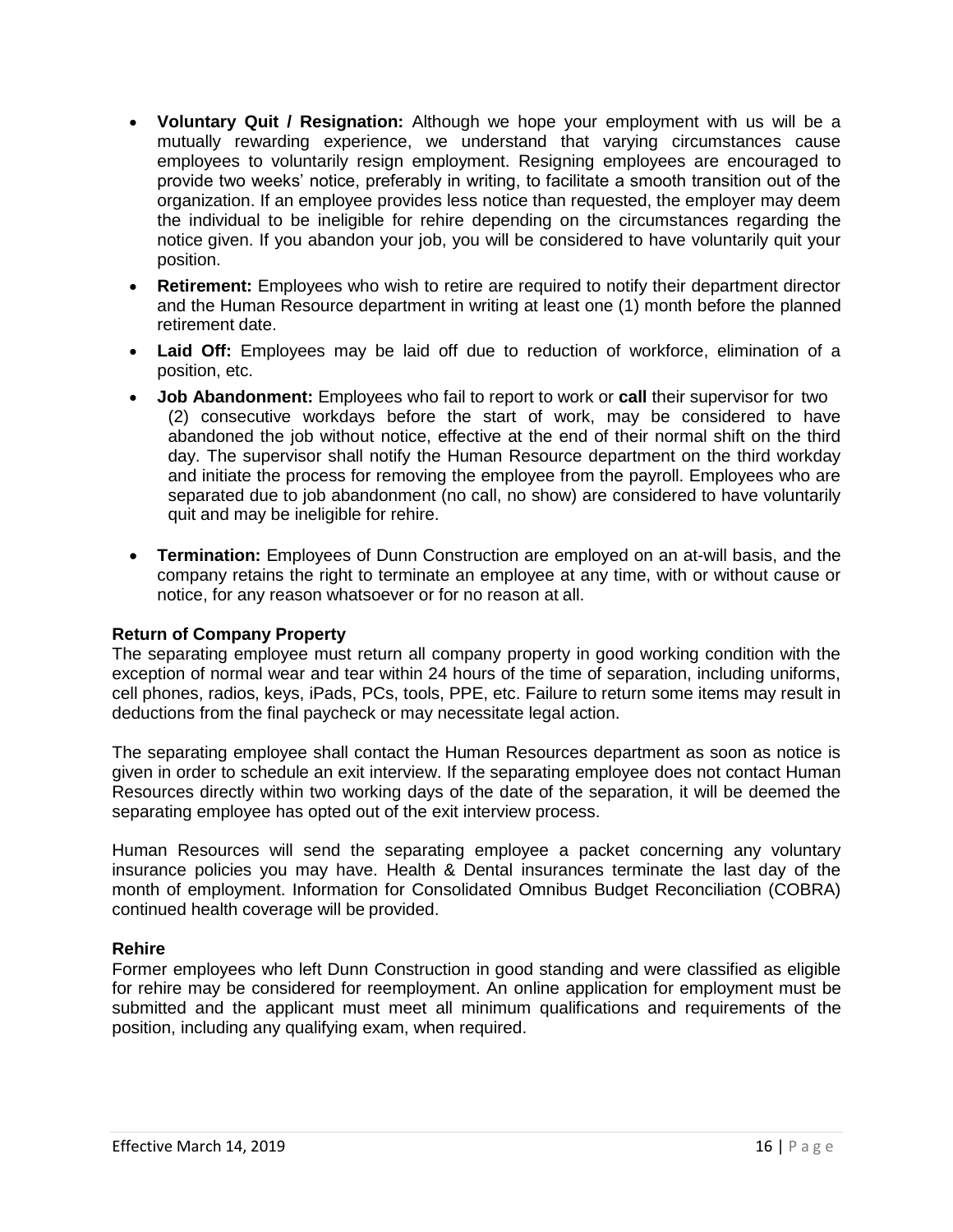Supervisors must obtain approval from the Human Resource director or designee prior to rehiring a former employee. Rehired employees begin most benefits just as any other new employee. If you are rehired within 13 weeks of your previous employment with Dunn, your medical insurance will be reinstated the first day of the month following your date of rehire. Previous tenure will not be considered in calculating longevity, leave accruals or other benefits besides 401(k), FMLA, Medical, and any others as required by law.

<span id="page-16-0"></span>A former employee who is terminated for violating company policy or who resigned in lieu of termination from employment due to a policy violation may be ineligible for rehire.

# **WORKPLACE SAFETY**

## **Drug-Free Workplace**

<span id="page-16-1"></span>Dunn Construction has a longstanding commitment to provide a safe and productive work environment. Alcohol and drug abuse pose a threat to the health and safety of employees and to the security of our equipment and facilities. For these reasons, Dunn Construction is committed to maintaining a drug free workplace.

This policy outlines the practice and procedure designed to correct instances of identified alcohol and/or drug use in the workplace. This policy applies to all employees and all applicants for employment of Dunn Construction. The Human Resources/Safety department is responsible for policy administration.

### **Employee Assistance and Drug-Free Awareness**

Illegal drug use and alcohol misuse have a number of adverse health and safety consequences. Information about those consequences and sources of help for drug/alcohol problems is available from the Human Resources/Safety department, whose members have been trained to make referrals and assist employees with drug/alcohol problems.

Dunn Construction will assist and support employees who voluntarily seek help for such problems before becoming subject to discipline and/or termination under this or other policies. Such employees may be placed on leaves of absence, referred to treatment providers and otherwise accommodated as required by law. Such employees may be required to document that they are successfully following prescribed treatment and to take and pass follow-up tests if they hold jobs that are safety sensitive or that require driving or if they have violated this policy previously.

Employees should report to work fit for duty and free of the presence of illegal drugs or alcohol. This policy does not prohibit employees from the lawful use and possession of prescribed medications. Employees must, however, consult with their doctors about the medications' effect on their fitness for duty and ability to work safely and promptly disclose any work restrictions to their supervisor. Employees are not, however, to disclose underlying medical conditions unless directed to do so.

### **Work Rules**

The following work rules apply to all employees: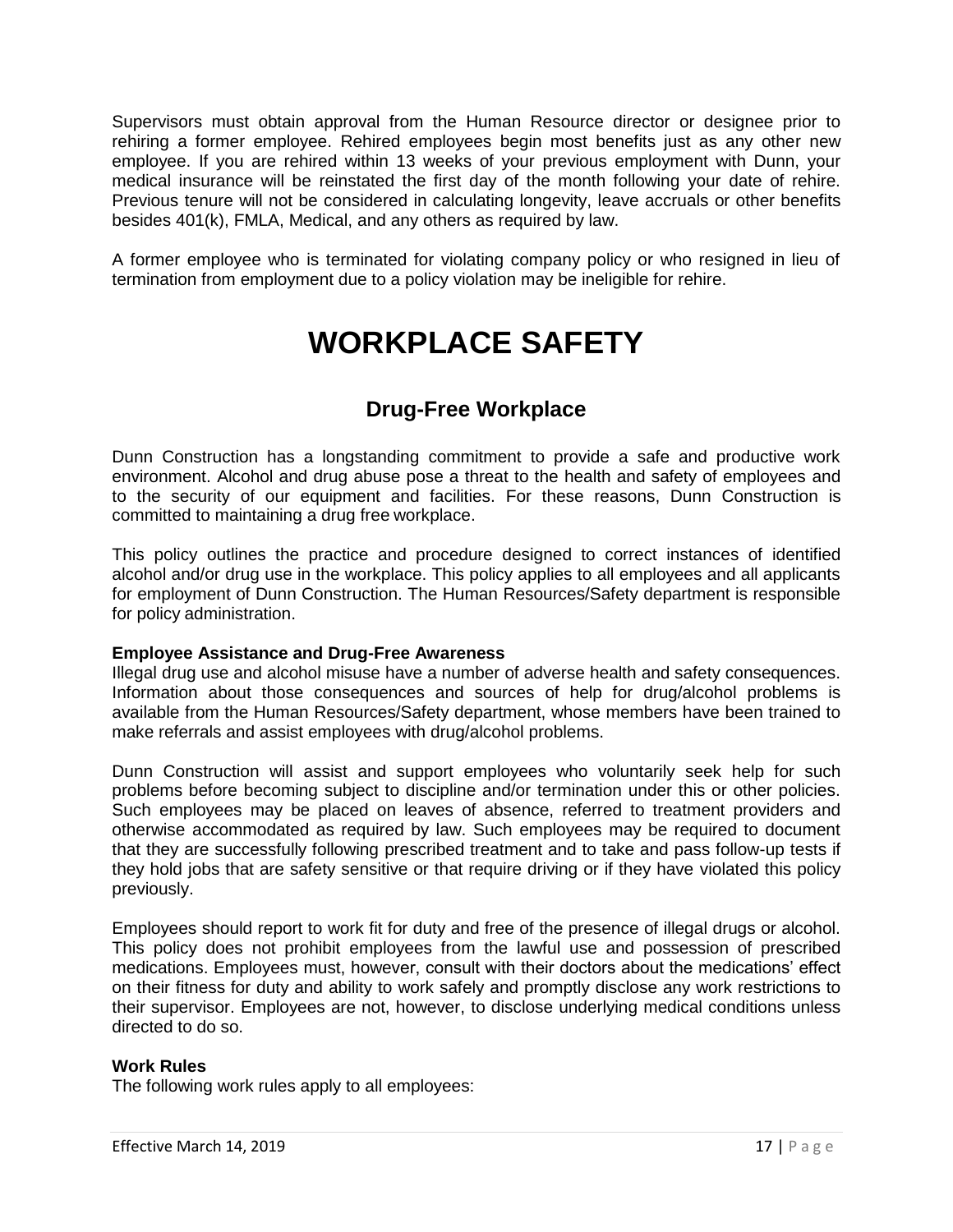- Whenever employees are working, are operating any company vehicle, are present on company premises, or are conducting related work off-site, they are prohibited from:
	- o Using, possessing, buying, selling, manufacturing or dispensing an illegal drug (to include possession of drug paraphernalia).
	- $\circ$  Being under the influence of an illegal drug or alcohol as defined in this policy.
- The presence of any detectable amount of any illegal drug, alcohol, or illegal controlled substance in an employee's body while performing company business or while in a company facility is prohibited.
- Dunn Construction will not allow any employee to perform their duties while taking prescribed drugs that are adversely affecting the employee's ability to safely and effectively perform their job duties. Employees taking a prescribed medication must carry it in the container labeled by a licensed pharmacist and be prepared to produce it if asked. Employees must also advise the company verbally through their immediate supervisor when using any prescription or over-the-counter drugs that contain instructions, restrictions, or warnings indicating that the use of the drug may cause impairment from safely performing their duties, or that otherwise could impair the employee's judgment or ability to perform certain job tasks. A physician's release may be required in the case of prescription medications described above.
- Any illegal drugs or drug paraphernalia may be turned over to an appropriate law enforcement agency and may result in criminal prosecution.

#### **Required Testing**

The company retains the right to require the following tests:

- **Pre-employment:** All applicants will be screened when a conditional job offer has been made by the Company. Refusal to submit to testing will result in disqualification of further employment consideration.
- **Reasonable suspicion:** Employees are subject to testing based on observations by a supervisor when there are reasonable grounds for believing that an employee is under the influence of drugs, alcohol, or other impairing substances, or based upon other circumstances constituting reasonable suspicion.
- **Post-accident:** In the event that an on the job accident or incident occurs and the company feels drugs and or alcohol likely could have contributed to the accident and or incident the company may send the employee(s) involved in an accident or incident on the job, whether involving damage to property or an injury, and/or an accident that seriously damages a company vehicle, machinery, equipment or property and/or results in an injury to themselves or another employee.
- **Random:** All employees may be selected for testing without prior notice where allowed by applicable state or local law. The names and/or numbers of those employees to be tested will be selected in an unbiased manner by computer or other random method. Employees selected for testing must present themselves for testing at the time set by the Dunn. Random testing will be conducted in accordance with applicable federal and state laws or other regulations.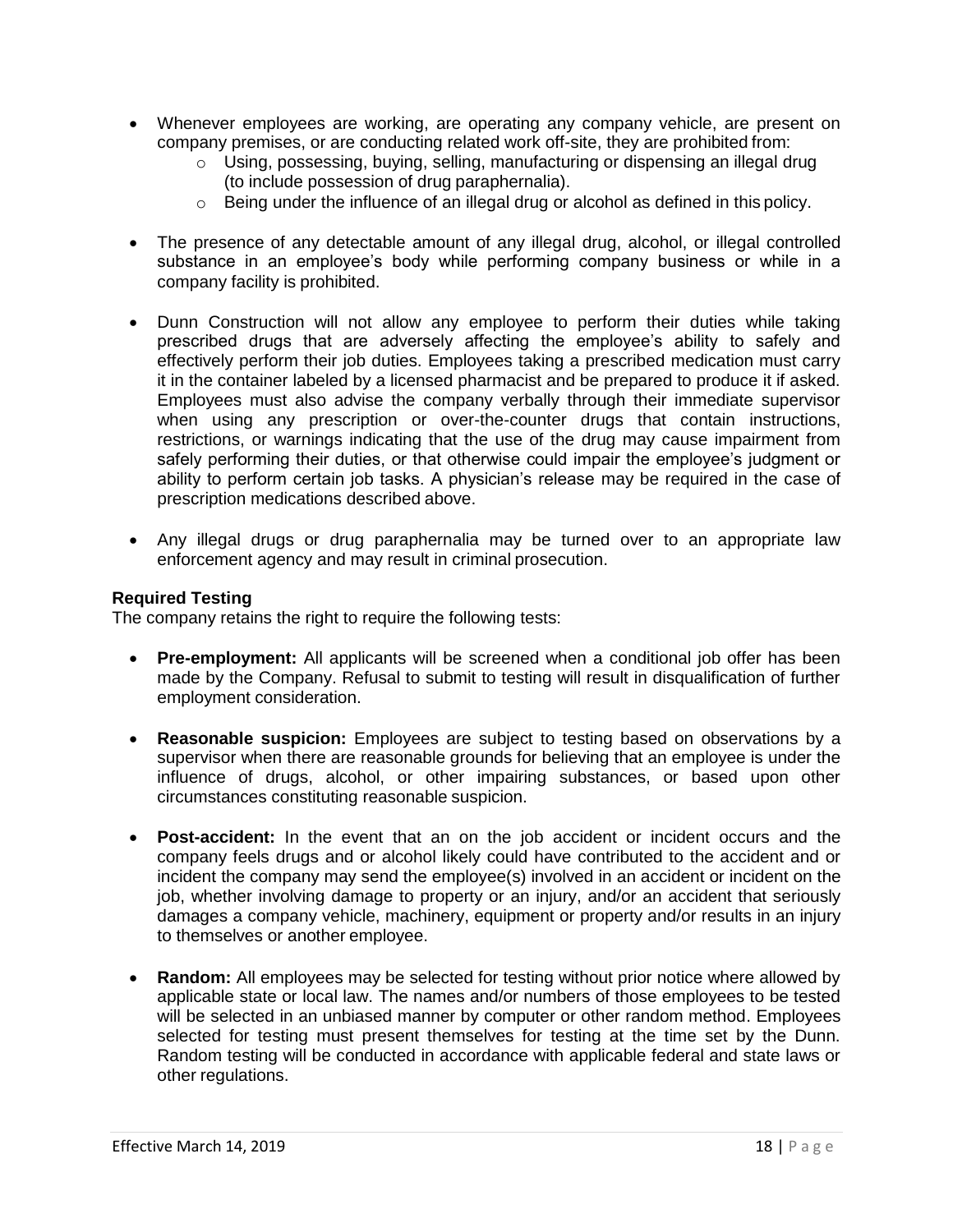• **Follow-up**: Employees who have tested positive, or otherwise violated this policy, are subject to discipline up to and including discharge. Depending on the circumstances and the employee's work history/record, Dunn Construction may offer an employee who violates this policy or tests positive the opportunity to return to work on a last-chance basis pursuant to mutually agreeable terms, which could include rehabilitation program and follow-up drug testing at times and frequencies for a minimum of one (1) year but not more than two (2) years. If the employee either does not complete his/her rehabilitation program or tests positive after completing the rehabilitation program, he/she will be subject to immediate discharge from employment.

#### **Consequences**

- Refusal to submit to a test or unreasonable delay in submitting to a test, refusal to sign a consent form or other forms utilized in the testing process, or any attempt to tamper with the testing process will be grounds for immediate termination of employment in the case of an employee and for denial of employment in the case of an applicant.
- Employees who use, possess, buy, sell, manufacture, or dispense an illegal drug in violation of this policy will be subject to immediate termination of employment.
- When there is a positive test result for an applicant or employee for a prohibited substance, confirmatory tests will be performed. Any applicant or employee testing positive after completion of the confirmatory tests will first be contacted directly by the third-party Medical Review Officer (MRO) to determine the reason for the presence of the identified substance. Employment will not be offered to an applicant whose test reveals the presence of drugs, alcohol, or other intoxicants. An employee with a positive test result will be subject to immediate termination of employment, regardless of when, where or how the drug or substance entered the employee's system.
- An employee who fails a drug or alcohol test for the first time may, under certain circumstances, be placed on suspension in lieu of termination of employment. These employees will be placed on suspension and referred to an SAP (Substance Abuse Professional) or EAP (Employee Assistance Program) for evaluation and/or treatment. They must successfully complete the prescribed program before consideration for reinstatement can be made. Payment for professional help is the responsibility of the employee. The suspension shall be a period of up to 30 days following the successful completion of the prescribed program. At the end of a suspension period, if work for the employee is still available, the employee may be subject to reinstatement conditioned upon successfully passing another drug or alcohol screen. An employee who tests positive following a suspension period will be subject to discipline up to and including termination of employment. The above suspension will be extended for an additional 30 days if the rehabilitation program the employee has entered requires more time. A written request for an extension must be submitted by the employee to Human Resources for approval prior to the first 30-day suspension expiration.

### **Confidentiality**

Information and records relating to positive test results, drug and alcohol dependencies and legitimate medical explanations provided to the medical review officer (MRO) shall be kept confidential to the extent required by law and maintained in secure files separate from normal personnel files.

#### **Inspections**

Dunn Construction reserves the right to inspect all portions of its premises for drugs, alcohol or other contraband. All employees, contract employees and visitors may be asked to cooperate in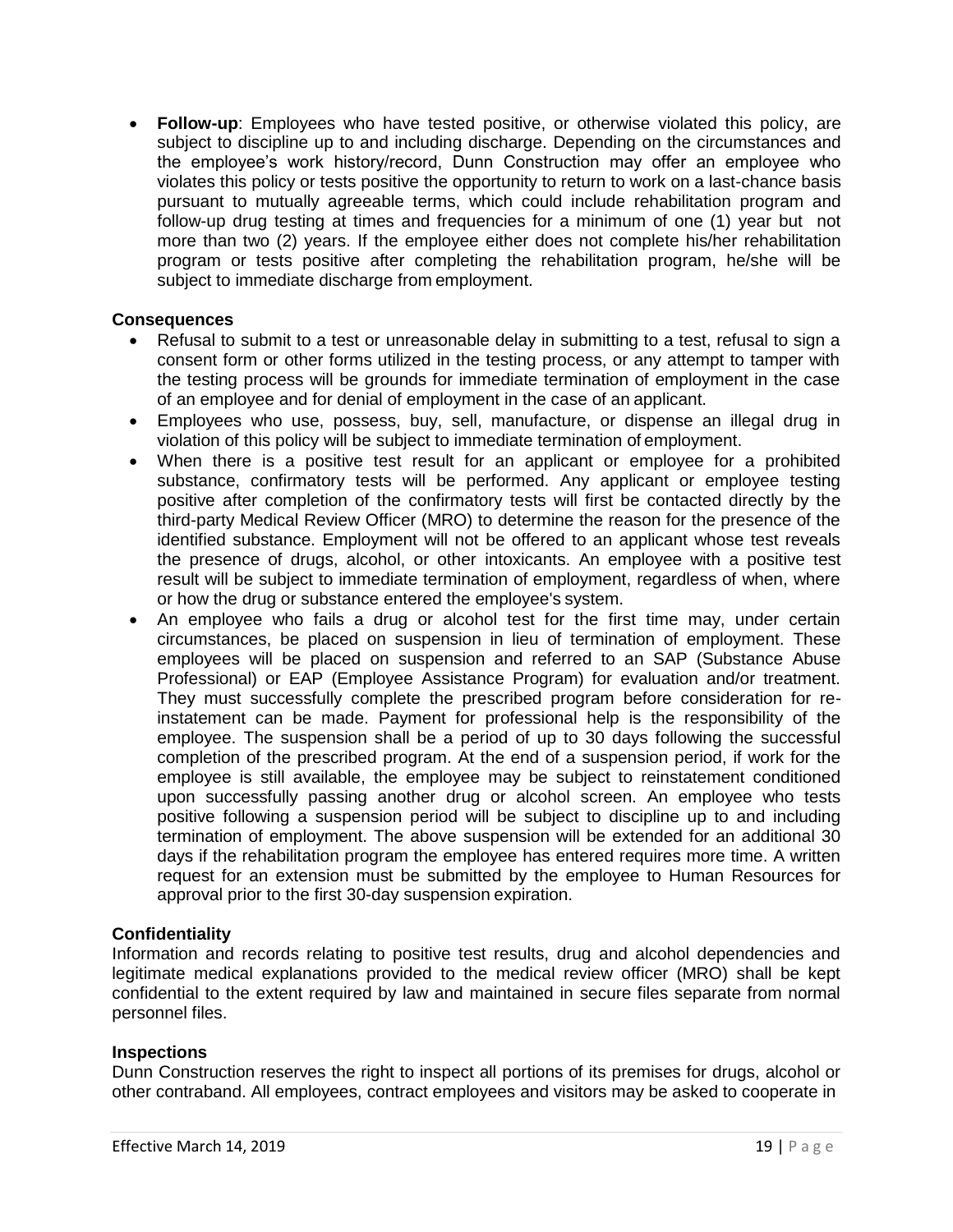inspections of their persons, work areas and property that might conceal a drug, alcohol or other contraband. Employees who possess such contraband or refuse to cooperate in such inspections are subject to appropriate discipline up to and including discharge.

### **Crimes Involving Drugs**

Dunn Construction prohibits all employees from manufacturing, distributing, dispensing, possessing or using an illegal drug in or on company premises or while conducting company business. Employees are also prohibited from misusing legally prescribed or over-the-counter (OTC) drugs. Law enforcement personnel shall be notified, as appropriate, when criminal activity is suspected.

Under the Drug-Free Workplace Act of 1988, an employee who performs work for a government contract or grant must notify the Human Resources Department of a conviction of any criminal drug-related activity occurring in the workplace. The report must be made within five days of the conviction. We, in turn, will, as required by the Act, report such convictions within 10 days of our learning of the conviction to the appropriate federal agency.

Employees with questions on this policy or issues related to drug or alcohol use in the workplace should raise their concerns with the Director of Human Resources without fear of reprisal.

## **Workers' Compensation**

<span id="page-19-0"></span>Employees are to report all injuries as soon as reasonably practicable to their Supervisors. If necessary or appropriate, an employee will be taken to a nearby physician or medical facility for treatment.

Failure to report injuries as soon as reasonably practicable may affect an employee's right to workers' compensation and the Company will not be responsible for unauthorized medical or doctor's fees.

Employees must comply with any reasonable request for examination, and they must accept the medical services or physical rehabilitation selected by the Company. Refusal to accept the services offered by the Company may stop workers' compensation benefits.

An injured employee must keep the Company informed of the status of his injury, and an injured employee must work with his physician and the Company on treatment and towards return to work. (Restricted work may be available for work related injuries.) Furthermore, all employees must provide the Department of Human Resources with a copy of each work status or return to work slip received from each authorized treating physician.

Pursuant to Alabama Code Section 25-5-51, no workers' compensation shall be allowed for an injury or death caused by the willful misconduct of the employee, the employee's intention to bring about the injury or death of himself or herself or another, his or her willful failure or willful refusal to use safety appliances provided by the employer or due to an accident due to the injured employee being intoxicated from the use of alcohol or being impaired by illegal drugs. Any employee who refuses to submit to or cooperate with drug or alcohol testing after an accident and the company feels drugs and or alcohol likely could have contributed to the accident, the employee may forfeit rights to recover benefits under the Alabama workers' compensation laws.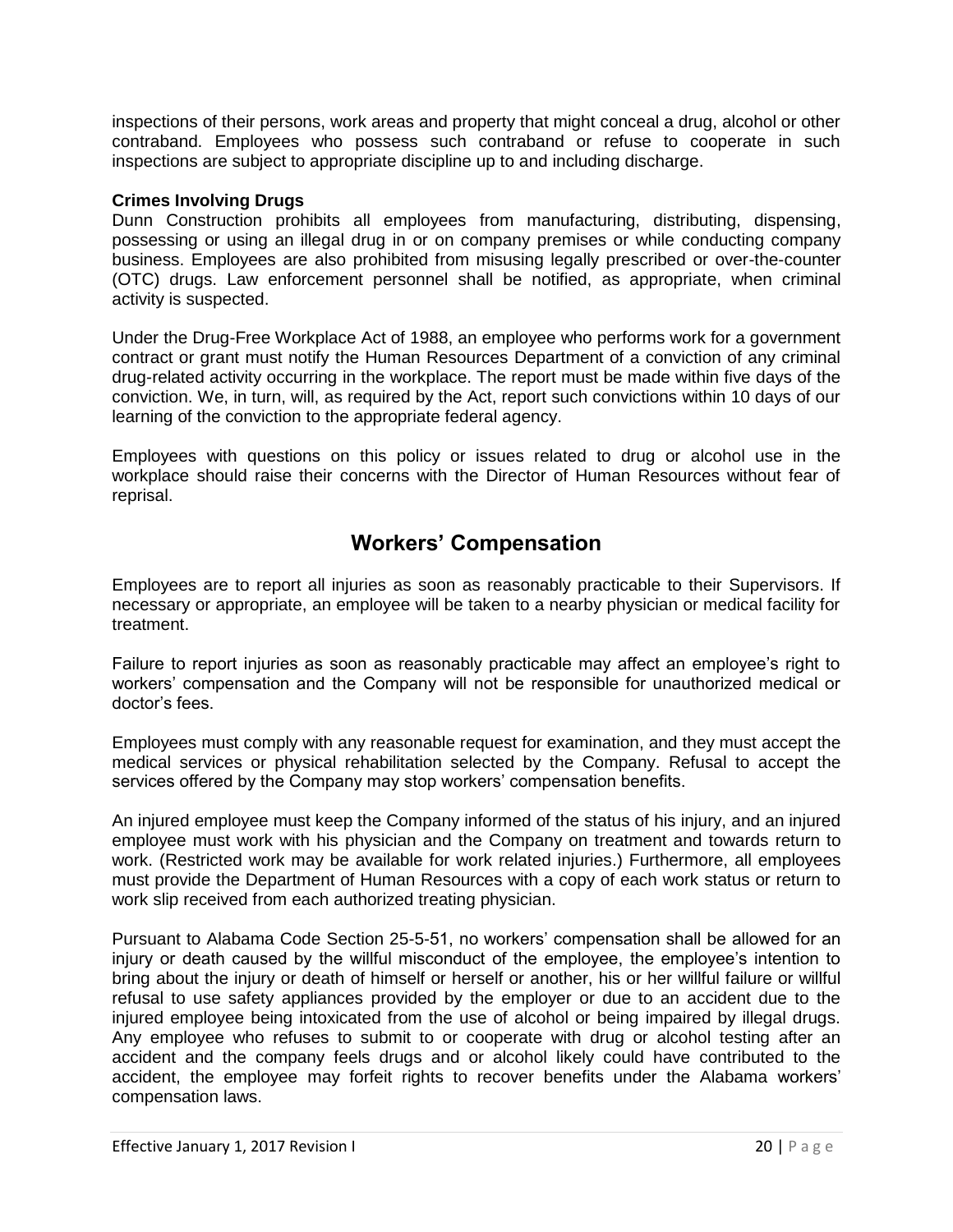## **Workplace Bullying**

Dunn Construction defines bullying as "repeated inappropriate behavior, either direct or indirect, whether verbal, physical or otherwise, conducted by one or more persons against another or others, at the place of work and/or in the course of employment." Such behavior violates the company code of ethics, which clearly states that all employees will be treated with dignity and respect.

The purpose of this policy is to communicate to all employees, including supervisors and executives, that the company will not tolerate bullying behavior. Employees found in violation of this policy will be disciplined up to and including termination.

Bullying may be intentional or unintentional. However, it must be noted that where an allegation of bullying is made, the intention of the alleged bully is irrelevant and will not be given consideration when meting out discipline. As in sexual harassment, it is the effect of the behavior upon the individual that is important. Dunn considers the following types of behavior examples of bullying:

- **Verbal bullying:** Slandering, ridiculing or maligning a person or his/her family; persistent name calling that is hurtful, insulting or humiliating; using a person as the subject of jokes; abusive and offensive remarks.
- **Physical bullying:** Pushing, shoving, kicking, poking, tripping, assault or threat of physical assault; damage to a person's work area or property.
- **Gesture bullying:** Nonverbal threatening gestures or glances that convey threatening messages.

## **Violence in the Workplace**

<span id="page-20-0"></span>Dunn is committed to preventing workplace violence and to maintaining a safe work environment. Given the increasing violence in society in general, Dunn has adopted the following guidelines to deal with intimidation, harassment, or other threats of (or actual) violence that may occur during business hours or on its premises.

Employees will not be discourteous or disrespectful to a customer or any member of the public while in the course and scope of company business. Employees are expected to refrain from conduct that may be dangerous to others including "horseplay." Firearms, weapons, and other dangerous or hazardous devices or substances are prohibited from Dunn facilities without proper authorization. However, appropriately licensed employees may keep pistols and guns used for hunting in vehicles used for personal use, strictly as permitted by law. This does not apply to company vehicles used only for company use, in which guns and other weapons are prohibited.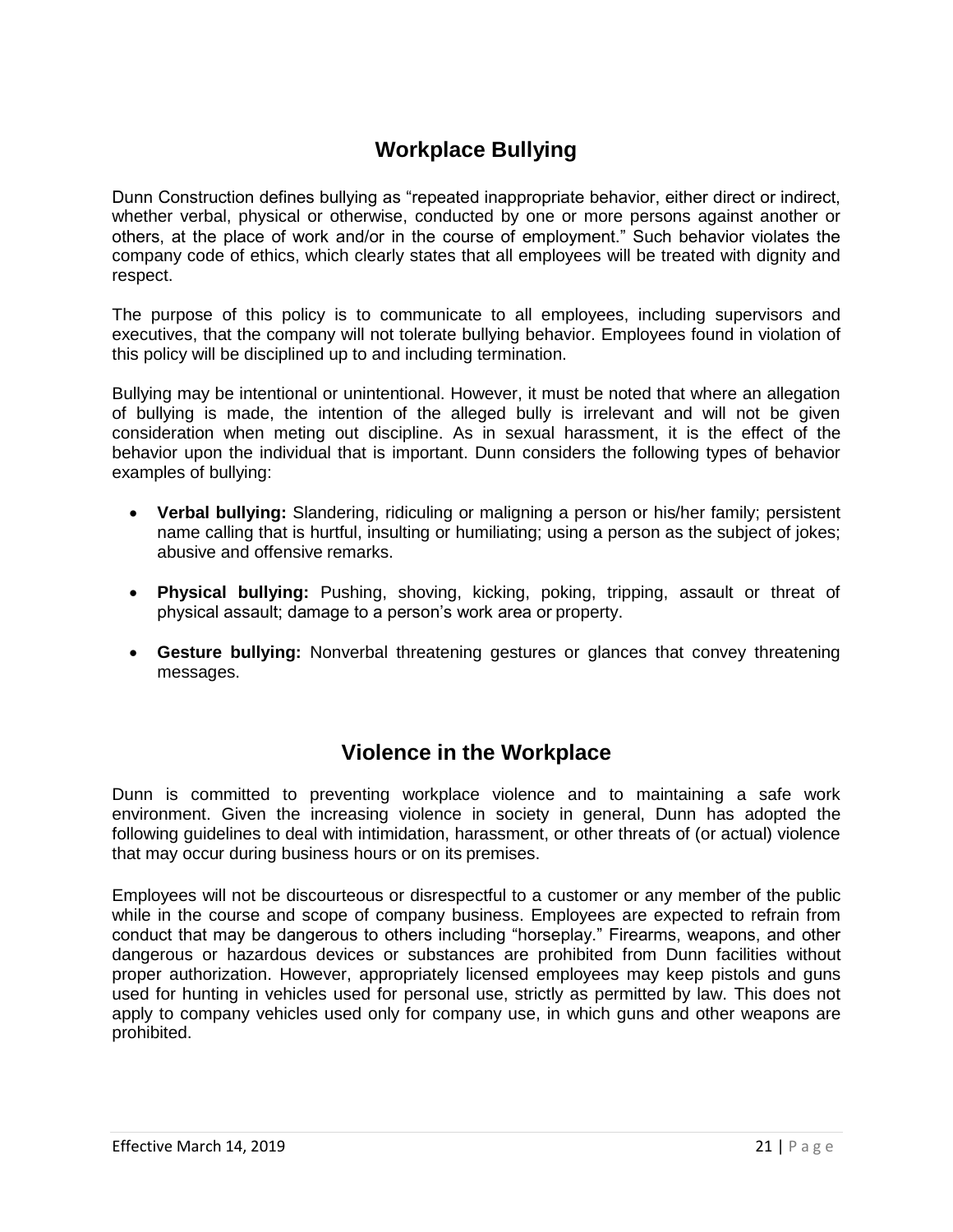Being insubordinate, threatening, intimidating, disrespectful, or assaulting an executive / supervisor, co-worker, customer or vendor will result in discipline up to and including termination.

All indirect or direct threats of violence, incidents of actual violence and suspicious individuals or activities should be reported as soon as possible to your supervisor, Safety Manager, or Human Resources. This includes threats by employees, as well as threats by customers, vendors, solicitors, or other members of the public. All suspicious individuals or activities should also be reported as soon as possible to a supervisor. Employees should not place themselves in peril, nor should they attempt to intercede during an incident. If you see or hear a commotion or disturbance near your work area, do not try to intercede or see what is happing. When reporting a threat or incident of violence, the employee should be as specific and detailed as possible.

Dunn encourages employees to bring their disputes or differences with other employees to the attention of their supervisors or the Superintendent/Department Supervisor before the situation escalates into potential violence. Dunn is eager to assist in the resolution of employee disputes, and will not discipline employees for raising such concerns.

Dunn Construction will promptly and thoroughly investigate all reports of threats of violence or incidents of actual violence and of suspicious individuals or activities. The identity of the individual making a report will be protected as much as possible. Dunn Construction will not retaliate against employees making good-faith reports of violence, threats or suspicious individuals or activities. In order to maintain workplace safety and the integrity of its investigation, Dunn may suspend employees suspected of workplace violence or threats of violence, either with or without pay, pending investigation.

Anyone found to be responsible for threats of or actual violence or other conduct that is in violation of these guidelines will be subject to prompt disciplinary action up to and including termination of employment.

Again, Dunn encourages employees to bring their disputes to the attention of their supervisors or Human Resources before the situation escalates. Dunn Construction will not discipline employees for raising such concerns.

### <span id="page-21-0"></span>**Safety**

It is the responsibility of each employee to conduct all tasks in a safe and efficient manner complying with all local, state and federal safety and health regulations and program standards, OSHA, MSHA, and with any special safety concerns for use in a particular area or with a client.

Although most safety regulations are consistent throughout the company, each employee has the responsibility to identify and familiarize herself/himself with the emergency plan for his/her working area. Due to the nature of our business the emergency plan detailing procedures in handling emergencies such as fire, weather-related events and medical crises may change with the project. If you have any questions on procedures ask your supervisor or the Safety Manager.

To assist in providing a safe and healthful work environment for employees, customers, and visitors, Dunn has established a workplace safety program. This program is a top priority for Dunn. The Safety Manager has responsibility for implementing, administering, monitoring, and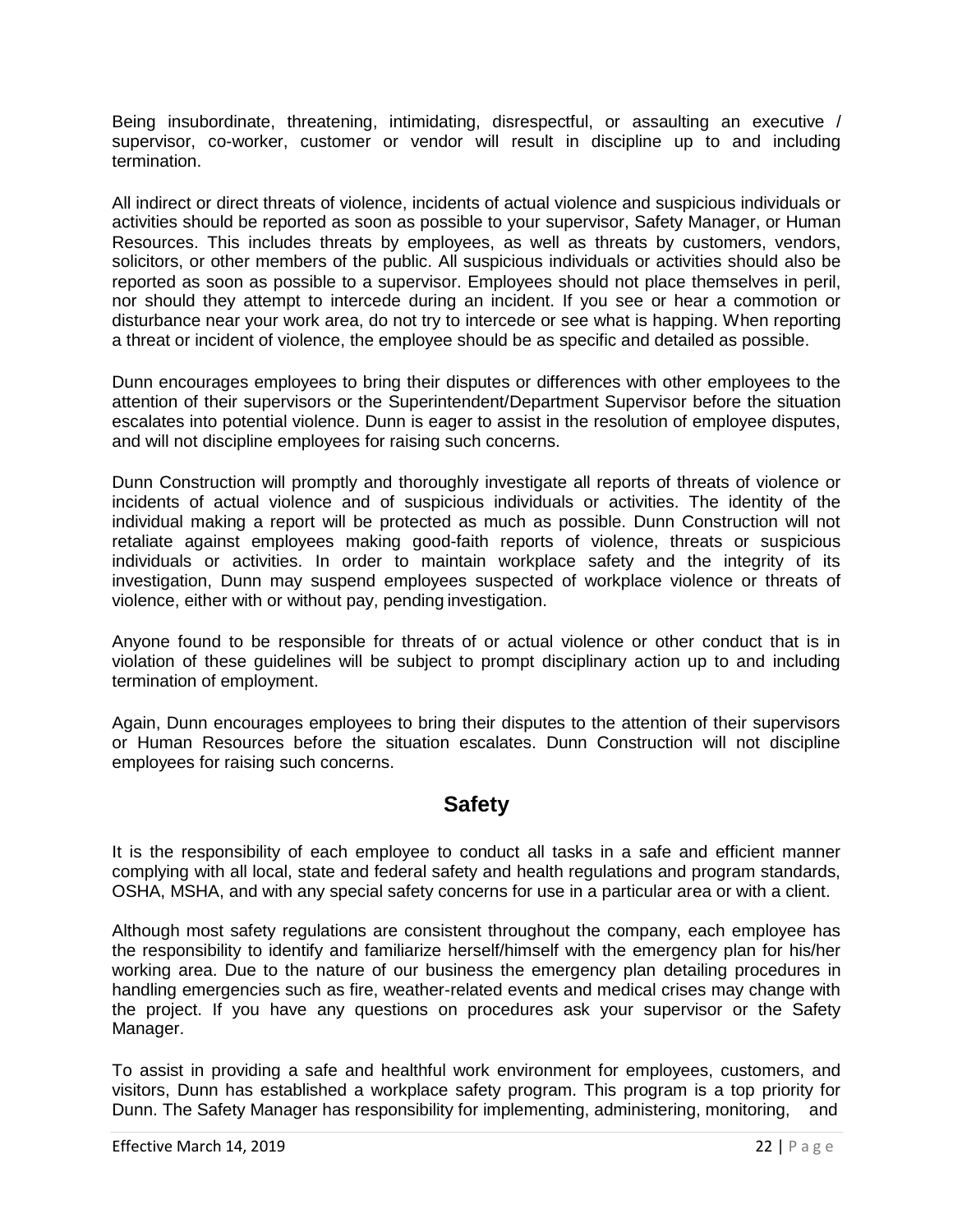evaluating the safety program. Its success depends on the alertness and personal commitment of all employees. Dunn provides information to employees about workplace safety and health issues through tool-box talks, periodic training, supervisor-employee meetings, bulletin board postings, memos, check stuffers, and other written communications.

Employees and supervisors receive periodic workplace safety training. The training covers potential safety and health hazards and safe work practices and procedures to eliminate or minimize hazards.

Each employee is expected to obey safety rules and to exercise caution in all work activities. It is the duty of every Dunn employee to immediately report any unsafe condition to the appropriate supervisor. Employees who violate safety standards, who cause hazardous or dangerous situations, or who fail to report, or where appropriate, remedy such situations, may be subject to disciplinary action, up to and including termination of employment.

In the case of accidents that result in injury, regardless of how insignificant the injury may appear, employees should immediately notify the appropriate supervisor. Such reports are necessary to comply with laws and initiate insurance and workers' compensation benefits procedures.

Furthermore, management requires that every person in the organization assumes the responsibility of individual and organizational safety. Failure to follow company safety and health guidelines or engaging in conduct that places the employee, client or company property at risk can lead to employee disciplinary action up to and including termination.

## **Visitors in the Workplace**

To provide for the safety and security of employees and the facilities at Dunn, only authorized visitors are allowed in the workplace or within Dunn's job sites. Restricting unauthorized visitors helps maintain safety standards, protects against theft, ensures security of equipment, protects confidential information, safeguards employee welfare, and avoids potential distractions and disturbances. Authorization of visitors must be obtained from your department head before any visitor enters the workplace or Dunn's job site. Because of safety and security reasons, family and friends of employees are discouraged from visiting. In cases of emergency, employees will be called to meet any visitor outside their work area. Employees are responsible for the conduct and safety of their visitors. If an unauthorized individual is observed on Dunn's premises, employees should immediately notify their supervisor, or if necessary, direct the individual to the main entrance.

## **Use of Company Vehicles and Equipment**

Personal use of Dunn's construction equipment is prohibited absent express approval of your supervisor. Equipment and vehicles essential in accomplishing job duties are expensive and may be difficult to replace. When using property, employees are expected to exercise care, perform any required maintenance, and follow all operating instructions, safety standards, and guidelines.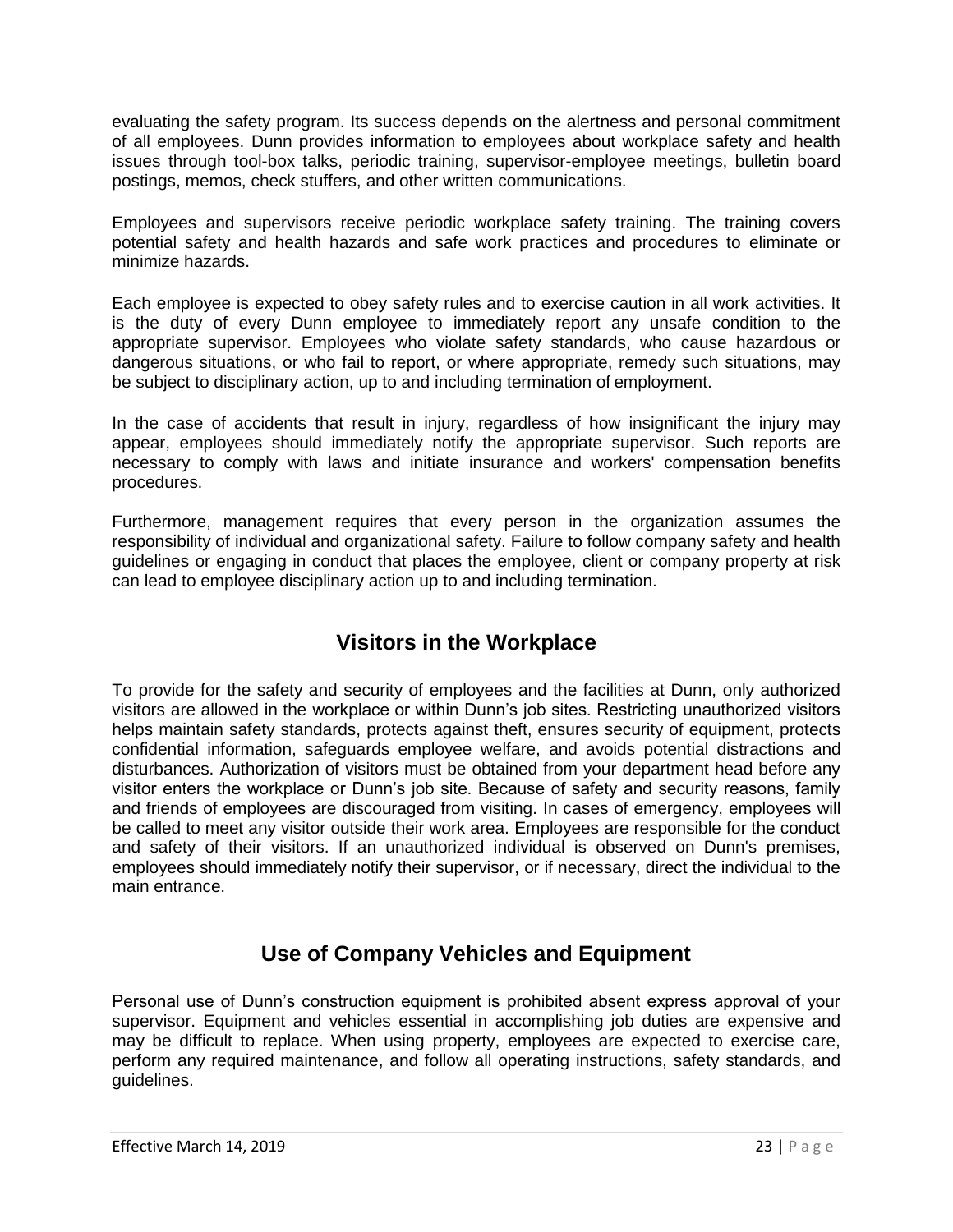Please notify your supervisor if any equipment, machines, tools, or vehicles appear to be damaged, defective, or in need of repair. Prompt reporting of damages, defects, and the need for repairs could prevent deterioration of equipment and possible injury to employees or others. Your supervisor can answer any questions about an employee's responsibility for maintenance and care of equipment or vehicles used on the job.

The unauthorized, improper, careless, negligent, destructive, or unsafe use or operation of equipment or vehicles, as well as excessive or avoidable traffic and parking violations, can result in disciplinary action, up to and including termination of employment.

Refer to Dunn's Fleet Safety Program and contact the Safety Manager with any questions you may have.

## **Smoking / E-Cigarettes**

It is the policy of Dunn Construction to prohibit smoking/E-Cigarettes/Vapes in all company buildings, offices, and company leased or owned vehicles. It is Dunn's intent to provide and maintain a safe and healthy work environment for all employees, and smoking in the workplace is strongly discouraged. Nonsmoking areas are clearly designated where smoking is expressly prohibited, and employees are asked to respect these designations. These areas include but are not limited to company buildings, offices, and company owned or leased vehicles. In situations where the preferences of smokers and nonsmokers are in direct conflict, the preferences of nonsmokers will prevail.

Information on smoking cessation is available by contacting Human Resources.

This workplace policy applies to:

- All areas of company buildings.
- All vehicles owned or leased by the company.
- All visitors (customers and vendors) to the company premises.
- All contractors and consultants and/or their employees working on the company premises.
- All employees, temporary employees, and student interns.

Employees who violate the smoking policy will be subject to disciplinary action up to and including immediate discharge.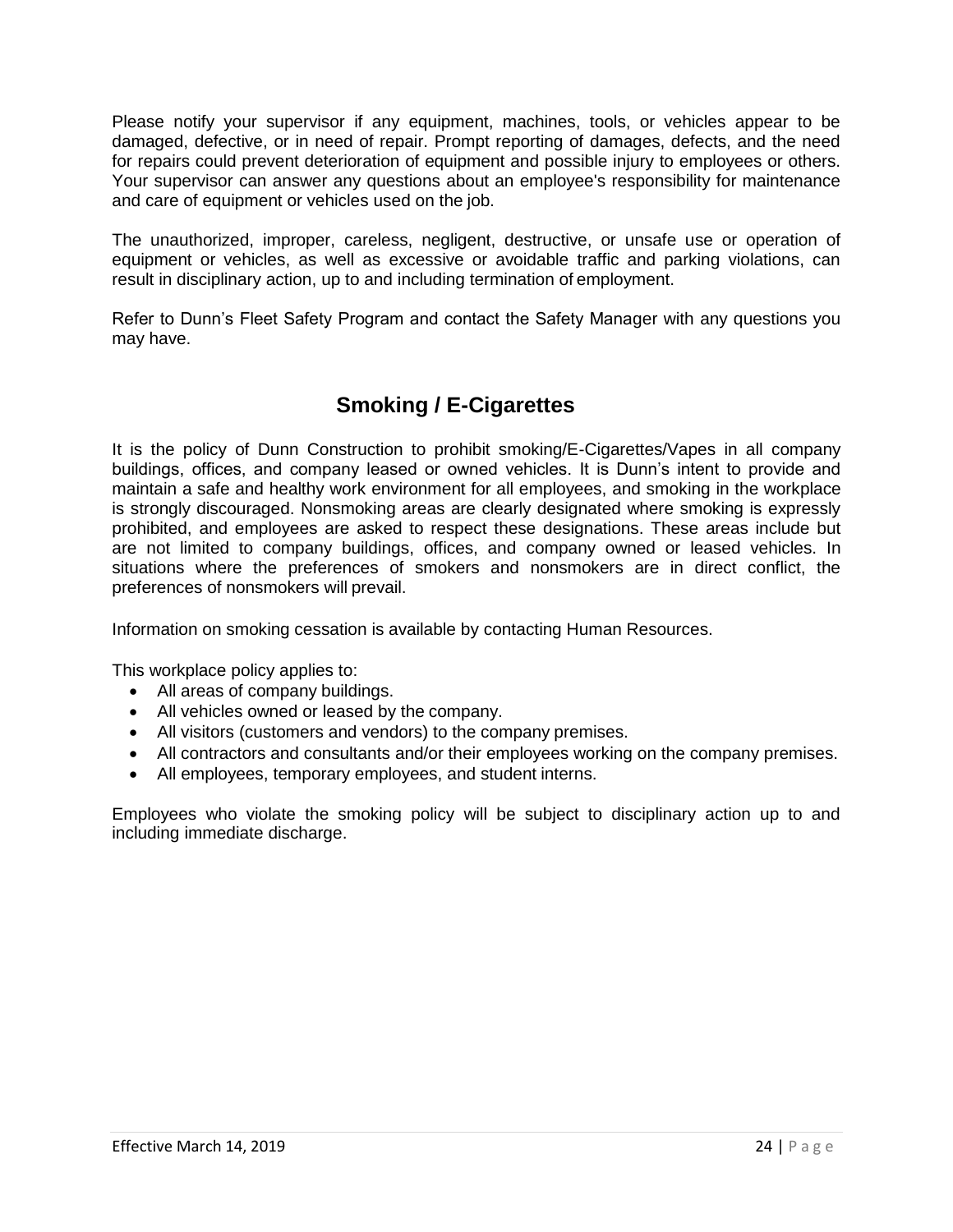# **WORKPLACE EXPECTATIONS**

## **Confidentiality**

<span id="page-24-1"></span><span id="page-24-0"></span>Our clients and other parties with whom we do business entrust the company with important information relating to their businesses. It is our policy that all information considered confidential will not be disclosed to external parties or to employees without a "need to know." If an employee questions whether certain information is considered confidential, he/she should first check with his/her immediate supervisor.

"Confidential information" includes, but is not limited to, the Company's confidential financial data, sales figures for individual products or groups of products, plans for new products or advertising programs, areas where the Company intends to expand or improve its products, lists of suppliers, vendors, or current or potential customers, capital investment plans, projected earnings, unpublished testing or research data, product specifications, price lists, and other confidential and proprietary information not otherwise available to persons outside the Company.

Confidential information also includes employee-specific information such as social security numbers, background criminal checks, drug tests, bank account information for direct deposit and other similar information. Confidential information does not include information about your wages and other conditions of your employment.

Employees are prohibited from representing themselves as spokespersons of the company to the media and/or public without permission from Dunn Construction's president. All information and files on the computer system may be monitored to ensure that the confidentiality policy is followed. Similarly, employees' desks, offices, belongings, etc., can be inspected to ensure that confidential information is not being removed.

## **Conflicts of Interest**

<span id="page-24-2"></span>Employees should refrain from engaging in any activity that might create a conflict of interest for the employee or the Company. A conflict of interest exists whenever an employee's ability to perform his or her job duties effectively and objectively may be influenced because of a direct or indirect personal interest, benefit, or gain, or whenever an employee misuses his or her position with the Company in a way that results in a direct or indirect personal benefit or gain. In the event you determine you have a potential conflict of interest, you must disclose this immediately to your Supervisor, and at reasonable intervals thereafter as long as the conflict exists.

## **Outside Employment**

<span id="page-24-3"></span>Employees are permitted to engage in outside work or to hold other jobs, subject to certain restrictions as outlined below.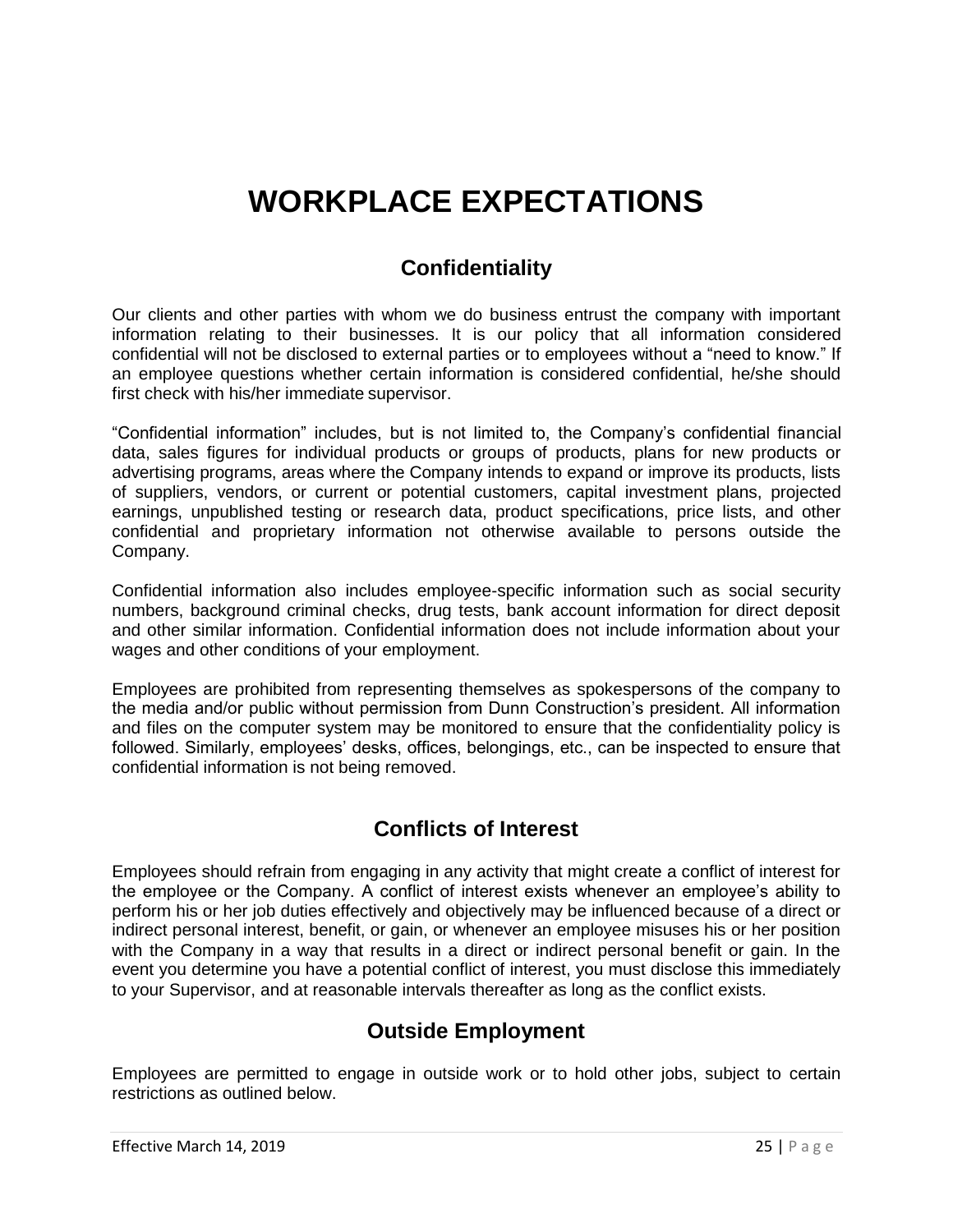Activities and conduct away from the job must not compete with, conflict with or compromise the company interests or adversely affect job performance and the ability to fulfill all job responsibilities. Employees are prohibited from performing any services for customers on nonworking time that are normally performed by Dunn Construction. This prohibition also extends to the unauthorized use of any company tools or equipment and the unauthorized use or application of any confidential information. In addition, employees are not to solicit or conduct any outside business during paid working time.

Employees are cautioned to carefully consider the demands that additional work activity will create before accepting outside employment. Outside employment will not be considered an excuse for poor job performance, absenteeism, tardiness, leaving early, refusal to travel or refusal to work overtime or different hours. If Dunn Construction determines that an employee's outside work interferes with performance, the employee may be asked to terminate the outside employment.

## **Attendance and Punctuality**

<span id="page-25-0"></span>To maintain a safe and productive work environment, Dunn expects employees to be reliable and to be punctual in reporting for scheduled work. Absenteeism and tardiness place a burden on other employees and on Dunn. In the rare instances when employees cannot avoid being late to work or are unable to work as scheduled, they should notify their superintendent / foreman/ and/or department supervisor via phone call before the start of scheduled work, as soon as possible in advance of the anticipated tardiness or absence. Texts, emails, or having someone other than yourself speak to your supervisor will not count as a call in. **To take paid time off, employees must give written request made at least 7 calendar days in advance where the need for the leave is foreseeable, and in other cases as soon as practicable to their supervisor. Paid time off may not be approved for more than 40 consecutive hours at a time unless there is a medical necessity. If you are out for more than three consecutive days which was not previously approved, you will need to provide medical documentation.** Patterns of absenteeism or tardiness may result in discipline. Absences due to illnesses or injuries that qualify under the Family and Medical Leave Act (FMLA) will not be counted against an employee's attendance record. Medical documentation within the guidelines of the FMLA may be required in these instances.

Not reporting to work and not calling to report the absence is a no-call/no-show and is a serious matter that may be considered job abandonment and a voluntary quit. So please **call** your supervisor before the scheduled start of work and let them know you will not be in. Text messages and emails will not be accepted, you must call your supervisor and/or Human Resources. If you are unable to reach your supervisor, leave them a voicemail then, call the Human Resources Department and leave a message so you can avoid a no-call/no-show infraction in your personnel file.

The first instance of a no call/no show will result in a final warning. The second separate offense may result in termination of employment with no additional disciplinary steps. **An instance of no call/no show lasting two days, (the employee does not report before the start of work on third day,) may be considered job abandonment and may be deemed an employee's voluntary resignation of employment.**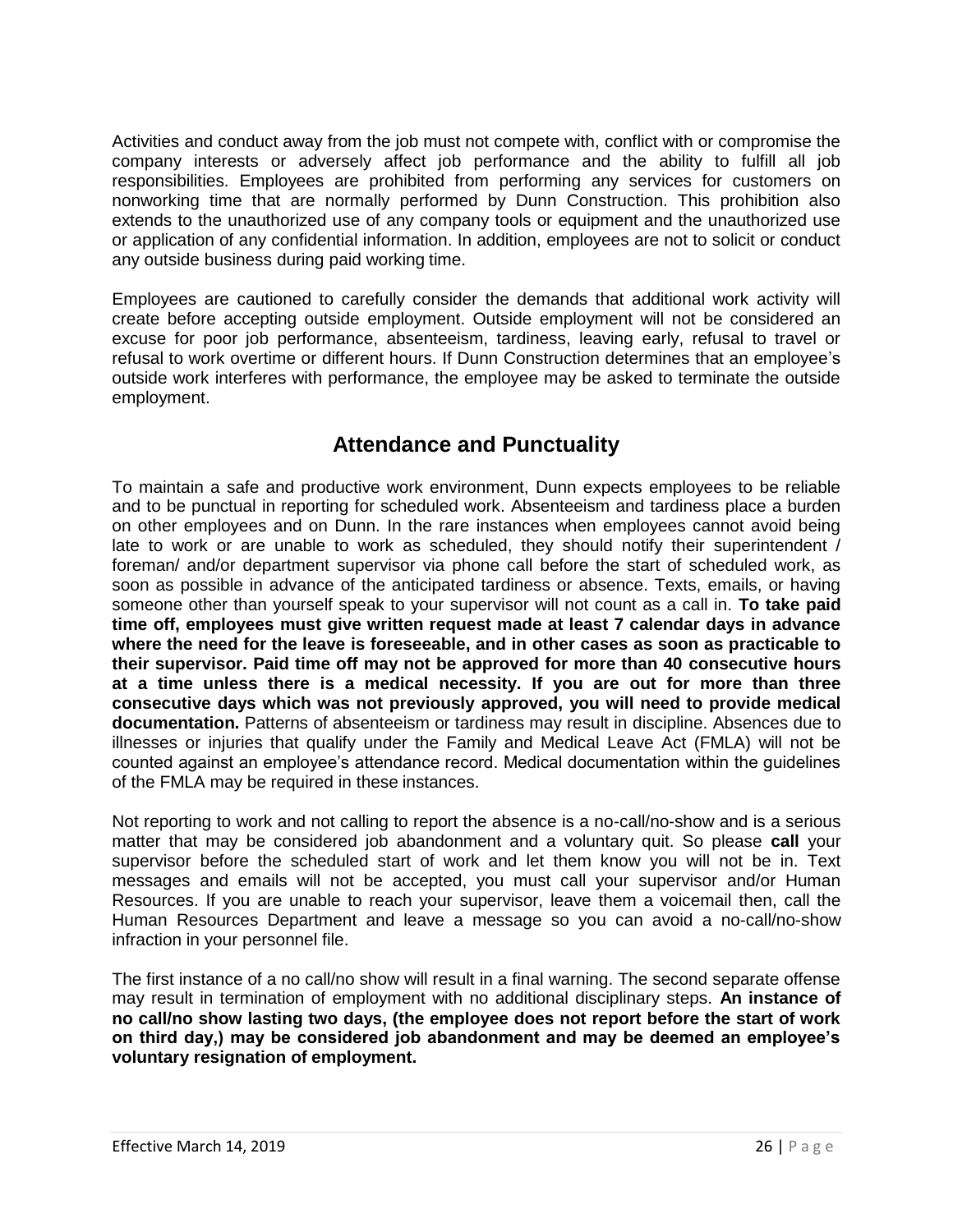## **Attire and Grooming**

<span id="page-26-0"></span>It is important for all employees to project a professional image while at work by being appropriately attired. Dress, grooming, and personal cleanliness standards contribute to the morale of all employees and affect the business image Dunn presents to customers, visitors, and general public. Clothing must be consistent with the standards for the business and must be appropriate to the type of work being performed.

Dunn Construction is confident that employees will use their best judgment regarding attire and appearance. Management reserves the right to determine appropriateness. Any employee who is improperly dressed will be sent home and directed to return to work in proper attire. Under such circumstances, employees will not be compensated for the time away from work. Continued disregard of this policy may be cause for disciplinary action, which may result in termination.

Dunn will make reasonable accommodations for an employee's religious belief or observance (including religious holidays, grooming, and dress) unless the accommodation would cause an undue hardship on the Company's operations. If an employee desires a religious accommodation, he/she is required to make the request to his/her supervisor in writing, or as far in advance as possible. Making a request in writing will help avoid misunderstanding and delay in the accommodation process.

Dunn reserves the right to determine in its sole discretion what is appropriate in the context of its business and to instruct any employee to change their dress depending on the circumstances of their appearance.

### **Hourly & Weekly Salaried Employees:**

For the first 90 days of employment, you must provide your own work attire. After this time period, you will be given uniforms appropriate to your job classification. You are expected to wear:

| Long          | Shorts are not permitted.                                                                                                                                                                                          |  |  |  |  |  |
|---------------|--------------------------------------------------------------------------------------------------------------------------------------------------------------------------------------------------------------------|--|--|--|--|--|
| Pants         | Pants with large holes are not permitted.                                                                                                                                                                          |  |  |  |  |  |
| <b>Shirts</b> | Shirts should cover the upper body (waist to neck) and must have<br>sleeves.                                                                                                                                       |  |  |  |  |  |
|               | Shirttails must be tucked in and sleeve cuffs should be fastened.<br>$\bullet$                                                                                                                                     |  |  |  |  |  |
|               | Shirts must be buttoned. The neck and top button may<br>be left<br>$\bullet$<br>unbuttoned.                                                                                                                        |  |  |  |  |  |
|               | Cut off shirts, muscle shirts, halter-tops, tank tops, or any shirts tied up<br>$\bullet$<br>in this form will not be permitted.                                                                                   |  |  |  |  |  |
| Foot-<br>wear | Footwear should be designed to provide support and should have skid<br>resistant soles, such as work boots or work shoes.<br>Tennis shoes, sandals, flip-flops, or any shoe of this type will not be<br>permitted. |  |  |  |  |  |
|               | Hard toe shoes are required in certain job classifications.<br>$\bullet$                                                                                                                                           |  |  |  |  |  |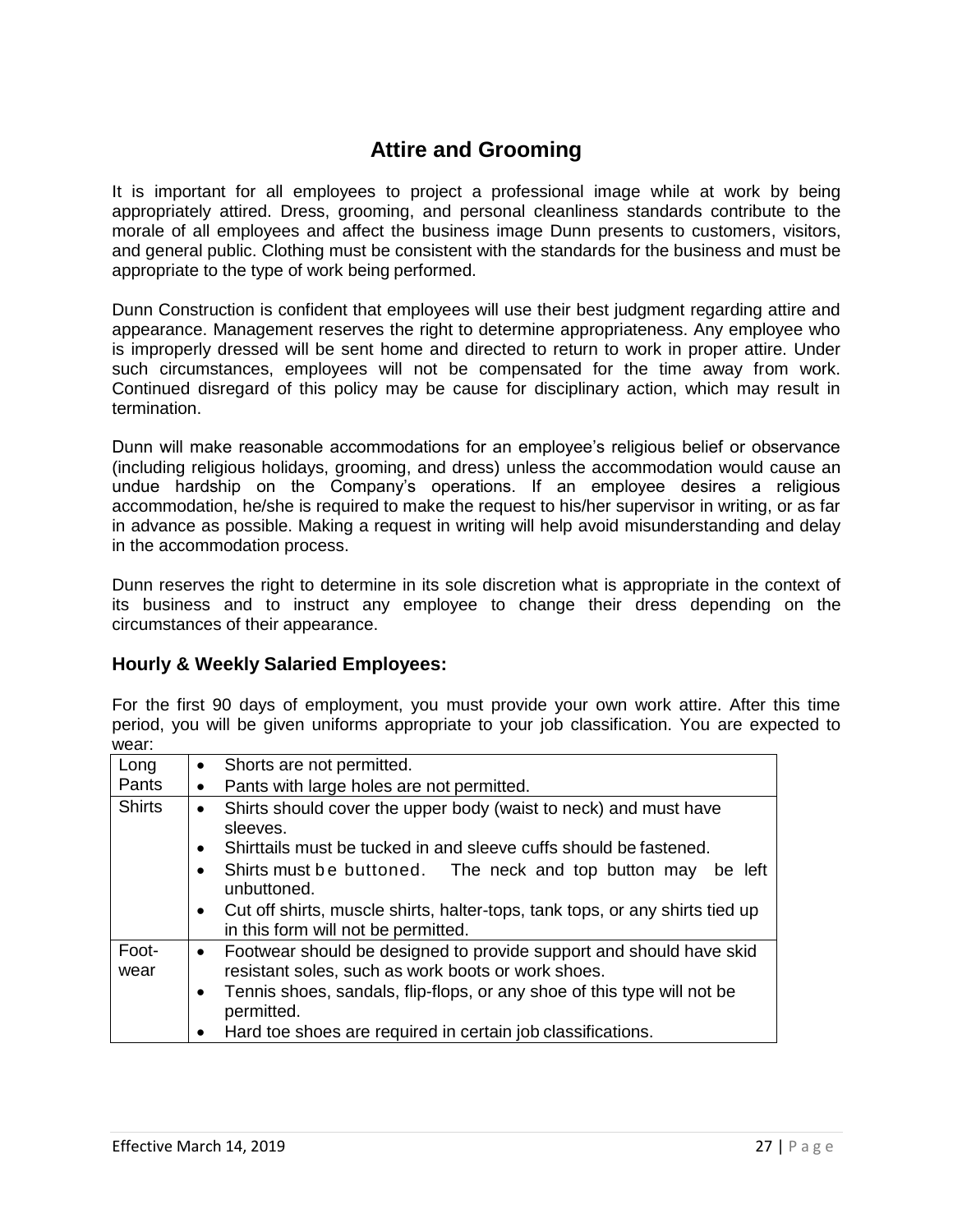#### Uniforms • • Uniforms must be worn if Dunn provides the employee with uniforms.

 $\mathbb{R}$ Consult your supervisor or department head if you have questions as to what constitutes appropriate attire.

### **Monthly Salaried & Clerical Employees:**

Office dress for Dunn is defined as business casual. For men, this means attire consisting of Shirts with collars, slacks, and appropriate footwear. For women, this means attire consisting of  $\frac{1}{2}$ emito appropriate shirts or blouses, pants or skirts, or a dress that would be appropriate business attire with appropriate footwear. Denim jeans along with sweat shirts or tee shirts are acceptable attire on Fridays for both men and women or other days where working conditions would favor the wearing of casual dress.

<span id="page-27-0"></span>Consult your supervisor or department head if you have questions as to what constitutes appropriate attire.

### **Electronic Communication and Internet Use**

The following guidelines have been established for using the Internet, company-provided cell phones, iPads, Notebooks, Laptops, Tablets, Two-Ways, and e-mail in an appropriate, ethical and professional manner:

- Internet, company-provided equipment (e.g., cell phone, iPads, laptops, computers, tablets) and services may not be used for transmitting, retrieving or storing any communications of a defamatory, discriminatory, harassing or pornographic nature.
- The following actions are forbidden: using disparaging, abusive, profane or offensive language; creating or displaying materials that communicate inaccurate information pertaining to Dunn; engaging in behavior toward Dunn's current or potential customers, vendors, suppliers, or competitors that is not professional, courteous, and respectful; and engaging in any illegal activities, including piracy, cracking, extortion, blackmail, copyright infringement, and unauthorized access of any computers and company- provided equipment such as cell phones, iPads, laptops, computers, tablets, etc.
- Employees may not copy, retrieve, modify or forward copyrighted materials, except with permission or as a single copy to reference only.
- Employees must not use the system in a way that disrupts its use by others. Employees must not send or receive large files that could be saved/transferred via thumb drives. Employees are prohibited from sending or receiving files that are not related to work.
- Employees should not open suspicious e-mails, pop-ups or downloads. Contact IT with any questions or concerns to reduce the release of viruses or to contain viruses immediately.
- Internal and external e-mails are considered business records and may be subject to discovery in the event of litigation. Be aware of this possibility when sending e-mail within and outside the company.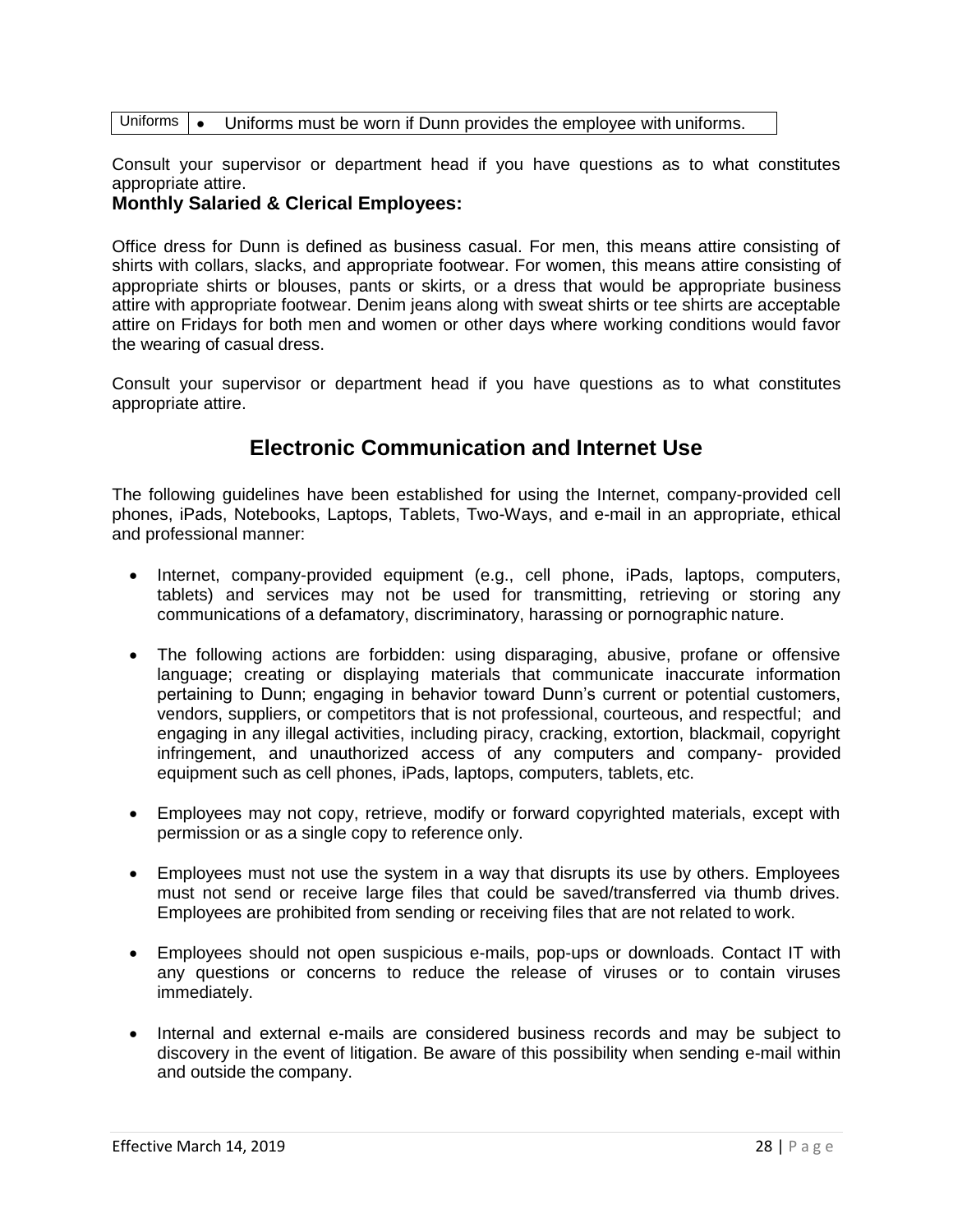### **No Expectation of Privacy**

Employees should have no expectation of privacy when using Company-supplied technology and equipment or the internet during working time or from the Company's equipment. The Company reserves the right to review your activity – including, but not limited to, postings made on password-protected sites during working time or with the Company's equipment.

### **Social Media**

#### <span id="page-28-0"></span>**Purpose**

The Company recognizes the importance of online social media in influencing public thinking about the Company and its products, employees, partners, customers, and competitors. Online social media is any communication or networking that occurs on the Internet. This includes but is not limited to personal websites, blogs, social networking sites (e.g., Facebook®, Twitter®, Instagram<sup>®,</sup> and LinkedIn<sup>®</sup>), wikis, online product endorsements and testimonials, video or picture sharing sites, and any other form of electronic communication. The Company participates in social media to strengthen its brand and its connection with customers, employees, vendors, suppliers, and partners.

Social media can also be an exciting and effective way for you to communicate in your professional and personal life but know that its use includes certain responsibilities. Remember that you are accountable for anything you post to a social media site. Employees must exercise caution when participating in social media, since the lines can blur between personal and professional content and between public and private content. Keep in mind that any of your social media-related conduct that violates the Company's rules or that otherwise adversely affects your job performance, your fellow employees' job performance, or the Company's customers, employees, partners, vendors, suppliers, and anyone else working on behalf of the Company or its legitimate business interests, may result in disciplinary action up to and including termination. To assist you in making responsible decisions about your use of social media, we have established the following social media guidelines. These guidelines govern both personal use of social media and Company-sponsored or directed use of social media, and are applicable to all Company employees, regardless of position or status.

### **Guidelines**

### • *Know and follow all applicable rules and laws.*

- o The Company's Social Media Usage Policy is in addition to and complements other policies and work rules found in this Handbook and other Company policies, including, without limitation, its Code of Business Conduct, Technology Acceptable Use Policy, and its policies prohibiting harassment and discrimination. All of these policies apply to your activities online, regardless of whether they occur at work, during work hours, or on computers or other electronic devices provided by the Company. As a result, as part of your review of these rules, carefully review these additional policies and ensure that your postings are consistent with them. This Social Media Usage Policy as well as the Company's other policies may be updated from time to time, and it is your responsibility to stay abreast of such updates.
- o Respect all copyright and other intellectual property laws. For the Company's protection as well as your own, it is critical that you show proper respect for the laws governing copyright, fair use of copyrighted material owned by others,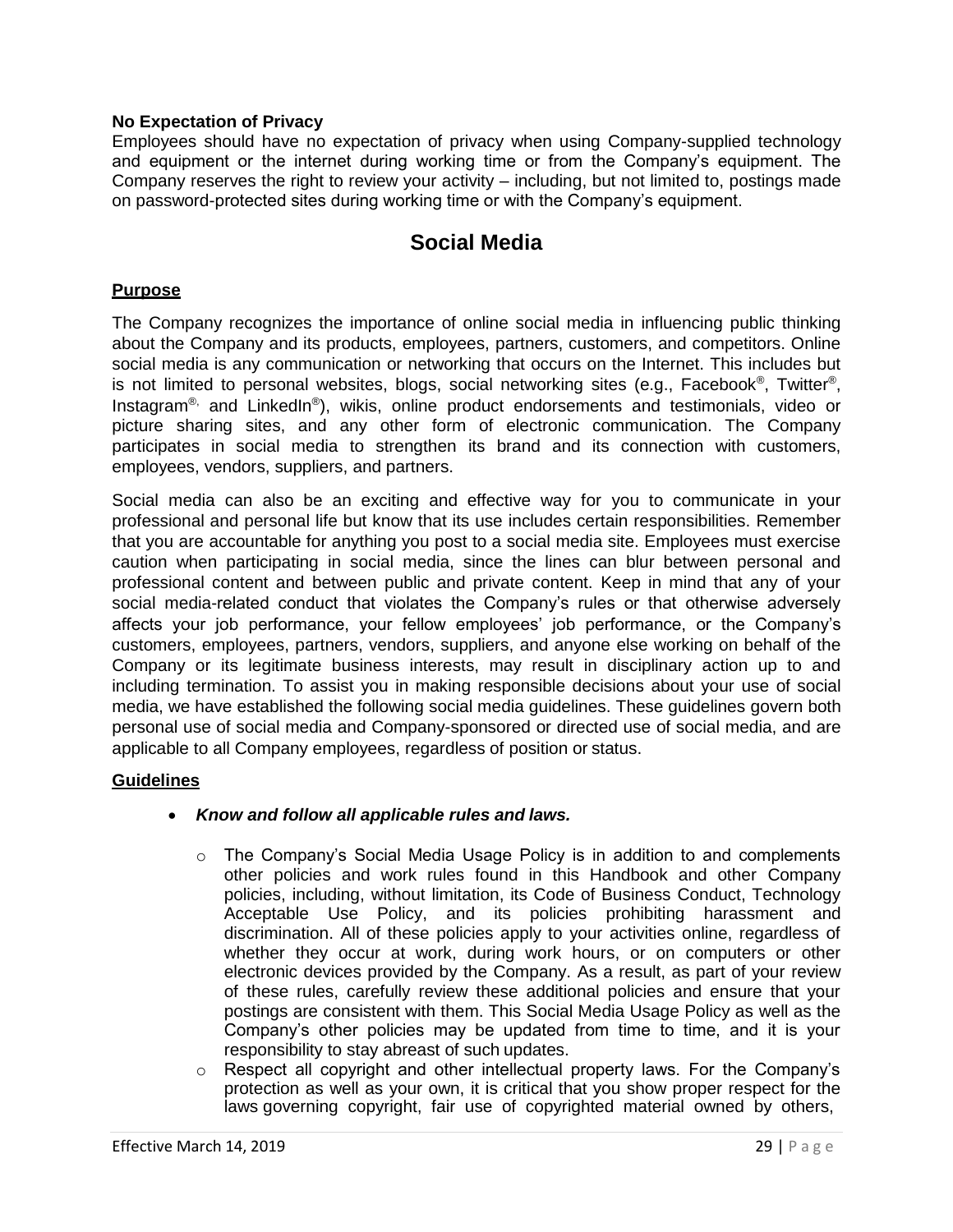trademarks and other intellectual property, including the Company's own copyrights, trademarks and brands.

### • *Be responsible, honest, and clear as to your identity.*

- o You are responsible for anything you write or do online.
- $\circ$  Use good judgment when you post, and think about the consequences of what you are posting. Assume your writings will spread and everything written can be traced back to you. Remember that the internet archives almost everything; therefore, even deleted postings can be searched.
- $\circ$  Strive for accuracy in your posts, and if you make a mistake, correct it quickly. The Company encourages you to write knowledgeably and accurately and to use professionalism. Be open about any previous posts you have altered.
- $\circ$  Never post any known maliciously false information about your co-employees, the Company, its customers, partners, vendors, suppliers, competitors, or anyone working on behalf of such entities. Notify the Company's Human Resources Director if you encounter incorrect information about the Company or its employees online.
- $\circ$  If the Company is a subject of social media content that you are creating, be clear and open about the fact that you are an employee of the Company and make it clear that your views do not necessarily represent those of the Company, its customers, partners, vendors, or suppliers. If you do publish a blog or post online about your work or subjects associated with the Company, make it clear that you are not speaking on behalf of the Company. You shall include a disclaimer such as, "The postings on this site are my own and do not necessarily reflect the views of the Company, its customers, partners, vendors, or affiliates." Also, do not create a link from your blog, website or other social networking site to a Company website without identifying yourself as a Company employee.
- o Do not use Company e-mail addresses to register on social media sites or networks, unless they are business-related sites or networks (such as LinkedIn<sup>®</sup>) or you are specifically assigned by the Company to be a spokesperson for it on those social media sites or networks.
- $\circ$  Never represent yourself as a spokesperson for the Company, without prior authorization to do so from the Vice President of Marketing or the President.
- o Refrain from using social media while on work time or on equipment provided by the Company, unless it is work-related as authorized by your supervisor or consistent with the Company's Technology Acceptable Use Policy. Use of social media and the internet should never interfere with your work obligations.

### • *Be respectful and courteous.*

- o Always be fair and courteous to fellow employees, clients, suppliers, partners, vendors, and anyone else working on behalf of the Company.
- *Protect the Company's Property, Trade Secrets and Related Confidential Information*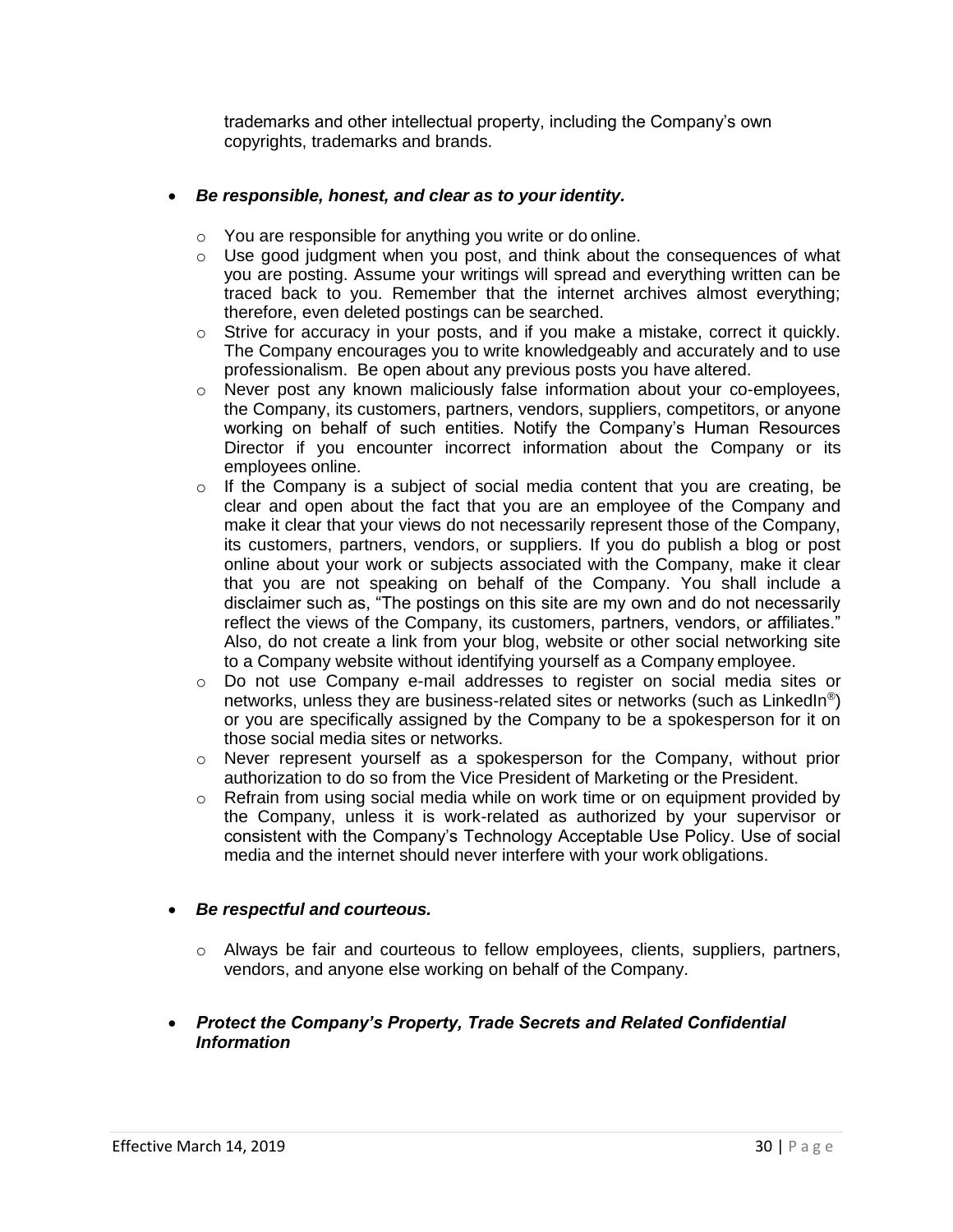- $\circ$  Maintain the confidentiality of and do not post online the Company's trade secrets and related confidential information. Employees should also protect confidential information belonging to the Company's customers, partners, suppliers, or vendors. This duty and obligation to protect the Company's trade secrets and related confidential information exists during your employment with the Company and after that employment ends, as set forth in the Company's Code of Business Conduct and Ethics.
- $\circ$  Only the Company's Marketing Department is authorized to create a social media presence on behalf of the Company.
- $\circ$  Employees may not post video or photographic content of the inside of the online social media without prior approval from the Company's Human Resources Director. Company's facilities that reveals trade secrets, proprietary processes, etc. to any

### **Obligation to Report Violations of this Policy**

If an employee becomes aware of a violation of this Policy, the employee should report it to an appropriate supervisor or to the Human Resources Director. If an employee feels he or she is being harassed, discriminated against or retaliated against in violation of the Company's Equal Employment Opportunity, or Non-Harassment Policies, the employee should immediately report this to his or her supervisor or the Human Resources Director.

### **Retaliation is Prohibited**

The Company prohibits taking negative action against any employee for reporting a possible deviation from this Social Media Usage Policy, including its rules, or for cooperating in a related investigation. Any employee who retaliates against another employee for reporting a possible deviation from this Policy, violation of this Policy's rules, or for cooperating in a related investigation will be subject to disciplinary action, up to and including termination.

### **Solicitations, Distributions and Posting of Materials**

<span id="page-30-0"></span>In an effort to ensure a production and harmonious work environment, Dunn Construction prohibits the solicitation, distribution and posting of materials on or at company property by any employee or nonemployee, except as may be permitted by this policy. The sole exceptions to this policy are charitable and community activities supported by Dunn Construction management and company-sponsored programs related to Dunn Construction's products and services.

Provisions:

- Nonemployees may not solicit employees or distribute literature of any kind on company premises at any time.
- Employees may only admit nonemployees to work areas with management approval or as part of a company-sponsored program. These visits should not disrupt workflow. An employee must accompany the nonemployee at all times. Former employees are not permitted onto company property except for official company business.
- Employees may not solicit other employees during work times, except in connection with a company-approved or sponsored event. (Working time does not include lunch periods, work breaks, or any other periods in which employees are not on duty.)
- Employees may distribute literature only on non-work time and in non-work areas.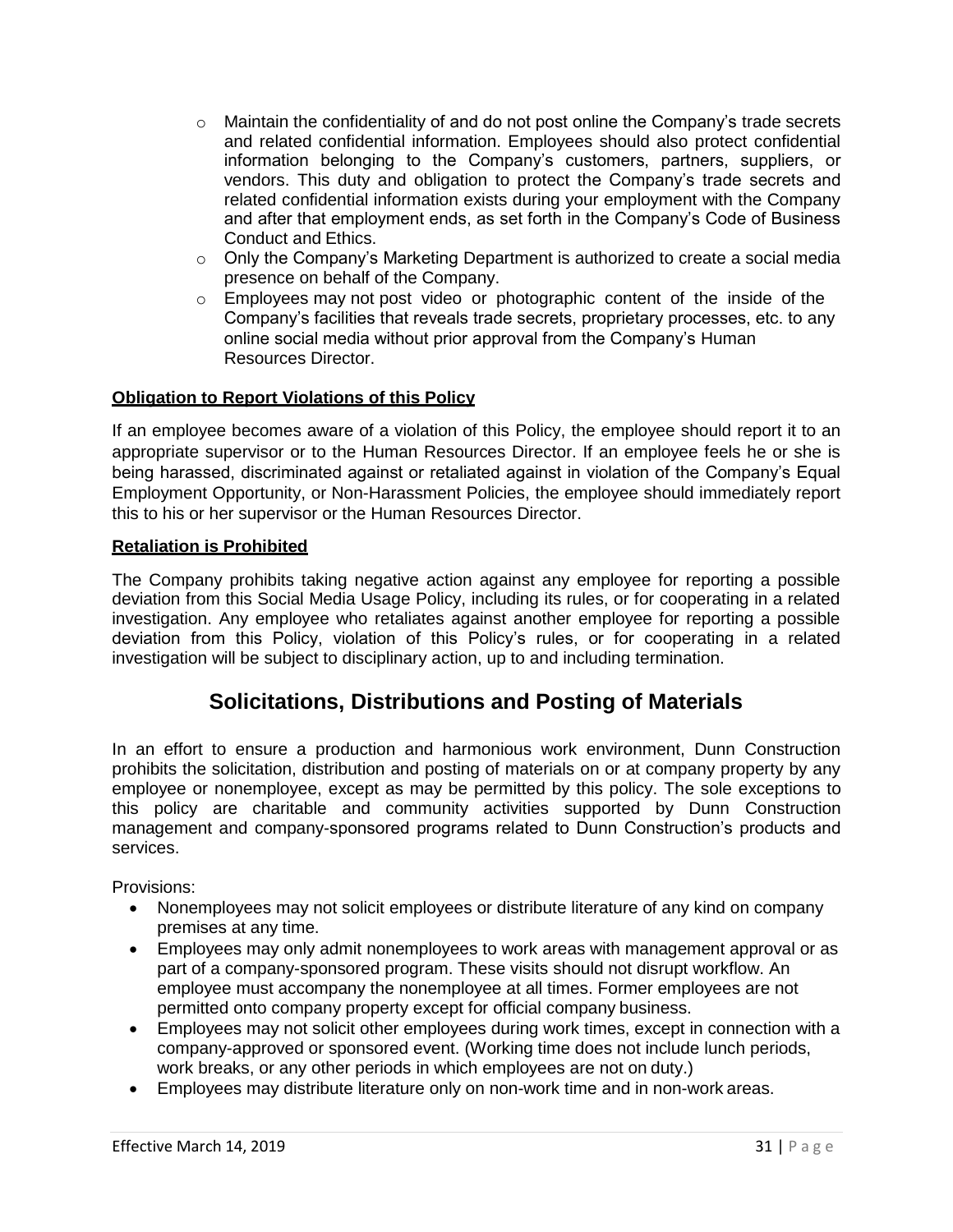• The posting of materials or electronic announcements are permitted with approval from Human Resources.

Violations of this policy should be reported to Human Resources.

## **Employee Personnel Files**

<span id="page-31-0"></span>Employee files are maintained by the Human Resources department and are considered confidential. Supervisors may only have access to personnel file information on a need-to-know basis.

A supervisor considering the hire of a former employee or transfer of a current employee may be granted access to the file, or limited parts of it, in accordance with antidiscrimination laws.

Personnel file access of a physician's statements, other medical records including those regarding workers' compensation claims may be reviewed by employees upon written request. Requests will generally be permitted within three days of the written request unless otherwise required under state law. Personnel files are to be reviewed in the Human Resource department.

<span id="page-31-1"></span>Representatives of government or law enforcement agencies, in the course of their duties, may be allowed access to file information in certain circumstances.

### **Problem Resolution**

Dunn is committed to providing the best possible working conditions for its employees. Part of this commitment is encouraging an open and frank atmosphere in which any problem, complaint, suggestion, or question receives a timely response from Dunn supervisors and management.

Dunn strives to ensure fair and honest treatment of all employees. Supervisors and employees are expected to treat each other with mutual respect. Employees are encouraged to offer positive and constructive criticism.

If employees disagree with established rules of conduct, policies, or practices, they may express their concern through the problem resolution procedure. No employee will be penalized, formally or informally, for voicing a complaint with Dunn in a reasonable good faith, businesslike manner, or for using the problem resolution procedure.

Employee complaints of employment discrimination or harassment should be addressed through Dunn's Equal Employment Opportunity and Harassment Policy (pages 7-9) contained in this handbook. If any other situation occurs when employees believe that a condition of employment or a decision affecting them is unjust or inequitable, they are encouraged to make use of the following steps. The employee may discontinue the procedure at any step.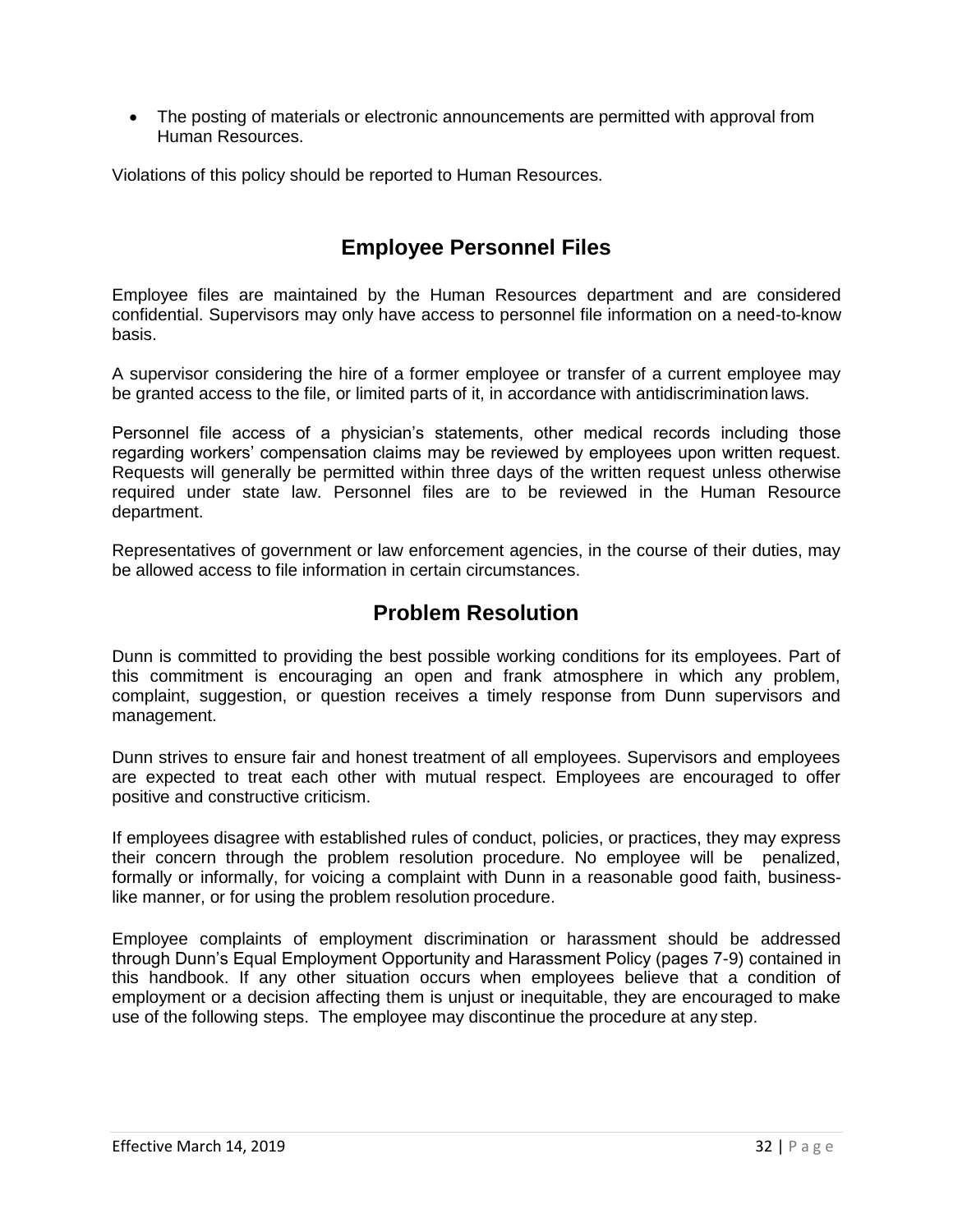- 1. If an occasion should arise, we urge the employee to contact his/her immediate supervisor either verbally or in writing within three (3) working days from the date of the incident. Every effort will be made at this level to resolve the matter at issue.
- 2. Should the dispute not be resolved at this level, the next step is to contact the general superintendent or department head in writing and within five (5) working days from the meeting with his/her supervisor.
- 3. If the employee is still not satisfied, the final step would be for the employee to prepare a written complaint. The employee must then present it to Human Resources within five (5) working days from the date of the meeting with the general superintendent or department head.
- 4. Human Resources will conduct an investigation and make a recommendation within t e n (10) working days from the date of receipt of the written complaint.
- 5. The recommendation of Human Resources will be reviewed and acted upon by the President of the Company. His decision will be final.

The complaint procedure is set up to resolve problems that may arise among employees or between employees and their supervisors or co-workers. It is not designed to diminish or take the place of the provisions set out by the Equal Employment Opportunity and Harassment policy or decisions rendered by the Safety Committee.

Not every problem can be resolved to everyone's total satisfaction, but only through understanding and discussion of mutual problems can employees and management develop confidence in each other. This confidence is important to the operation of an efficient and harmonious work environment and helps to ensure everyone's job security.

# **COMPENSATION**

## **Payment of Wages**

<span id="page-32-0"></span>Employees will be paid through direct deposit of funds to either a savings, check card, or checking account at the financial institution of their choice.

Your paycheck stub will be delivered to you showing the number of hours worked, your pay rate, overtime, gross pay and deduction for taxes, insurance, payroll savings plans, etc. By January 31 each year, you will receive a statement for the previous year's earnings and taxes withheld.

If an employee's marital status changes or the number of exemptions previously claimed change, new Forms W-4 & A-4 must be submitted to the Payroll department.

### **Hourly, Clerical, & Weekly Salaried Employees:**

The workweek begins on Sunday morning and ends on Saturday night except in shift differentials. The regular payday is Friday except when Friday is a holiday. In that case, payday will be Thursday. You will receive your first pay on Friday of your second week. Thereafter, you will be paid each week for work performed the preceding week.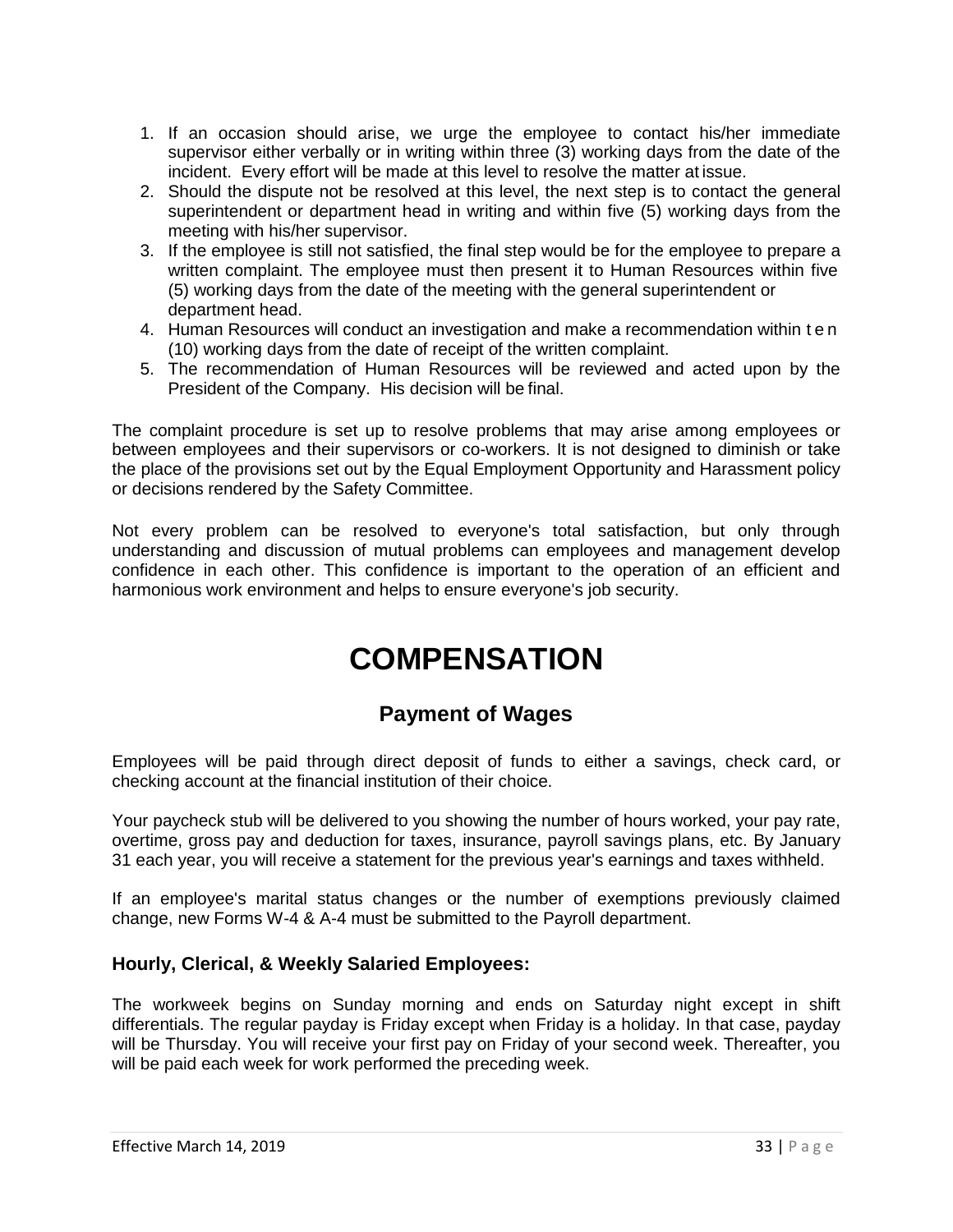### **Monthly Salaried Employees:**

Salaried employees are paid monthly with payday being the 15th of the month. If the 15th falls on a holiday or Saturday, you will receive your check on Friday. If the 15th is on a Sunday, you will receive your check on Monday.

## **Time Reporting**

<span id="page-33-0"></span>**Hourly Employees**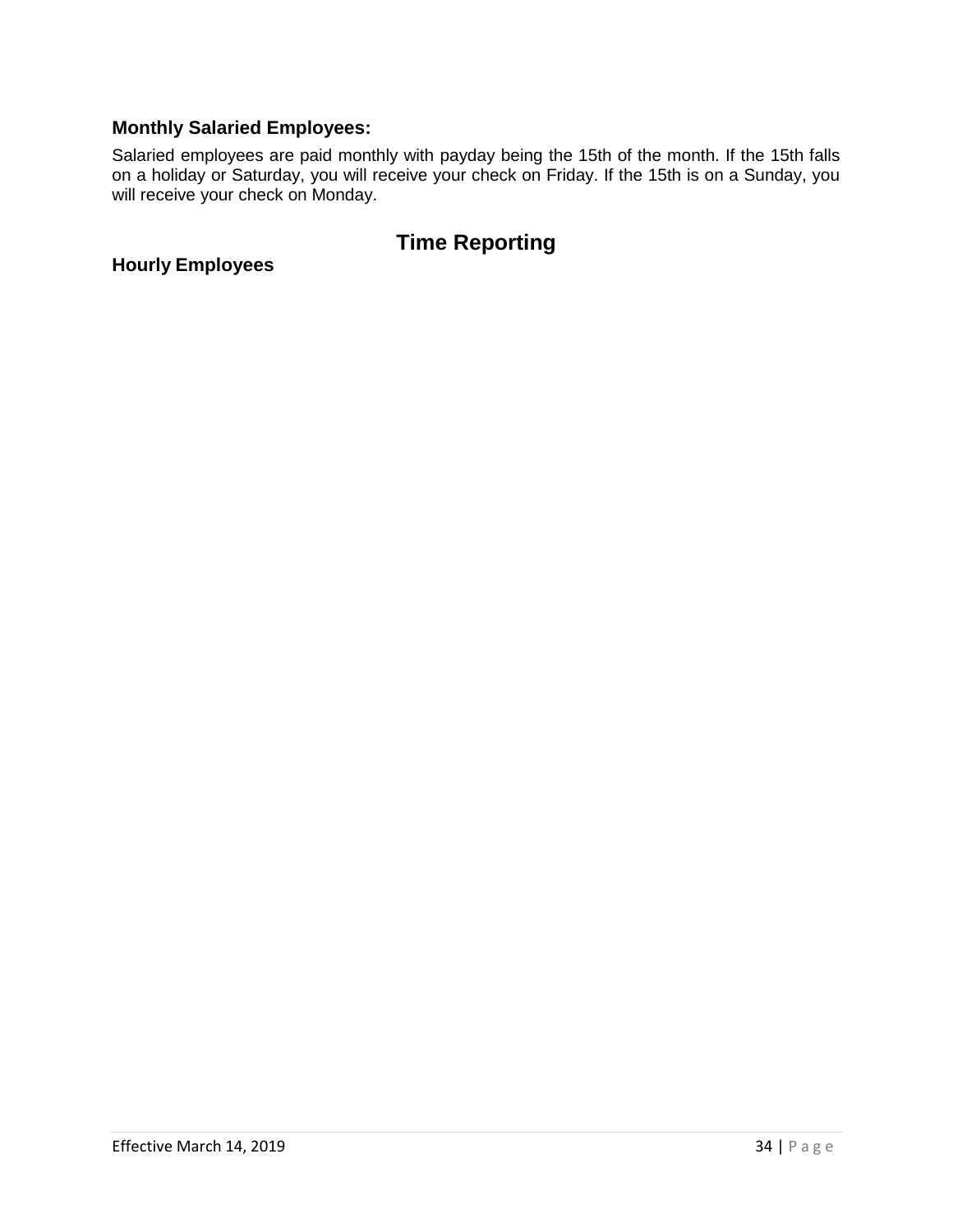Accurately recording time worked is the responsibility of all hourly employees. Altering, falsifying, tampering with time records, or recording time on another employee's time record may result in disciplinary action, up to and including termination of employment. It is the responsibility of every Dunn employee to immediately report any falsified time entry or other discrepancy in the reporting of time records to your department head.

Overtime is defined as hours worked by an hourly or nonexempt employee in excess of 40 hours in a workweek. Overtime must be approved in advance by the supervisor to whom the employee reports.

### **Administrative Pay Corrections**

Dunn takes all reasonable steps to ensure that employees receive the correct amount of pay in each paycheck and that employees are paid promptly on the scheduled payday. However, Dunn will make corrections as errors are discovered.

In the unlikely event that there is an error in the amount of pay, the employee should promptly bring the discrepancy to the attention of the immediate supervisor so that corrections can be made as quickly as possible.

## **Overtime Pay (hourly / nonexempt employees)**

<span id="page-34-0"></span>When operating requirements or other needs cannot be met during regular working hours, employees may be scheduled to work overtime hours. When possible, advance notification of these required assignments will be provided. All overtime work must receive your direct supervisor's prior authorization. Overtime assignments will be distributed as equitably as practical to all employees qualified to perform the required work.

Overtime compensation is paid to all nonexempt employees in accordance with federal and state wage and hour restrictions. Overtime pay is based on actual hours worked. Time off on paid time off, holiday, or any leave of absence will not be considered hours worked for purposes of performing overtime calculations. The workweek begins on Sunday morning and ends Saturday night.

<span id="page-34-1"></span>Any work performed over 40 hours per week will be paid at a rate of time and one-half, in accordance with the FLSA.

## **Pay Deductions and Setoffs**

Dunn offers programs and benefits beyond those required by law. Eligible employees may voluntarily authorize deductions from their paychecks to cover the costs of participation in these programs. Pay setoffs are pay deductions taken by Dunn, usually to help pay off a debt or obligation to Dunn or others. If you have questions concerning why deductions were made from your paycheck or how they were calculated, your supervisor can assist in having your questions answered or contact the Payroll Department 205.510.0257.

### **Awards**

Awards eligibility is dependent upon a variety of factors, including employee classification. You will be notified of specific programs for which you are eligible. Awards and bonuses are typically based on company performance and financials and are not guaranteed. If you have any questions, contact the Human Resources Department.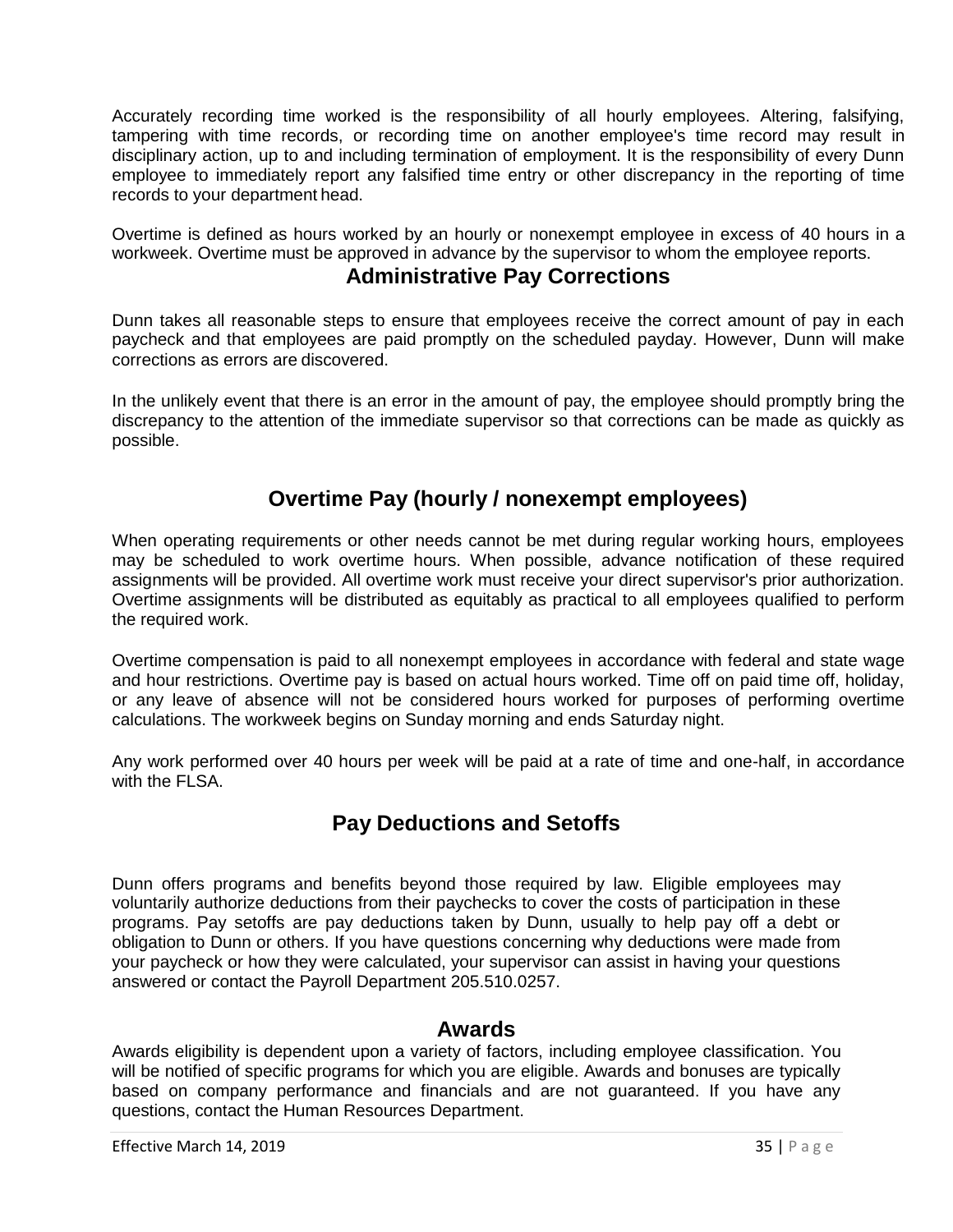### **Longevity Award**

You are the reason our business exists, and your hard work and loyalty does not go unnoticed. All employees are eligible for the longevity awards which are given out in five-year intervals. Naturally the longer you have been with the company the larger the value of your award will be. Longevity awards and award forms are usually given out at the Dunn holiday meeting in December. It is up to you to turn in your award selection to Human Resources by the date listed. If you are rehired after having voluntarily quit or been terminated your time will start over as a new employee. If you have any questions or concerns about this policy or any others, please contact Human Resources.

### **Safety Award (Hourly Employees)**

Be where your feet are! Here at Dunn safety and health are top priority, our focus is to make sure you go home every day in the same or better condition than you arrived in. Hourly employees are eligible to participate in the safety award program after one year of service. In order to receive a safety award, you have to complete one year of service free of any accidents or disqualifying incidents. Therefore, failing a drug/alcohol screen among other things would disqualify you from receiving your award. If you have any questions or concerns about this policy or any others, please contact Safety & Human Resources Department. Please see the award matrix below:

| οf<br>Number<br>Continuous<br>Years<br>without<br>an<br>Accident<br>or<br>Incident | Hours Paid<br>Regular<br>@<br>Hourly Rate<br>of Pay | Safe<br><b>CDL</b><br><b>Driver</b><br><b>Bonus</b> | Hazmat<br>Endorsement<br>Safety Bonus | Awards<br>that<br>increase<br>in value<br>each<br>year | Accident<br>Example:<br>Hourly<br>Free<br>Making<br>Employee<br>\$10.00<br>hour<br>an<br>Safety<br>Award<br>Potential | Example:<br>Accident<br>Free<br>Truck<br>Hourly<br><b>Driver</b><br>w/HAZMAT<br>Hourly<br>Wage<br>\$14.00 |
|------------------------------------------------------------------------------------|-----------------------------------------------------|-----------------------------------------------------|---------------------------------------|--------------------------------------------------------|-----------------------------------------------------------------------------------------------------------------------|-----------------------------------------------------------------------------------------------------------|
|                                                                                    | 8                                                   | 8                                                   | 8                                     |                                                        | \$80.00                                                                                                               | \$336.00                                                                                                  |
| 2                                                                                  | 16                                                  | 8                                                   | 8                                     |                                                        | \$160.00                                                                                                              | \$448.00                                                                                                  |
| 3                                                                                  | 24                                                  | 8                                                   | 8                                     |                                                        | \$240.00                                                                                                              | \$560.00                                                                                                  |
| 4                                                                                  | 32                                                  | 8                                                   | 8                                     |                                                        | \$320.00                                                                                                              | \$672.00                                                                                                  |
| 5                                                                                  | 40                                                  | 8                                                   | 8                                     |                                                        | \$400.00                                                                                                              | \$784.00                                                                                                  |
| 5+                                                                                 | 40                                                  | 8                                                   | 8                                     | X                                                      | \$400.00<br>Plus<br>an<br>Award                                                                                       | \$784.00 Plus an<br>Award                                                                                 |

#### **Hourly Employees Safety Award Matrix**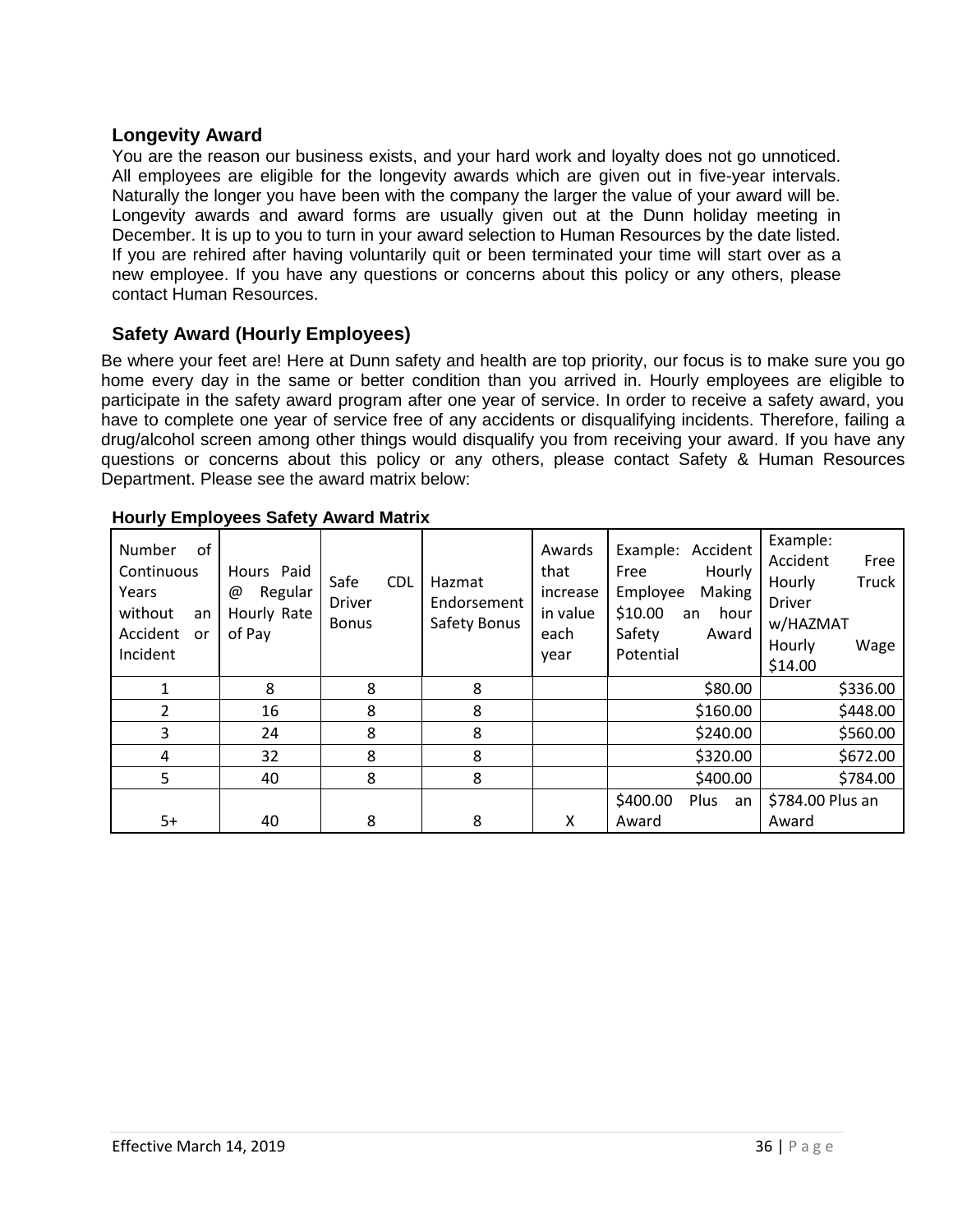# **TIME OFF/LEAVES OF ABSENCE**

## **Holiday Pay**

<span id="page-36-1"></span><span id="page-36-0"></span>Dunn Construction recognizes eight paid holidays each year:

- New Year's Day (January  $1<sup>st</sup>$ )
- Memorial Day (Last Monday in May)
- Independence Day
- 
- $($ July  $4<sup>th</sup>$ ) • Labor Day (1<sup>st</sup> Monday in September)
- Thanksgiving Day  $(4<sup>th</sup> Thursday in November)$
- Day After Thanksgiving  $(4<sup>th</sup> Friday in November)$
- Christmas Eve  $(December 24<sup>th</sup>)$
- Christmas Day (December  $25<sup>th</sup>$ )

Dunn will grant paid holiday time off to all eligible employees beginning with the date of hire. Holiday pay will be calculated based on the employee's straight-time pay rate (as of the date of the holiday) and paid for eight hours.

A recognized holiday that falls on a Saturday will be observed on the preceding Friday. A recognized holiday that falls on a Sunday will be observed on the following Monday.

If a recognized holiday falls during an eligible employee's paid absence (such as paid time off), holiday pay will be provided instead of the paid time off benefit that would otherwise have applied. If an employee has an unexcused absence on a day preceding or following a recognized holiday, the employee will not be eligible for that holiday's pay.

If eligible employees work on a recognized holiday, they will receive holiday pay plus wages at their hourly rate for the hours worked on the holiday. Paid time off for holidays will not be counted as hours worked for the purposes of determining overtime.

## **Paid Time Off**

## <span id="page-36-2"></span>**PAID TIME OFF (PTO) BENEFITS (HOURLY EMPLOYEES)**

Paid time off is available to full-time employees to provide opportunities for rest, relaxation, and personal pursuits. As well as, for an absence resulting from: (i) physical or mental illness, injury, or medical condition of the employee; (ii) obtaining diagnosis, care, or preventive care from a health care provider by the employee; (iii) caring for the employee's child, parent, spouse, domestic partner, or any other individual related by blood or affinity whose close association with the employee is the equivalent of a family relationship who has any of the conditions or need for diagnosis, care, or preventive care described in (i) or (ii); or (iv) domestic violence, sexual assault, or stalking, if the time absent from work is for the purposes described in (i) or (ii) or to obtain additional counseling, seek relocation, seek assistance from a victim services organization, take related legal action, or assist an individual related to the employee as described in (iii) in engaging in any of these activities.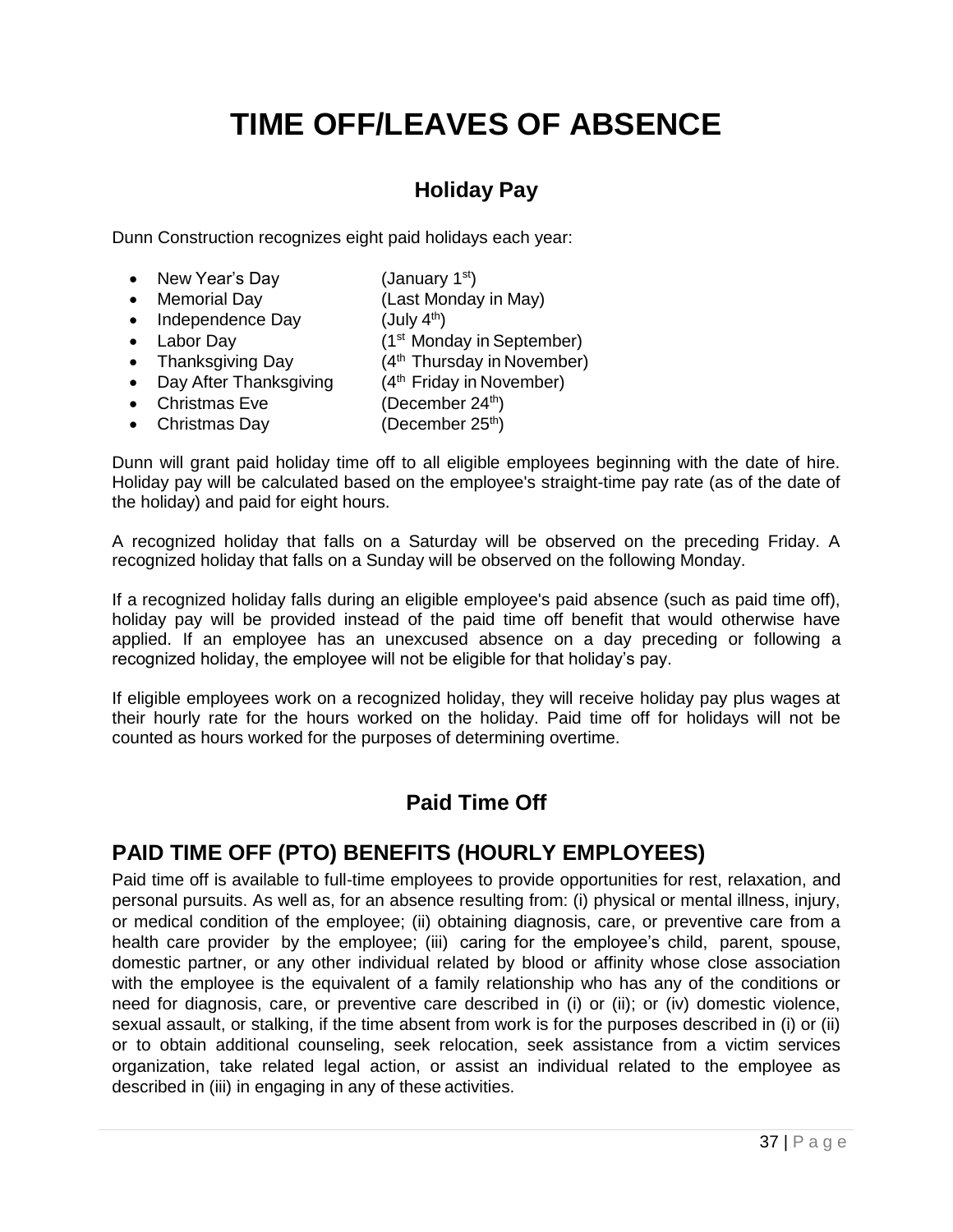Full time employees are entitled to 7 days of paid time off, (56 hours) each year. After five years, the employee will be entitled to 12 days of paid time off, (96 hours) each year. The length of eligible service is calculated based on a "benefit year". This is the 12-month period that begins on the employee's hire date. After the first year of employment the benefit year will coincide with the company's fiscal year which runs January through December.

New employees must work 30 hours before an hour (1) of PTO is given. At that point, paid time off may be taken during the remainder of the calendar year on a pro rata basis according to the employee's hire date. PTO is awarded as follows if hired before the  $15<sup>th</sup>$  of the month:

| January   | 7 days            | $(56$ hours) |
|-----------|-------------------|--------------|
| February  | 6.5 days          | (52 hours)   |
| March     | 6 days            | (48 hours)   |
| April     | 5.5 days          | (44 hours)   |
| May       | 5 days            | (40 hours)   |
| June      | 4.5 days          | (36 hours)   |
| July      | 4 days            | (32 hours)   |
| August    | 3.5 days          | (28 hours)   |
| September | 3 days            | (24 hours)   |
| October   | 2 days            | (16 hours)   |
| November  | 1 day             | (8 hours)    |
| December  | $\frac{1}{2}$ day | (4 hours)    |

### **Requests to Use Leave and Certification or Documentation of the Need to Use Leave**

Paid time off can be used in minimum increments of 1 hour. To take paid time off, employees must give written request made at least 7 calendar days in advance where the need for the leave is foreseeable, and in other cases as soon as practicable to their supervisor. Paid time off may not be approved for more than 40 consecutive hours at a time unless there is a medical necessity. If you are out for more than three days which was not previously approved, you will need to provide medical documentation. Requests will be reviewed and communication of any denial of a request for paid time off will be given in writing, with an explanation for the denial. The employee may request paid time off anytime during the year but has the option to take paid time off during the week after Christmas, as operations may cease during that week.

Paid time off is paid at the employee's base pay rate at the time PTO is taken.

As stated above, employees are encouraged to use available paid time off as needed and for rest, relaxation, and personal pursuits. In the event that available paid time off is not used by the end of the benefit year, employees will be able to roll over a maximum of 56 hours.

Unused PTO will not be paid to the employee at time of separation.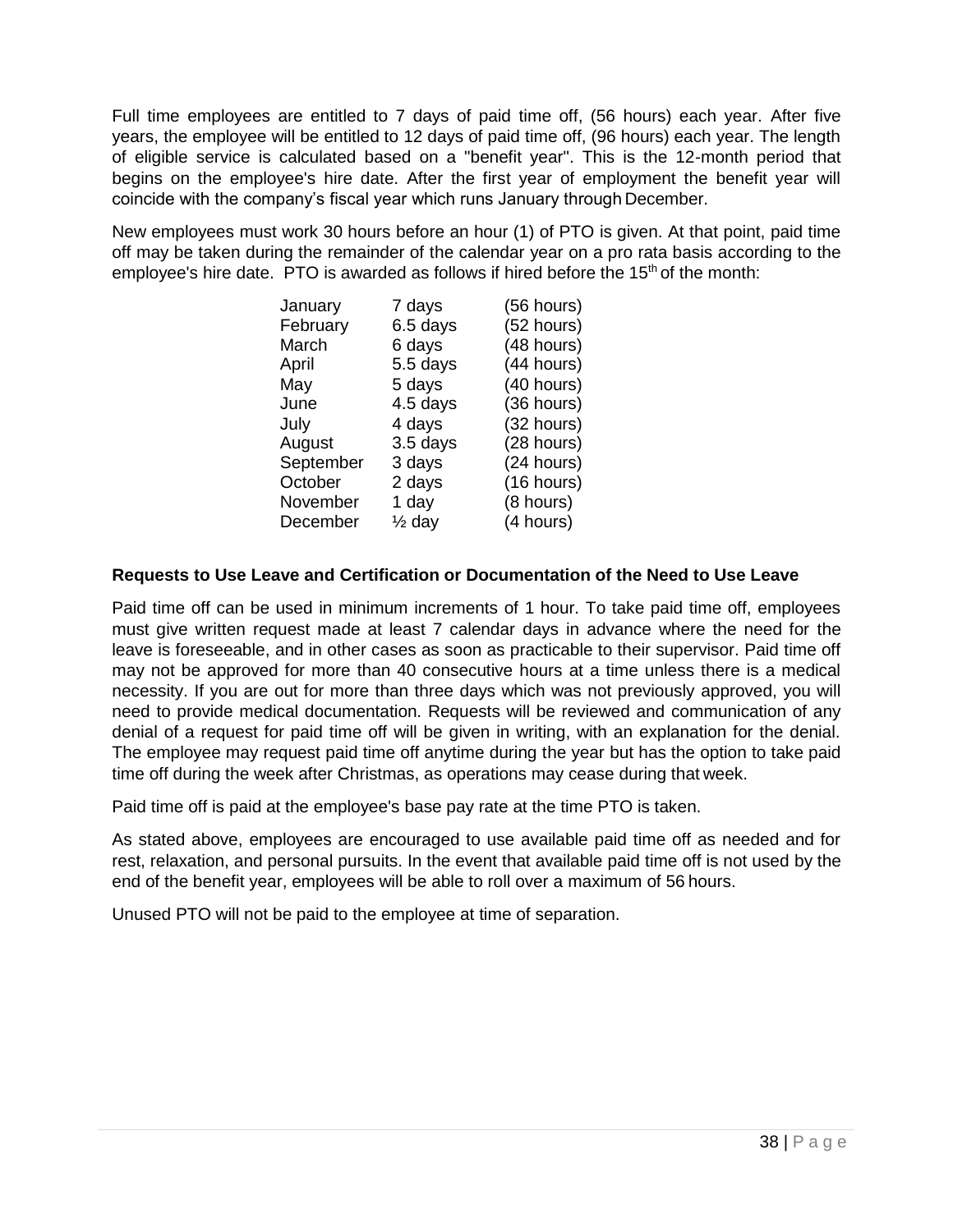## **Family and Medical Leave Act**

Upon hire, Dunn Construction provides all new employees with notices required by the U.S. Department of Labor (DOL) on Employee Rights and Responsibilities Under the Family and Medical Act.

The function of this policy is to provide employees with a general description of their FMLA rights. In the event of any conflict between this policy and the applicable law, employees will be afforded all rights required by law.

If you have any questions, concerns or disputes with this policy, you must contact Human Resources 3905 Messer Airport Hwy, Birmingham, AL 35222 in writing.

#### **General Provisions**

Under this policy, Dunn Construction will grant up to 12 weeks (or up to 26 weeks of military caregiver leave to care for a covered service member with a serious injury or illness) during a 12-month period to eligible employees. The leave may be paid, unpaid or a combination of paid and unpaid leave, depending on the circumstances of the leave and as specified in this policy.

#### **Eligibility**

To qualify to take family or medical leave under this policy, the employee must meet the following conditions:

- The employee must have worked for the company for 12 months or 52 weeks. The 12 months or 52 weeks need not have been consecutive. Separate periods of employment will be counted, provided that the break in service does not exceed seven years. Separate periods of employment will be counted if the break in service exceeds seven years due to National Guard or Reserve military service obligations or when there is a written agreement, including a collective bargaining agreement, stating the employer's intention to rehire the employee after the service break. For eligibility purposes, an employee will be considered to have been employed for an entire week even if the employee was on the payroll for only part of a week or if the employee is on leave during the week.
- The employee must have worked at least 1,250 hours during the 12-month period immediately before the date when the leave is requested to commence. The principles established under the Fair Labor Standards Act (FLSA) determine the number of hours worked by an employee. The FLSA does not include time spent on paid or unpaid leave as hours worked. Consequently, these hours of leave should not be counted in determining the 1,250 hours eligibility test for an employee under FMLA.
- The employee must work in a work site where 50 or more employees are employed by the company within 75 miles of that office or work site. The distance is to be calculated by using available transportation by the most direct route.

#### **Type of Leave Covered**

To qualify as FMLA leave under this policy, the employee must be taking leave for one of the reasons listed below:

- The birth of a child and in order to care for that child.
- The placement of a child for adoption or foster care and to care for a newly placed child.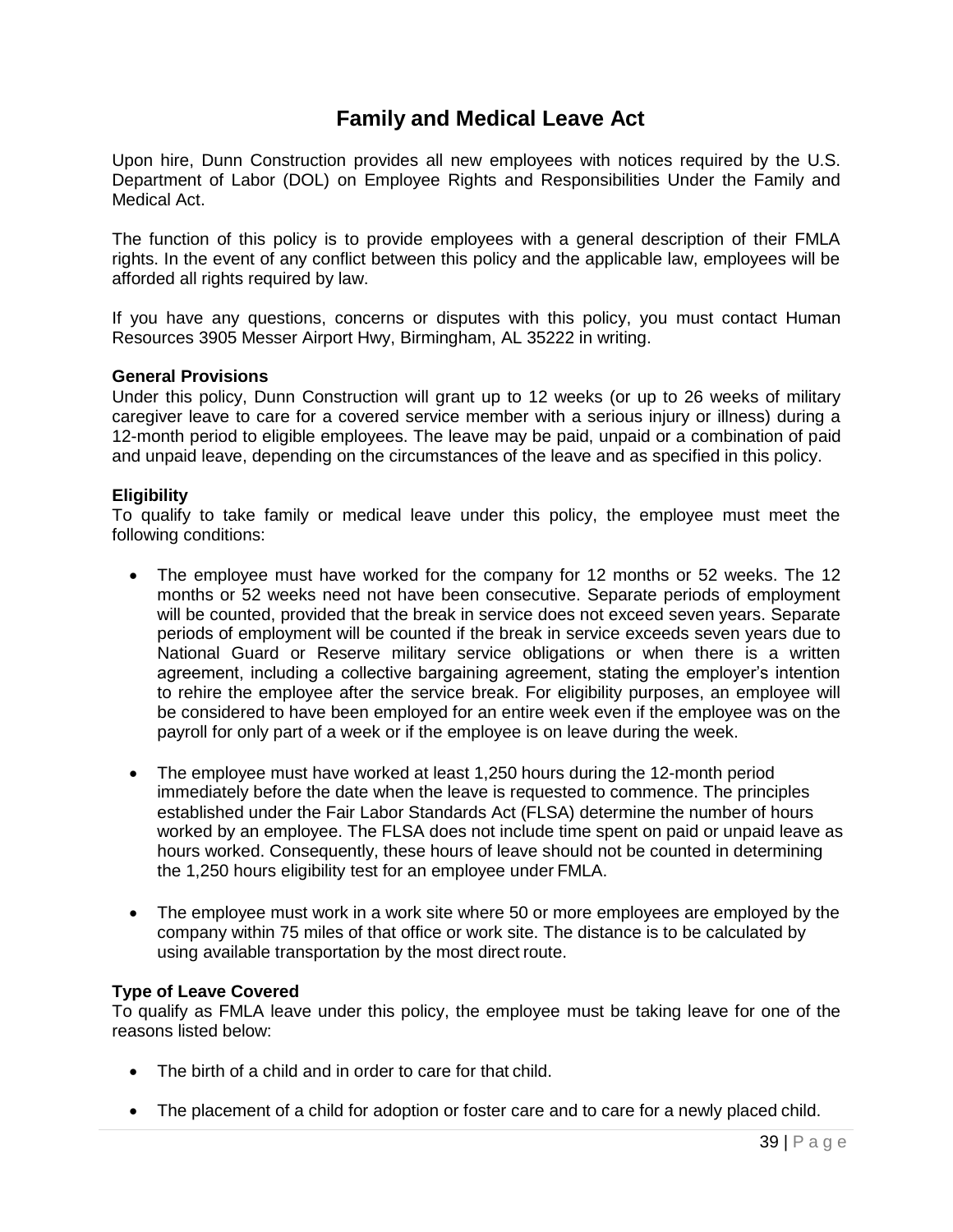- To care for a spouse, child or parent with a serious health condition (Under the FMLA, a "spouse" means a husband or wife as defined under the law in the state where the employee resides).
- The serious health condition (described below) of the employee.

An employee may take leave because of a serious health condition that makes the employee unable to perform the functions of the employee's position.

A serious health condition is defined as a condition that requires: (1) inpatient care at a hospital, hospice or residential medical care facility, including any period of incapacity or any subsequent treatment in connection with such inpatient care or as a condition that requires continuing care by a licensed health care provider; or (2) continuing treatment by a healthcare provider. Conditions that fall under subsection 2 are as follows: (a) pregnancy; (b) chronic conditions requiring treatment at least twice per year; (c) permanent conditions; (d) conditions causing incapacity of greater than three (3) days plus at least two (2) treatments for that condition, the first being an in person visit to a healthcare provider within seven (7) days of the onset of incapacity and the second being any form of treatment by a healthcare provider within thirty (30) days of the onset of incapacity; and (e) conditions requiring multiple treatments to prevent an incapacity of greater than three (3) days.

Employees with questions about what illnesses are covered under this FMLA policy or under the company's sick leave policy are encouraged to consult with the Human Resource Director.

If an employee takes paid sick leave for a condition that progresses into a serious health condition and the employee requests unpaid leave as provided under this policy, the company may designate all or some portion of related leave taken as leave under this policy, to the extent that the earlier leave meets the necessary qualifications.

• Qualifying exigency leave for families of members of the National Guard or Reserves or of a regular component of the Armed Forces when the covered military member is on covered active duty or called to covered active duty.

An employee whose spouse, son, daughter or parent has been notified of an impending call or order to covered active military duty or who is already on covered active duty may take up to 12 weeks of leave for reasons related to or affected by the family member's call-up or service. The qualifying exigency must be one of the following: a) short-notice deployment, b) military events and activities, c) child care and school activities, d) financial and legal arrangements, e) counseling, f) rest and recuperation, g) post-deployment activities, and h) additional activities that arise out of active duty, provided that the employer and employee agree, including agreement on timing and duration of the leave.

### *Covered active duty* means:

- In the case of a member of a regular component of the Armed Forces, duty during the deployment of the member with the Armed Forces to a foreign country.
- In the case of a member of a reserve component of the Armed Forces, duty during the deployment of the member with the Armed Forces to a foreign country under a call or order to active duty under a provision of law referred to in Title 10 U.S.C.  $\S 101(a)(13)(B)$ .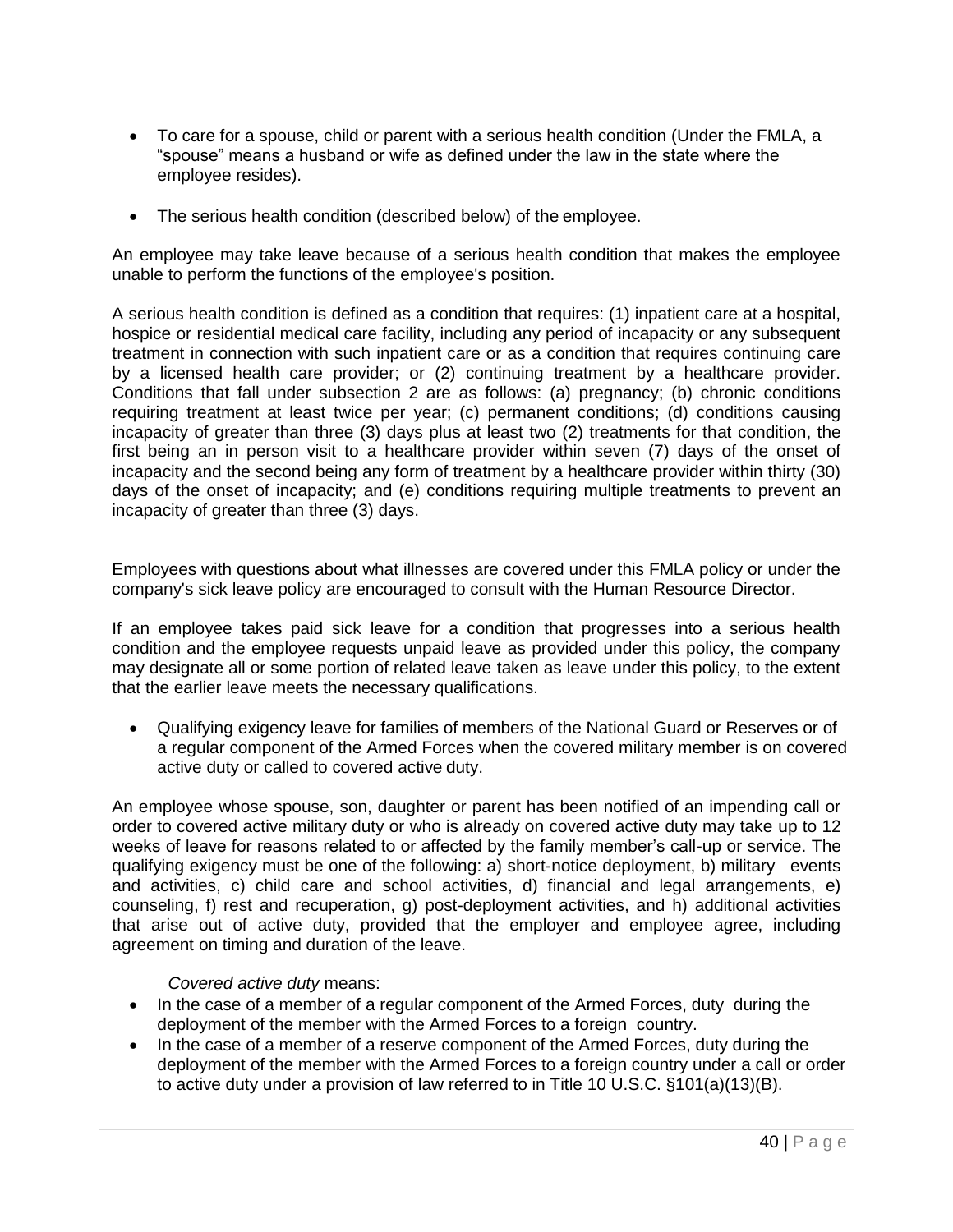The leave may commence as soon as the individual receives the call-up notice. (*Son* or *daughter* for this type of FMLA leave is defined the same as for *child* for other types of FMLA leave except that the person does not have to be a minor.) This type of leave would be counted toward the employee's 12-week maximum of FMLA leave in a 12-month period.

• Military caregiver leave (also known as covered service member leave) to care for an injured or ill service member or veteran.

An employee whose son, daughter, parent or next of kin is a covered service member may take up to 26 weeks in a single 12-month period to take care of leave to care for that service member.

*Next of kin* is defined as the closest blood relative of the injured or recovering service member.

The term *covered service member* means:

- A member of the Armed Forces (including a member of the National Guard or Reserves) who is undergoing medical treatment, recuperation or therapy or is otherwise in outpatient status, or is otherwise on the temporary disability retired list, for a serious injury or illness.
- A veteran who is undergoing medical treatment, recuperation or therapy for a serious injury or illness and who was a member of the Armed Forces (including a member of the National Guard or Reserves) at any time during the period of five years preceding the date on which the veteran undergoes that medical treatment, recuperation or therapy.

The term *serious injury* or *illness* means:

- In the case of a member of the Armed Forces (including a member of the National Guard or Reserves), an injury or illness that was incurred by the member in line of duty on active duty in the Armed Forces (or that existed before the beginning of the member's active duty and was aggravated by service in line of duty on active duty in the Armed Forces) and that may render the member medically unfit to perform the duties of the member's office, grade, rank or rating.
	- In the case of a veteran who was a member of the Armed Forces (including a member of the National Guard or Reserves) at any time during a period when the person was a covered service member, a qualifying (as defined by the Secretary of Labor) injury or illness that was incurred by the member in line of duty on an active duty in the Armed Forces (or that existed before the beginning of the member's active duty and was aggravated by service in line of duty on active duty in the Armed Forces) and that manifested itself before or after the member became a veteran.

### **Amount of Leave**

An eligible employee may take up to 12 weeks for the first five FMLA circumstances above (under heading "Type of Leave Covered") under this policy during any 12-month period. The company will measure the 12-month period as a rolling 12-month period measured backward from the date an employee uses any leave under this policy. Each time an employee takes leave, the company will compute the amount of leave the employee has taken under this policy in the last 12 months and subtract it from the 12 weeks of available leave, and the balance remaining is the amount of time the employee is entitled to take at that time.

An eligible employee can take up to 26 weeks for the FMLA military caregiver leave circumstance above during a single 12-month period. For this military caregiver leave, the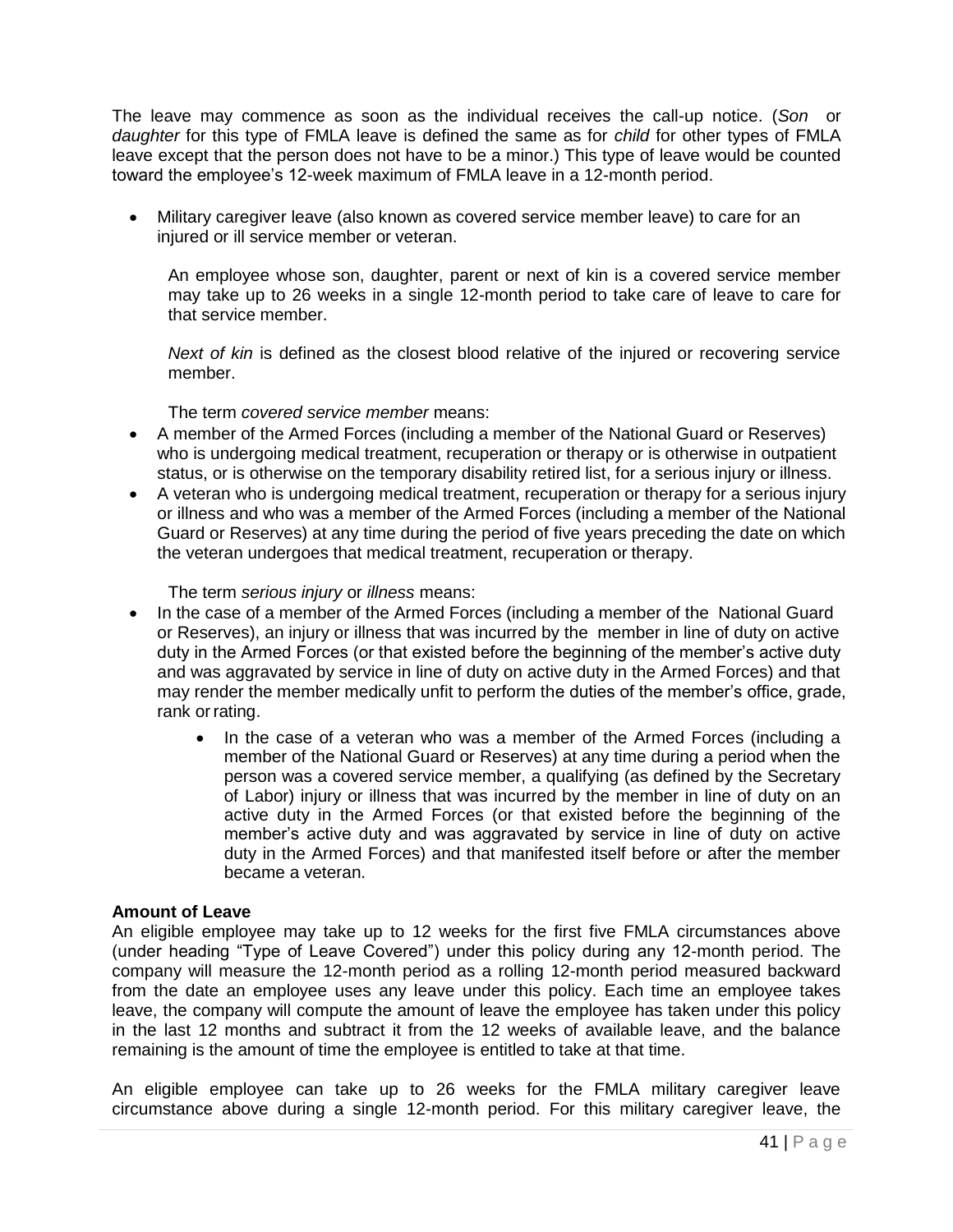company will measure the 12-month period as a rolling 12-month period measured forward. FMLA leave already taken for other FMLA circumstances will be deducted from the total of 26 weeks available.

If a husband and wife both work for the company and each wishes to take leave for the birth of a child, adoption or placement of a child in foster care, or to care for a parent (but not a parent "inlaw") with a serious health condition, the husband and wife may only take a combined total of 12 weeks of leave. If a husband and wife both work for the company and each wishes to take leave to care for a covered injured or ill service member, the husband and wife may only take a combined total of 26 weeks of leave.

#### **Employee Status and Benefits During Leave**

While an employee is on leave, the company will continue the employee's health benefits during the leave period at the same level and under the same conditions as if the employee had continued to work.

#### **Employee Status After Leave**

An employee who takes leave under this policy may be asked to provide a fitness for duty (FFD) clearance from the health care provider.

#### **Use of Paid and Unpaid Leave**

Accrued vacation runs concurrently with FMLA leave only when sort and long term disabilities, sick leave, or worker's compensation are not involved. If there is a third party involvement, the employee will have the option to take their vacation at another time or volunteer to use it so they will be paid while off.

Disability leave for the birth of a child and for an employee's serious health condition, including workers' compensation leave (to the extent that it qualifies), will be designated as FMLA leave and will run concurrently with FMLA.

#### **Intermittent Leave or a Reduced Work Schedule**

The employee may take FMLA leave in 12 consecutive weeks, may use the leave intermittently (take a day periodically when needed over the year) or, under certain circumstances, may use the leave to reduce the workweek or workday, resulting in a reduced-hour schedule. In all cases, the leave may not exceed a total of 12 workweeks (or 26 workweeks to care for an injured or ill service member over a 12-month period).

### **Certification for the Employee's Serious Health Condition**

The company will require certification for the employee's serious health condition. The employee must respond to such a request within 15 days of the request or provide a reasonable explanation for the delay. Failure to provide certification may result in a denial of continuation of leave.

### **Certification for the Family Member's Serious Health Condition**

The company will require certification for the family member's serious health condition. The employee must respond to such a request within 15 days of the request or provide a reasonable explanation for the delay. Failure to provide certification may result in a denial of continuation of leave.

#### **Certification of Qualifying Exigency for Military Family Leave**

The company will require certification of the qualifying exigency for military family leave. The employee must respond to such a request within 15 days of the request or provide a reasonable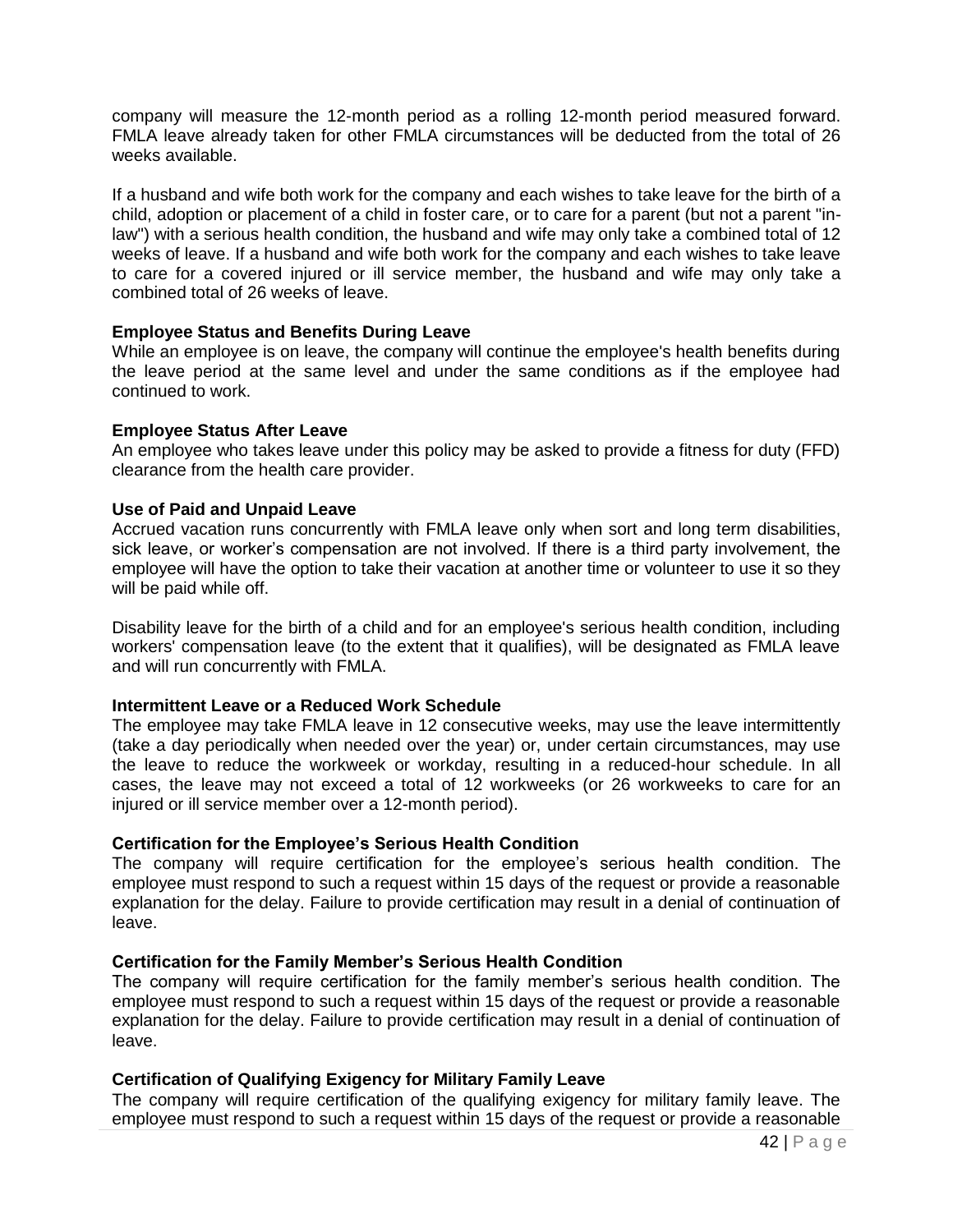explanation for the delay. Failure to provide certification may result in a denial of continuation of leave.

#### **Certification for Serious Injury or Illness of Covered Service Member for Military Family Leave**

The company will require certification for the serious injury or illness of the covered service member. The employee must respond to such a request within 15 days of the request or provide a reasonable explanation for the delay. Failure to provide certification may result in a denial of continuation of leave.

#### **Recertification**

Dunn requires periodic updates in connection with an FMLA absence of employee's status to Human Resources (every 30 days) while employee is on leave.

#### **Procedure for Requesting FMLA Leave**

All employees requesting FMLA leave must provide the HR Director with verbal or written notice of the need for the leave. Within five business days after the employee has provided this notice, the HR Director will provide the employee with the DOL Notice of Eligibility and Rights.

When the need for the leave is foreseeable, the employee must provide the employer with at least 30 days' notice. When an employee becomes aware of a need for FMLA leave less than 30 days in advance, the employee must provide notice of the need for the leave either the same day or the next business day. When the need for FMLA leave is not foreseeable, the employee must comply with the company's usual and customary notice and procedural requirements for requesting leave.

#### **Designation of FMLA Leave**

Within five business days after the employee has submitted the appropriate certification form, the HR Director will provide the employee with a written response to the employee's request for FMLA leave.

#### **Intent to Return to Work from FMLA Leave**

So that an employee's return to work can be properly scheduled, an employee on family leave is requested to provide Dunn with at least (2) two weeks advance notice of the date the employee to return to work. When a family leaves ends, the employee will be reinstated to the same position, if it is available, or to an equivalent position for which the employee is qualified.

Employees returning to work under this policy may be asked to have a fitness for duty clearance from the company physician where applicable and possible under the law. If an employee fails to return to work on the agreed upon return date, Dunn will assume that the employee has resigned.

#### **Non-FMLA Leave of Absence**

Dunn may, at its discretion, provide leaves of absence for employee illness or injury not covered by FMLA leave (because the employee is not yet eligible, or because the employee has exhausted their FMLA leave). Such leave outside or beyond what is required by the FMLA will be considered a non-FMLA, Extended Leave of Absence. Generally, these Non-FMLA Leaves of Absence or Extended Leaves of Absence are granted only when the employee proves: (1) they have a qualifying disability; (2) the employee is still qualified – i.e., the employee will be able to return to their job and perform all essential functions; and (3) the amount of leave is reasonable when taking into account the medical likelihood of returning at the end of the leave requested. Even then, the leave may be denied if granting the leave would cause a hardship on Dunn. If after considering these factors, Dunn determines the leave is appropriate, it will grant job protected leave. If not, then Dunn may still grant non-job protected leave or consider vacant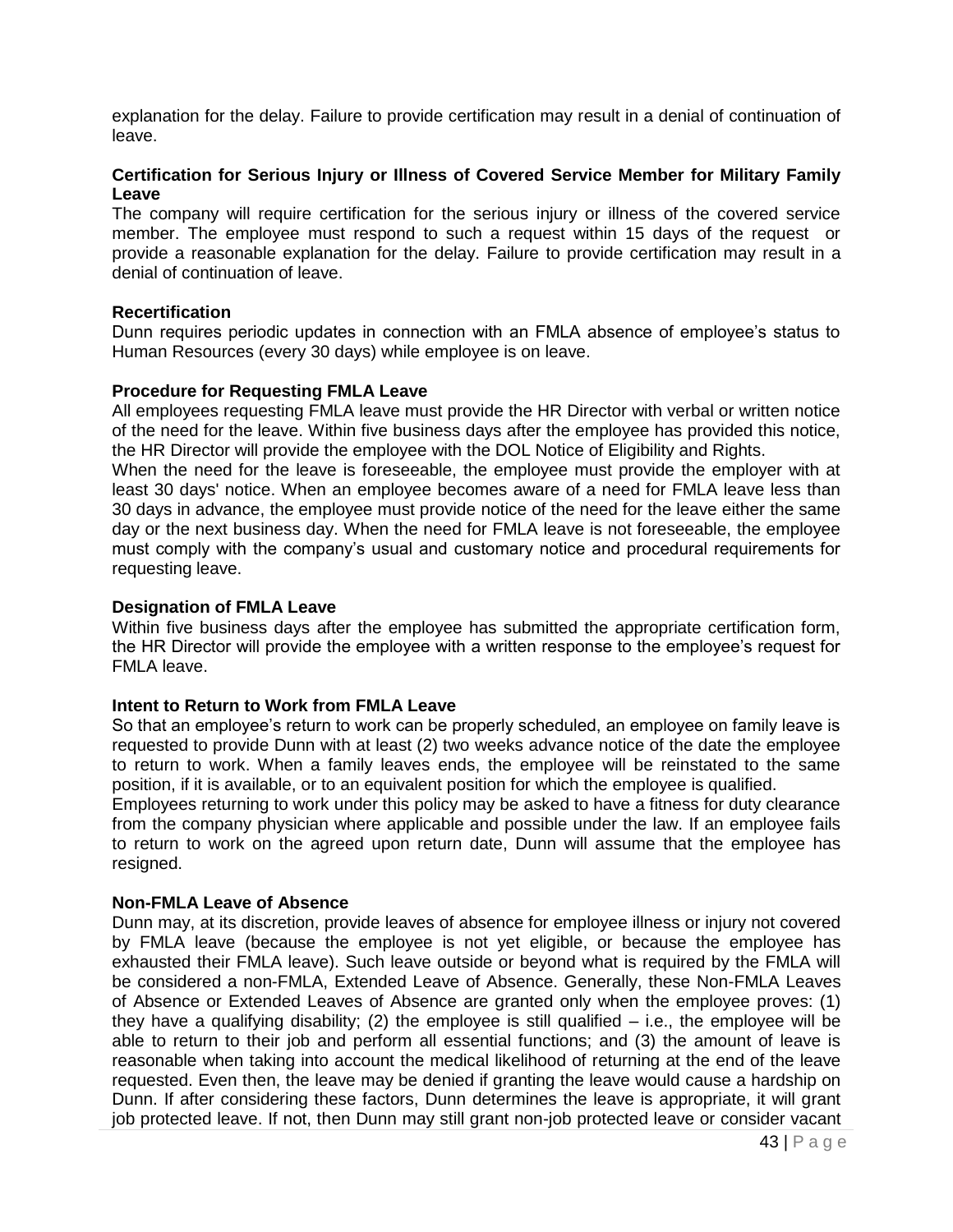positions for which the employee is qualified. If a non-FMLA leave of absence is granted: (1) the employee must periodically report their status and intent to return to work; (2) the employee must adhere to the call-in procedures for each specific absence; (3) the employee is required to provide the location, phone number, and email where he/she can be reached while on the leave and any changes to this contact information; (4) the employee is required to contact the employer and make arrangements to return to work if the need for leave ends; (5) the employee is not permitted to moonlight under any circumstances while on this type of leave; and (6) if the employee anticipates they will not be able to return at the end of the leave granted, they are required to advise Dunn of the same and comply with any requests for additional information concerning their then current restrictions and the need for additional leave.

### **Other Leave Requirements (FMLA and Non-FMLA)**

If the need for leave is foreseeable, the employee must provide the Company with at least thirty (30) days' notice. As much notice as possible should be given in the event of an unforeseeable need for leave. Failure to provide required notice may result in denial or delay of the requested leave.

The Company will require medical certification if leave is sought to care for a child, spouse or parent with a serious health condition, or because of illness or injury of the employee. In its discretion and at its own expense, the Company may request that a second medical opinion be secured. Subsequent medical re-certification may be required at reasonable intervals.

Intermittent leave or a reduced work schedule may be available under certain circumstances during FMLA Leave. Employees who require intermittent or reduced work leave may be temporarily assigned to an alternative position that better accommodates the recurring periods of absence.

Employees are required to use (concurrently) available paid leave or pay substitution benefits.

Employees on a leave of absence must periodically report their status and intent to return to work. The Company may require any employee returning from a medical leave of absence for their own condition to present a certification of their fitness to resume work and perform all essential functions of their position. Such certification must be provided prior to return to work. Under appropriate circumstances an employee may be required to undergo a medical examination prior to returning from leave. Employees who fail to report to work when released by their healthcare provider will be subject to termination of employment.

### **Medical Plan Coverage During FMLA and Non-FMLA Leave**

Medical Plan coverage will remain in effect during FMLA leave. The maximum amount of time an employee can be absent from work without coverage lapsing is six (6) months, regardless of the type of leave. Coverage may lapse sooner if the absences are not covered under the FMLA.

### **Bereavement Leave**

<span id="page-43-0"></span>An employee who wishes to take time off due to the death of an immediate family member should notify his or her supervisor immediately. Employees may, with their supervisor's approval, use any available paid time off for additional time off as necessary. Up to 3 days (24 hours) of paid bereavement leave will be provided to eligible employees. If the employee is scheduled to work on Saturday and has reported to work Monday through Friday, he will be paid for bereavement leave on Saturday, if applicable.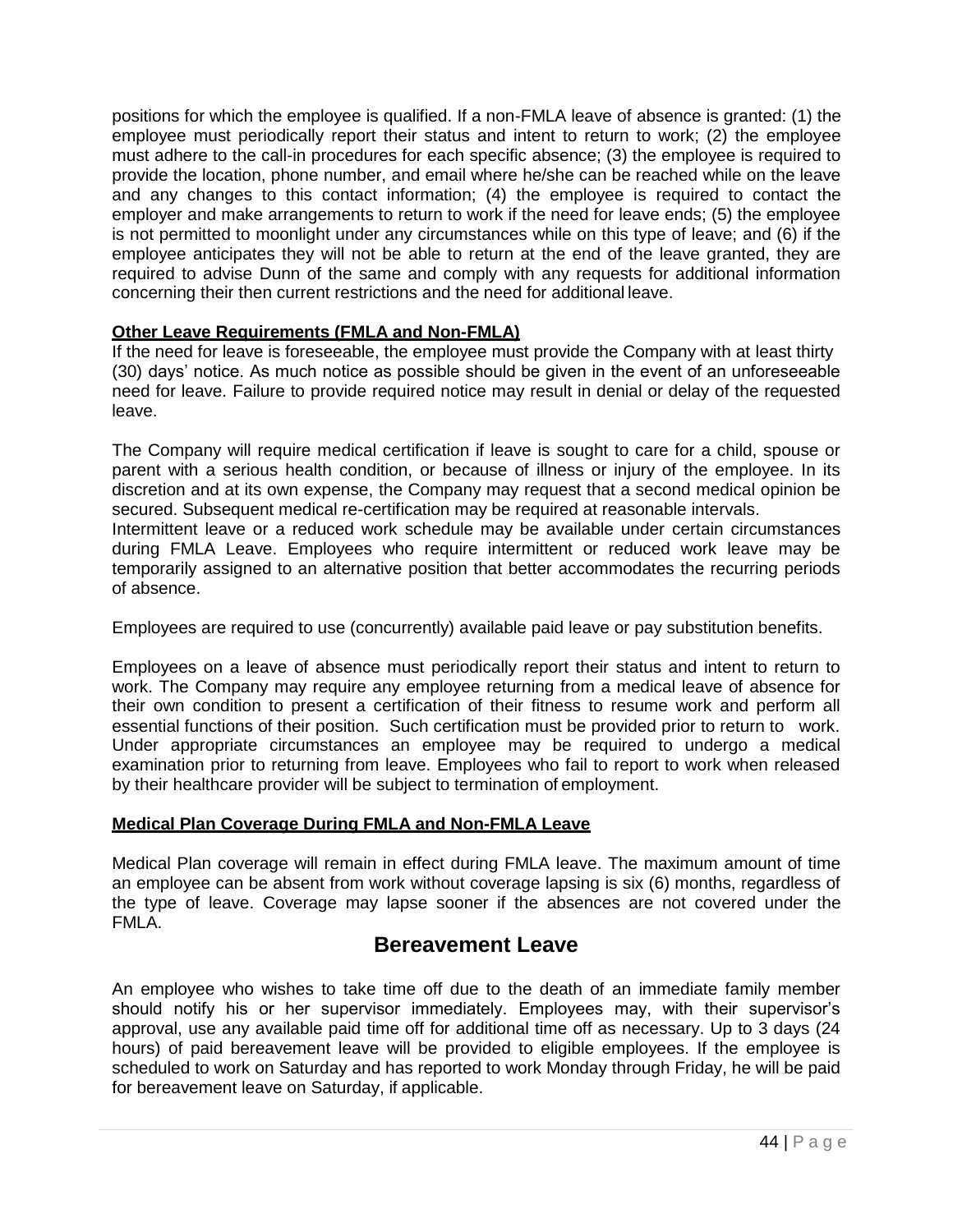Bereavement pay is calculated based on the base pay rate at the time of absence.

Dunn defines "immediate family" as the employee's current spouse, parent, child, sibling; the employee's current spouse's parent, child, sibling; the employee's child's current spouse; grandparents or grandchildren.

### **Jury Duty**

<span id="page-44-0"></span>Dunn encourages employees to fulfill their civic responsibilities by serving jury duty when required. Full-time employees will be entitled to his or her regular salary during the period of jury duty. Jury duty pay will be paid at eight hours per day calculated on the employee's base pay rate.

Employees must show the jury duty summons to their supervisor as soon as possible so that the supervisor may arrange to accommodate their absence. Of course, employees are expected to report for work whenever the court schedule permits.

Either Dunn or the employee may request an excuse from jury duty if, in Dunn's judgment, the employee's absence would create serious operational difficulties. Dunn will continue to provide health insurance benefits for the full term of the jury duty absence. And vacation will continue to accrue during unpaid jury duty leave.

## <span id="page-44-1"></span>**Voting Leave**

<span id="page-44-2"></span>Dunn encourages employees to fulfill their civic responsibilities by participating in elections. Employees who are registered voters and who lack sufficient time outside of work to vote in any local, state, and national election may take up to one (1) hour off work without pay at the beginning or end of the day for this purpose.

### **Witness Duty**

Dunn encourages employees to appear in court for witness duty when subpoenaed to do so. If employees have been subpoenaed or otherwise requested to testify as witnesses by Dunn, they will receive paid time off for the entire period of witness duty.

Employees will be granted unpaid time off to appear in court as a witness when requested by a party other than Dunn. Employees are free to use any available paid leave benefit (such as paid time off) to receive compensation for the period of this absence.

The subpoena should be shown to the employee's supervisor immediately after it is received so that operating requirements can be adjusted, where necessary, to accommodate the employee's absence. The employee is expected to report for work whenever the court schedule permits.

### **Military Leave of Absence**

The Company provides leave of absence and reinstatement benefits to eligible employees whose employment is interrupted by duty on a voluntary or involuntary basis in a uniformed service under competent authority, including active duty, active and inactive duty for training, National Guard duty under federal statute, absences for fitness for duty examinations, and others as defined by applicable federal, state, or local law. Uniformed Service/Military Leave is governed by the Uniformed Services Employment and Reemployment Rights Act of 1994 (USERRA) and similar state laws. Employees may be entitled to certain rights and benefits, and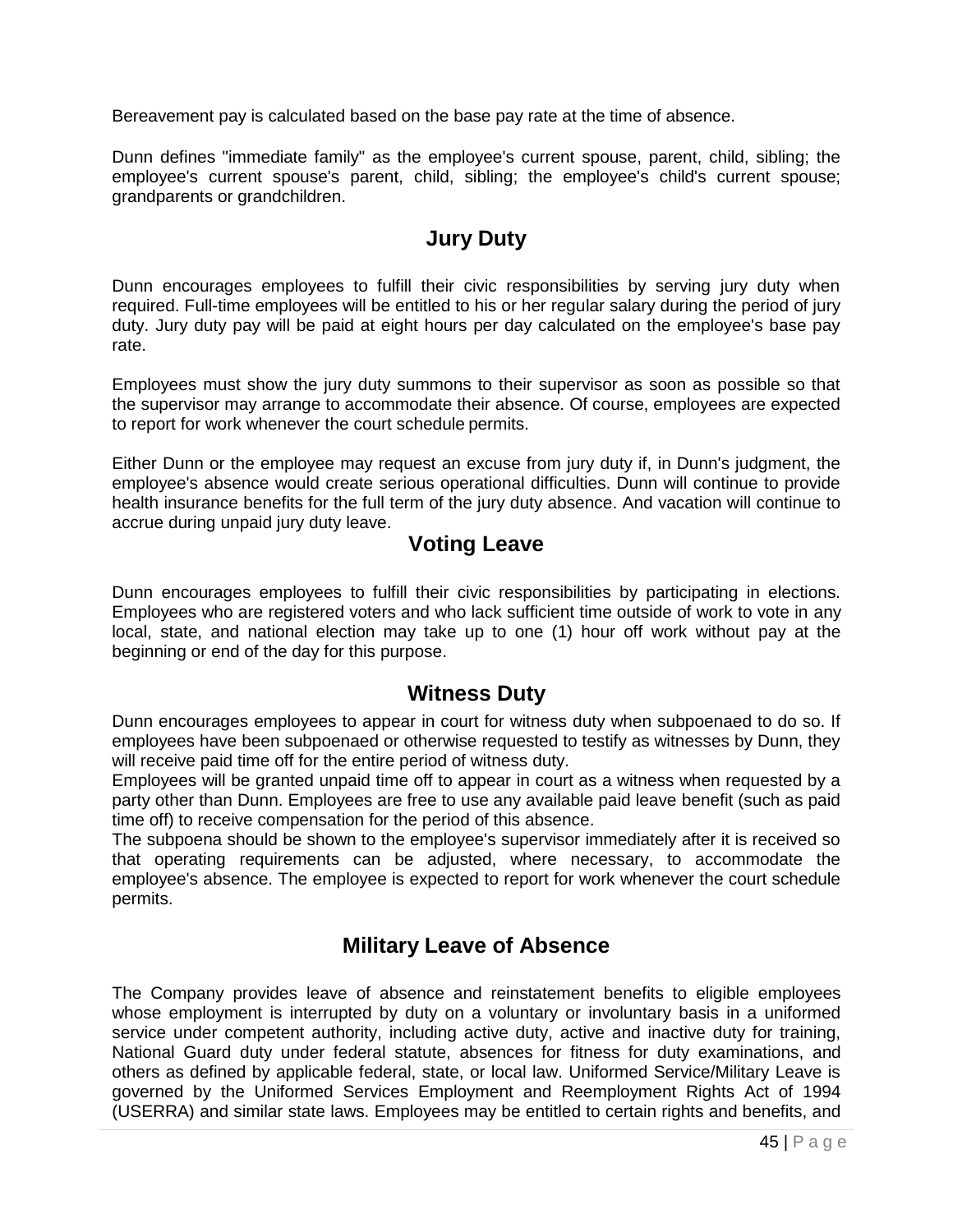may have certain obligations, related to service in the uniformed services pursuant to USERRA or related state laws. It is the Company's intent to comply with the requirements provided by USERRA and similar state laws with respect to leaves of absence, continuation of health coverage, reemployment, disabilities incurred or aggravated during uniformed service, nondiscrimination and non-retaliation, and other covered matters. Specifically, the Company will not deny employment, reemployment, retention in employment, promotion, or any benefit of employment to an individual due to uniformed service, and will not tolerate discrimination or retaliation due to uniformed service.

#### **Notice Requirement**

In order to be eligible for reemployment, employees should give the Company advance notice of service, as far in advance as possible, preferably at least thirty (30) days in advance and in writing where feasible, except where precluded by military necessity or if it is otherwise impossible to give. Where feasible, employees should provide their supervisor with a copy of their uniformed service/military orders, training calendars or schedules, and similar documentation of upcoming leave soon as possible upon receipt.

### **Duration of Services**

Reinstatement rights are not guaranteed for any absence beyond five (5) years unless an exception stated in USERRA applies.

#### **Type of Separation**

An employee's separation from military service must not have been with a disqualifying discharge or under other than honorable conditions in order to be entitled to reemployment rights.

#### **Reporting Back to Work**

The time limit for returning or applying to return to work depends upon the duration of an employee's Military service from which he/she is returning:

- Service of 1-30 days: report to work at the beginning of the first regularly scheduled workday after discharge or release subject to an eight (8) hour rest period after the employee returns home.
- Service of 31-180 days: apply to return no later than fourteen (14) days after completion of service.
- Service greater than 181 days: apply to return no later than ninety (90) days after completion of service.
- An employee who fails to report or apply within two (2) days following the prescribed period will be considered to have abandoned his/her employment and may be terminated, except where timely reporting or application is impossible or unreasonable through no fault of the employee.
- The Company may require documentation showing eligibility for reemployment for absence of thirty-one (31) days or more, but will reemploy while waiting for documentation.

### **Position Placement Upon Return**

The position into which an employee will be reemployed is based upon the length of the employee's military service.

If the employee's military service lasted one (1) to ninety (90) days, he/she will be reinstated in the following order of priority: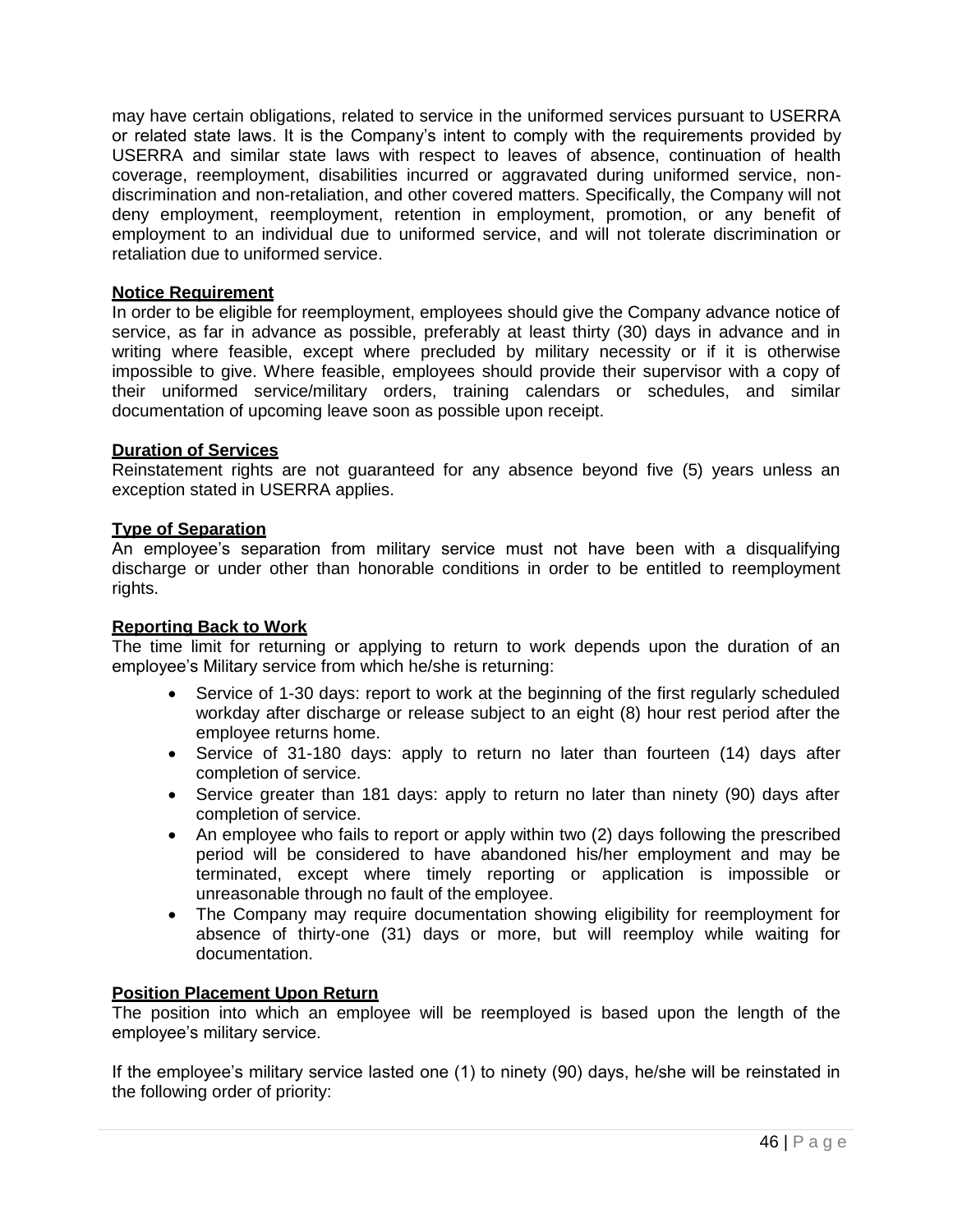- In the job the employee would have held had the employee remained continuously employed ("escalator position"), so long as the employee is qualified for the job or becomes qualified after reasonable efforts by the Company to qualify the employee.
- If the employee cannot become qualified for the escalator position after reasonable efforts by the Company, in the employee's pre-service position, so long as the employee is qualified for the job or could become qualified after reasonable efforts by the Company to qualify the employee.
- If the employee cannot become qualified in either the escalator position or the preservice position, in any other position that is the nearest approximation first to the escalator position and then to the pre-service position employee is qualified to perform.

For absences ninety-one (91) days or more, the reemployment priority is the same as less than ninety-one (91) days, he/she will be reinstated in the following order of priority:

- In the escalator position or a position of like seniority, status and pay, the duties of which the employee is qualified to perform; or
- After reasonable efforts by the Company to qualify the employee are unsuccessful, in the pre-service position, or a position of like seniority, status and pay, the duties of which the employee is qualified to perform.

For an employee returning with service-related disabilities, the Company will attempt to make reasonable accommodation to return the employee in the priority required positions. If after reasonable accommodation efforts fail, the employee will be employed in (1) another position of similar seniority, status and pay for which they are qualified or could become qualified with reasonable efforts by the Company; or (2) if no such position exists, in the nearest approximation consistent with the circumstances of the employee's situation.

Reemployment may not occur where the Company's circumstances have changed such that reemployment would be impossible or unreasonable (for example, decline in business eliminating all positions for which returning service member would be eligible). However, the mere fact that all positions are filled will not justify denial of reemployment.

### **Service Years**

An employee returning from military leave keeps the service years and continues to accrue service years during his/her leave just as if leave had not been taken.

### **Discrimination**

There will be no discrimination because of past, current, or future military obligation in all areas of employment, including hiring, promotion, reemployment, termination, and benefits.

#### **Protection from Discharge**

An employee returning from service will not be discharged except for cause as defined in USERRA for:

- One (1) year after reemployment if the person's most recent military services has been for 181 days or more.
- Six (6) months after reemployment if the person's most recent military service has been for 31 to 181 days.

Persons with fewer than thirty (30) days of most recent uniformed/military service are not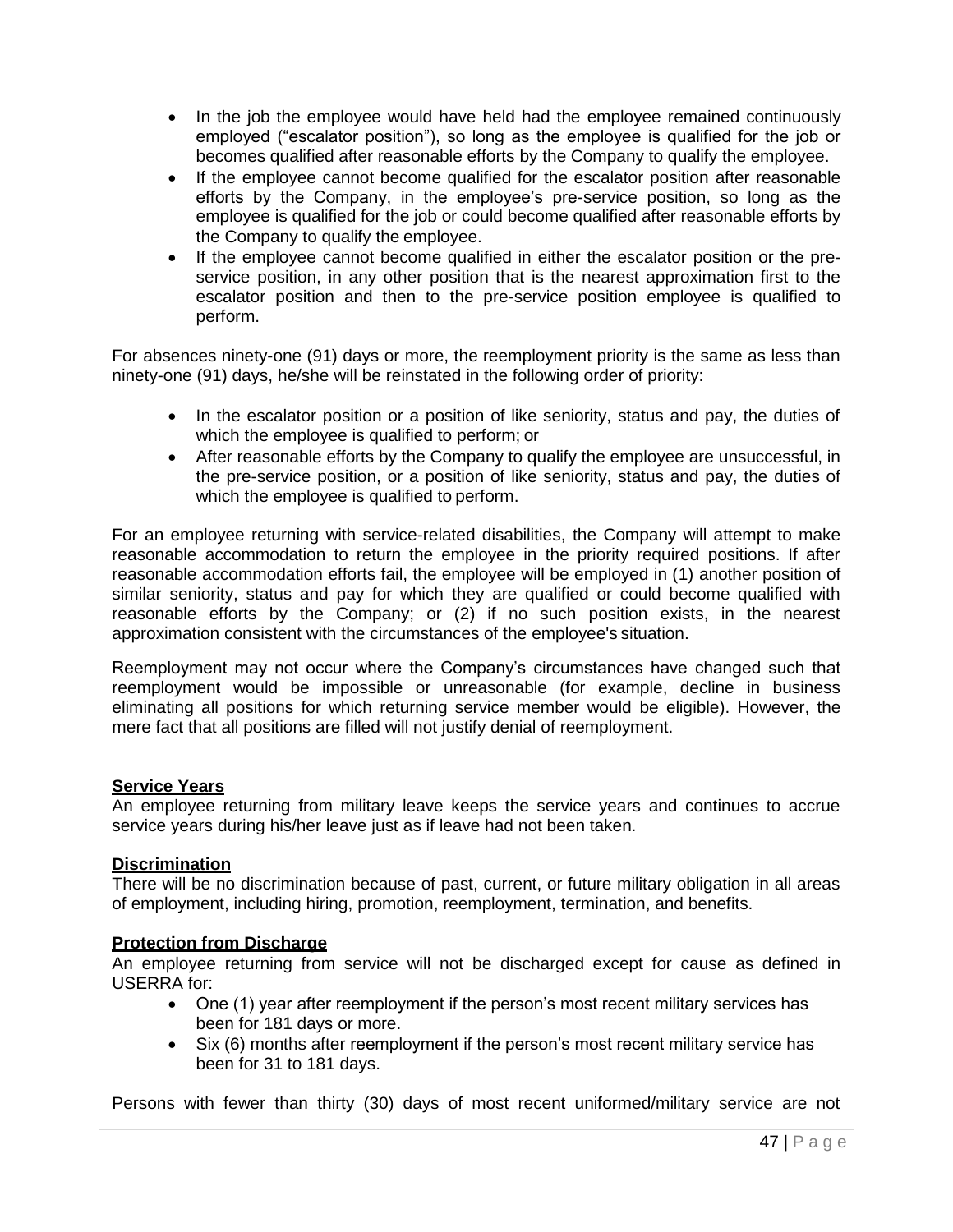protected from discharge without cause, but will not be discriminated against because of uniformed/military service obligations.

#### **Compensation**

Uniformed service/military leave is unpaid. However, employees taking uniformed service/military leave may, upon request, use any Vacation/PTO available, but are not required to do so.

#### **Benefits**

Entitlement to benefits during and after uniformed service/military leave will be governed by USERRA and, if applicable, state law.

#### **State Law**

Employees will be afforded all rights under applicable state law which are greater than rights provided under USERRA.

### **Lactation/Breastfeeding**

<span id="page-47-0"></span>For up to one year after a child's birth, any employee who is breastfeeding her child will be provided reasonable break times as needed to express breast milk for her baby. Dunn Construction will designate a private room at the main office for this purpose. A small refrigerator reserved for the specific storage of breast milk will be available. Any breast milk stored in the refrigerator must be labeled with the name of the employee and the date of expressing the breast milk. Any nonconforming products stored in the refrigerator may be disposed of. Employees storing milk in the refrigerator assume all responsibility for the safety of

the milk and the risk of harm for any reason, including improper storage or refrigeration and tampering. Nursing mothers wishing to use this room must request/reserve the room by contacting the Human Resources Director at 205.510.0210. Additional rules for use of the room and refrigerator storage will be posted in the room. Employees who work off-site or in other locations will be accommodated with a private area as necessary. Breaks will be unpaid, and the employee should indicate this break period on her time record.

# **BENEFITS**

<span id="page-47-1"></span>Dunn strives to provide its employees with a competitive benefit program designed to offer protection against injury, sickness, or death. "Benefits available for election by many employees include: (i) medical, prescription, and dental insurance; (ii) group life insurance; (iii) short term disability benefits; (iv) long term disability benefits; (iv) supplemental benefits such as vision insurance etc…; and (v) an option to participate in a 401(k) savings plan." Benefits eligibility is dependent upon a variety of factors, including employee classification. For more information regarding benefits programs, please refer to the company Summary Plan Descriptions, which were provided to employees upon hire, during open enrollment, or you may contact the Human Resource department located in its corporate office at 3905 Airport Highway, Birmingham, Alabama 35222.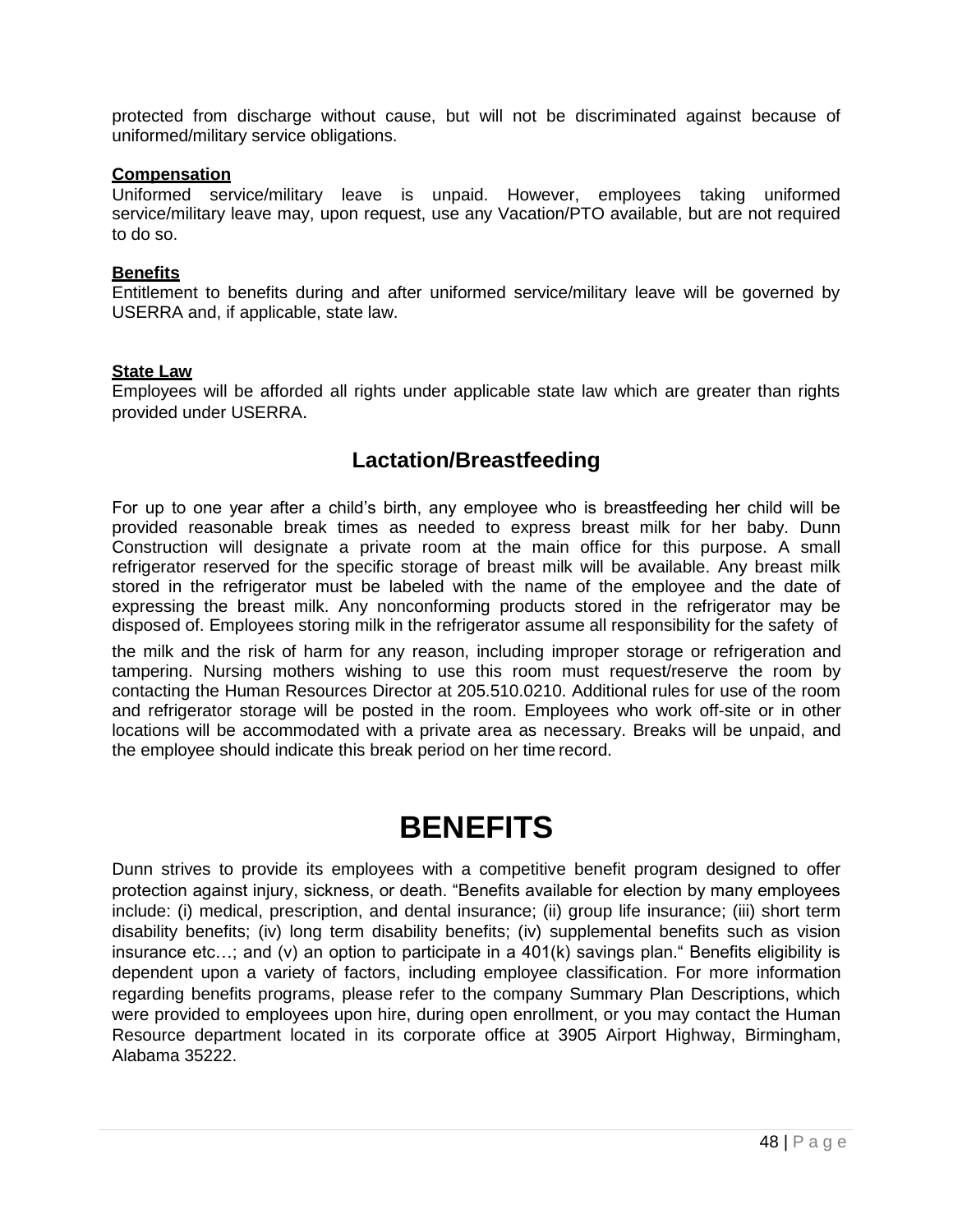## **Education Assistance**

Dunn recognizes that the skills and knowledge of its employees are critical to the success of the organization. Dunn has established an educational assistance program to provide employees with the opportunity to enhance their development, to increase their knowledge and skills, and to earn endorsements, certificates, accreditations, undergraduate and advanced degrees that are related to their work.

**Approval.** In order to be eligible for reimbursement, employees must obtain prior written approval of Human Resources and Dunn's President.

**Eligibility.** Regular, full-time employees who have completed 12 months of continuous employment are eligible to apply for the program.

**Covered expenses**. Tuition costs, required books, examination fees, and required laboratory fees at an accredited institution are covered by the program.

**Grade requirements.** The eligible expenses that the company will reimburse to eligible employees for courses are based on the employee's final grade received for the course, as follows:

Grade—Amount refundable (up to allowable maximum)

- A: 85% reimbursement
- B: 70% reimbursement
- C: 50% reimbursement
- D/F: None
- Pass/Fail courses: Reimbursement at 85% upon receipt of a passing grade

**Job-related.** Courses must be directly related to the employee's current job, an advanced position within the company, or an identifiable career path within the company in order to qualify for reimbursement. Classes must not interfere with an employee's normal work schedule.

**Time of reimbursement.** There are no advance payments. Reimbursements are made after a course is completed. Employees who quit a course, quit employment, or are discharged for violating company policy are not eligible for any reimbursement.

**Taxability.** Reimbursement payments may be subject to tax and tax withholding. Employees should consult with their tax advisor.

**Application process.** Employees should complete the application and receive approval before enrolling. Forms are available from the Human Resources department.

**Employee reimbursement to the company.** Employees who voluntarily leave the employ of the company within 1 year of receiving education reimbursement must reimburse the company 100% for any payments received under this program. After year one but before year two, 75%. After year two but before year three, 50%. The company may deduct such amounts from the employee's last pay check, paid time off account, or any other sums owed by the company to the employee. Employees will be asked to agree in writing to this policy as part of the application process for educational assistance.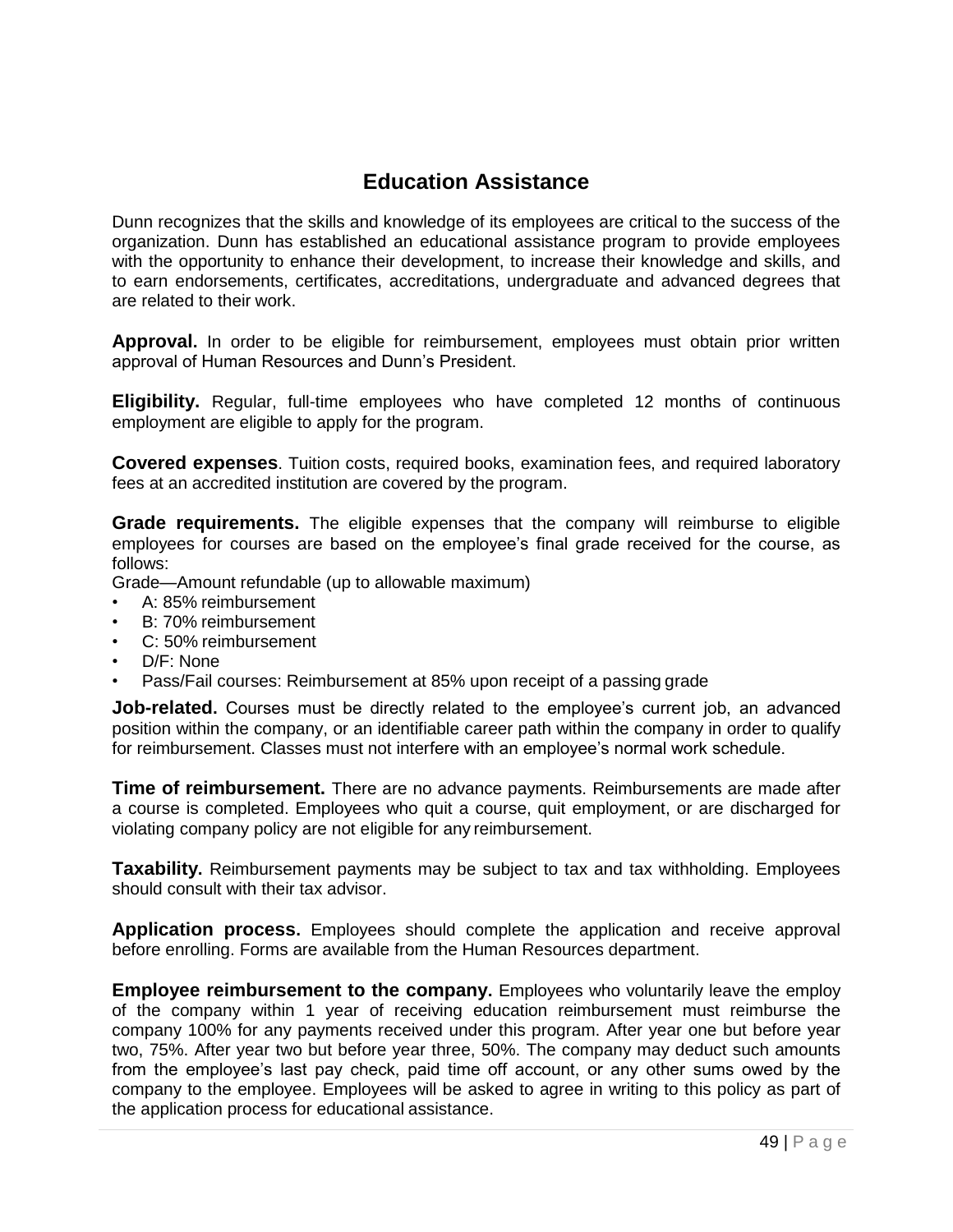## **Training**

In addition to courses that employees may choose to pursue under the education reimbursement program, employees may also be requested to attend training classes, seminars, and meetings during the course of their employment. This training is intended to enhance employee effectiveness on the job and to widen the employee's career path. The company will pay 100 percent of the cost of training courses, seminars, or meetings that employees attend at the company's request. Employees will also be paid for time spent in such activities at their normal pay scale.

## **Employee Assistance Program (EAP)**

<span id="page-49-0"></span>Through the employee assistance program (EAP), Dunn Construction provides confidential access to professional counseling services. The EAP is available to all employees and their dependents who are enrolled in the company's health insurance. The EAP offers problem assessment, short-term counseling and referral to appropriate community and private services. This service is provided on behalf of the Dunn Construction by American Behavioral.

The EAP is strictly confidential and is designed to safeguard an employee's privacy and rights. Contacts to and information given to the EAP counselor may be released to Dunn Construction only if requested by the employee in writing. There is no cost for an employee to consult with an EAP counselor. If further counseling is necessary, the EAP counselor will outline community and private services available. The counselor will also let employees know whether any costs associated with private services may be covered by their health insurance plan. Costs that are not covered are the responsibility of the employee.

NOTE: Register for your free online account by visiting [www.americanbehavioral.com.](http://www.americanbehavioral.com/) Click on Member Log-In to register and use Company Name: Dunn. You will then be prompted to create your own unique username and password.

Personal advantage is an online tool that contains over 20,000 work-life products consisting of interactive modules on topics such as emotional well-being, family life, health, financial, legal, personal growth, and stress. Some popular items on the website include: Downloadable will kits, financial calculators, and parenting articles.

The Employee Assistance Program is a confidential assessment, counseling and referral service for all employees and their dependents that need help in any of the following areas: marital and family issues, alcohol and other drug dependency assessment, stress related issues, financial/legal referrals and emotional problems. Counseling Services:

- Up to six (6) face to face counseling sessions per member per year.
- Confidential- all information is kept strictly between the individual and the counselor. No one has to know.
- Free All counseling offered within the EAP is provided as a benefit by Dunn Construction.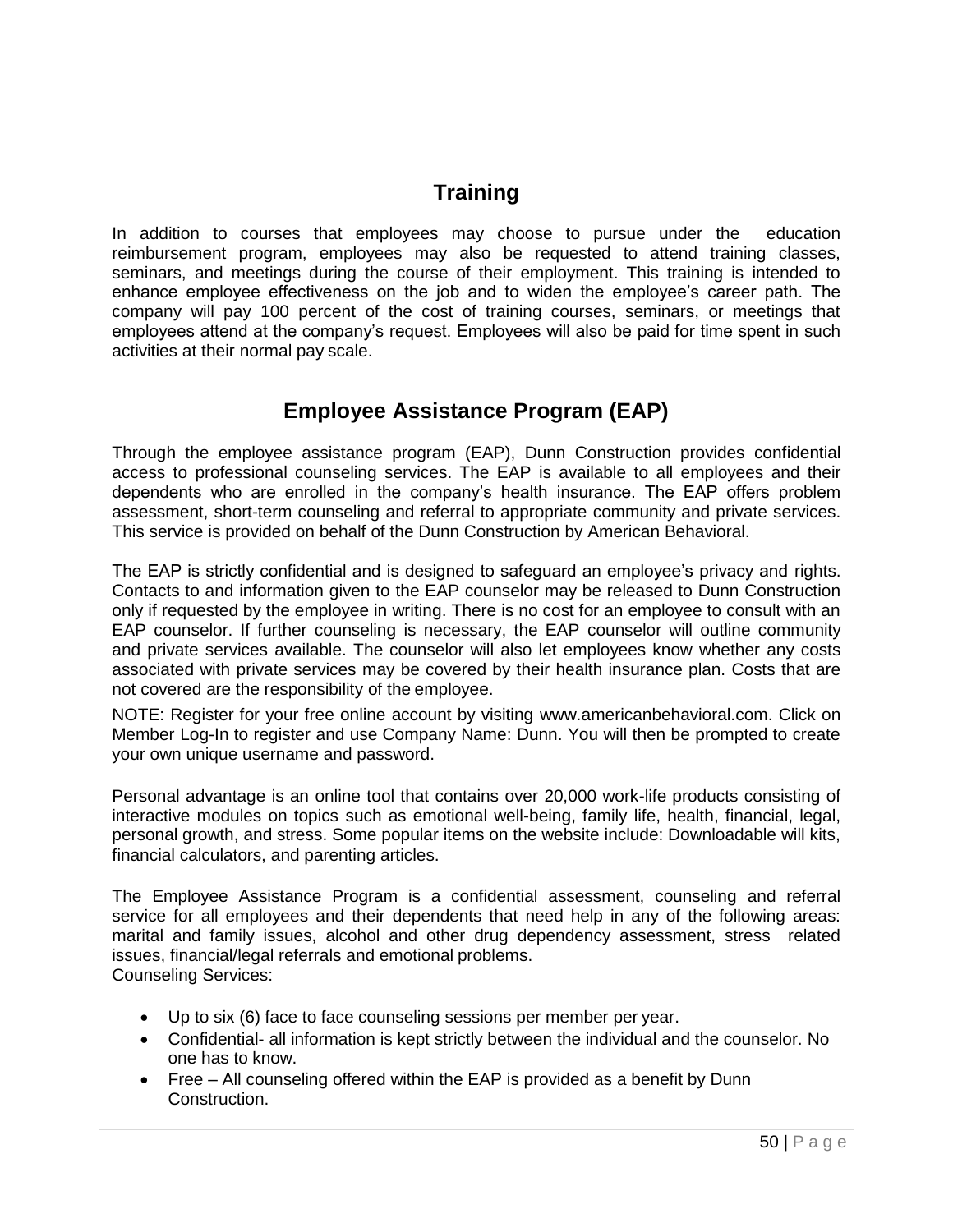### **Credit Union**

Dunn employees have available to them membership in the America's First Federal Credit Union. The credit union extends many financial services to the employees of the Company to assist you, but Dunn is in no way affiliated with America's First Federal Credit Union.

### **Regions Bank**

Dunn employees have available to them an employee account at Regions Bank. Regions extends many financial services to the employees of the Company to assist you, but Dunn is in no way affiliated with Regions Bank.

## **Employee Discounts**

As an employee of Dunn Construction, you will have discounts to certain businesses within the community. You will be given this information at new hire orientation and throughout your career as we continue to obtain new discounts with vendors. You may also find the discounts on the [www.dunnconstruction.com](http://www.dunnconstruction.com/) website under the "employee login," link. Username: employee password: dunn1878 The vendors will extend many services to the employees of the Company, but Dunn is in no way affiliated with any of the vendors offering discounts.

The Human Resource department is available to answer employee discount questions and assist in enrollment as needed. [careers@dunnconstruction.com](mailto:careers@dunnconstruction.com) 205.510.0259 Judi Torres HR Administrator or 205.510.0210 Amber Kinney HR Director